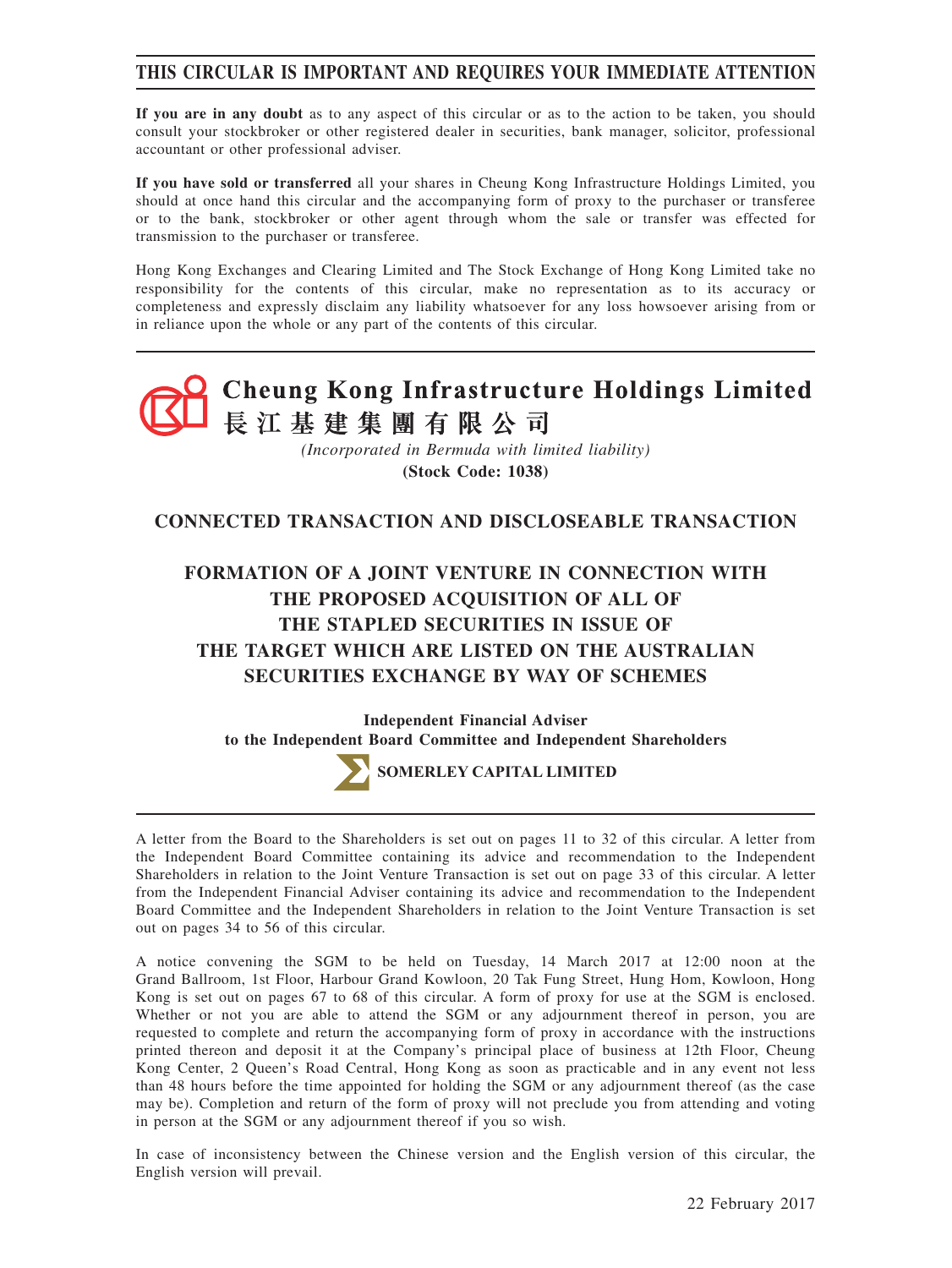# **CONTENTS**

# *Page*

| 1.                                                  |                                                           | 11 |  |
|-----------------------------------------------------|-----------------------------------------------------------|----|--|
| 2.                                                  |                                                           | 12 |  |
| 3.                                                  |                                                           | 20 |  |
| 4.                                                  |                                                           | 26 |  |
| 5.                                                  |                                                           | 28 |  |
| 6.                                                  |                                                           | 28 |  |
| 7.                                                  |                                                           | 28 |  |
| 8.                                                  | Reasons for and benefits of the Joint Venture Transaction | 28 |  |
| 9.                                                  |                                                           | 29 |  |
| 10.                                                 |                                                           | 29 |  |
| 11.                                                 |                                                           | 30 |  |
| 12.                                                 |                                                           | 32 |  |
| LETTER FROM THE INDEPENDENT BOARD COMMITTEE<br>33   |                                                           |    |  |
| LETTER FROM THE INDEPENDENT FINANCIAL ADVISER<br>34 |                                                           |    |  |
| APPENDIX - GENERAL INFORMATION                      |                                                           |    |  |
| 67                                                  |                                                           |    |  |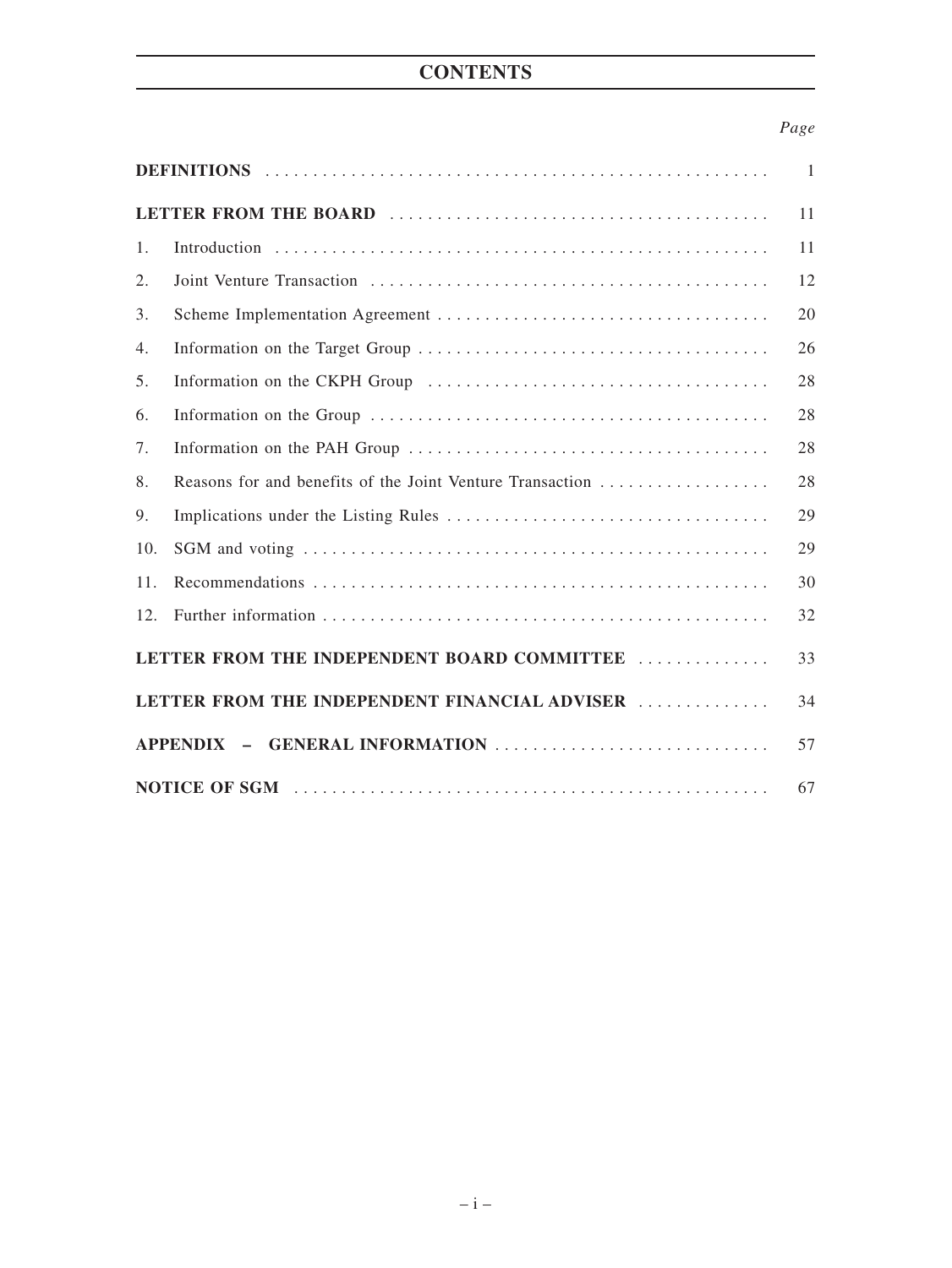*In this circular, the following expressions have the meanings set out below unless the context requires otherwise:*

| "Acquisition"                 | the proposed acquisition of all of the Target Securities<br>on issue from the Target Securityholders by way of the<br>Schemes to be carried out concurrently with one<br>another                                                      |  |
|-------------------------------|---------------------------------------------------------------------------------------------------------------------------------------------------------------------------------------------------------------------------------------|--|
| "Announcement"                | the joint announcement of CKPH, CKHH, the<br>Company and PAH dated 16 January 2017 in relation<br>to the Joint Venture Transaction and the Acquisition                                                                                |  |
| "Approval Determination Date" | the date on which the meetings of shareholders are<br>convened to consider the Independent Shareholders'<br>Approvals                                                                                                                 |  |
| " $\bf ASX$ "                 | the Australian Securities Exchange                                                                                                                                                                                                    |  |
| "AUD"                         | Australian dollars, the official currency of Australia                                                                                                                                                                                |  |
| "Australia Holdco"            | CK William Australia Holdings Pty Ltd, a direct<br>wholly-owned subsidiary of JV Co and a company<br>incorporated under the laws of Australia with limited<br>liability                                                               |  |
| "Bidco"                       | CK William Australia Bidco Pty Ltd, an indirect<br>wholly-owned subsidiary of JV Co and a company<br>incorporated under the laws of Australia with limited<br>liability                                                               |  |
| "Board"                       | the board of Directors                                                                                                                                                                                                                |  |
| "business day(s)"             | a day other than a Saturday, Sunday, public holiday or<br>bank holiday in Hong Kong, Sydney, Australia and<br>London, United Kingdom and on which the Stock<br>Exchange and the ASX are open for business of dealing<br>in securities |  |
| "CKHH"                        | CK<br>Holdings Limited,<br>Hutchison<br>a<br>company<br>incorporated in the Cayman Islands with limited<br>liability, the shares of which are listed on the Main<br>Board of the Stock Exchange (Stock Code: 1)                       |  |
| "CKPH"                        | Cheung Kong Property Holdings Limited, a company<br>incorporated in the Cayman Islands with limited<br>liability, the shares of which are listed on the Main<br>Board of the Stock Exchange (Stock Code: 1113)                        |  |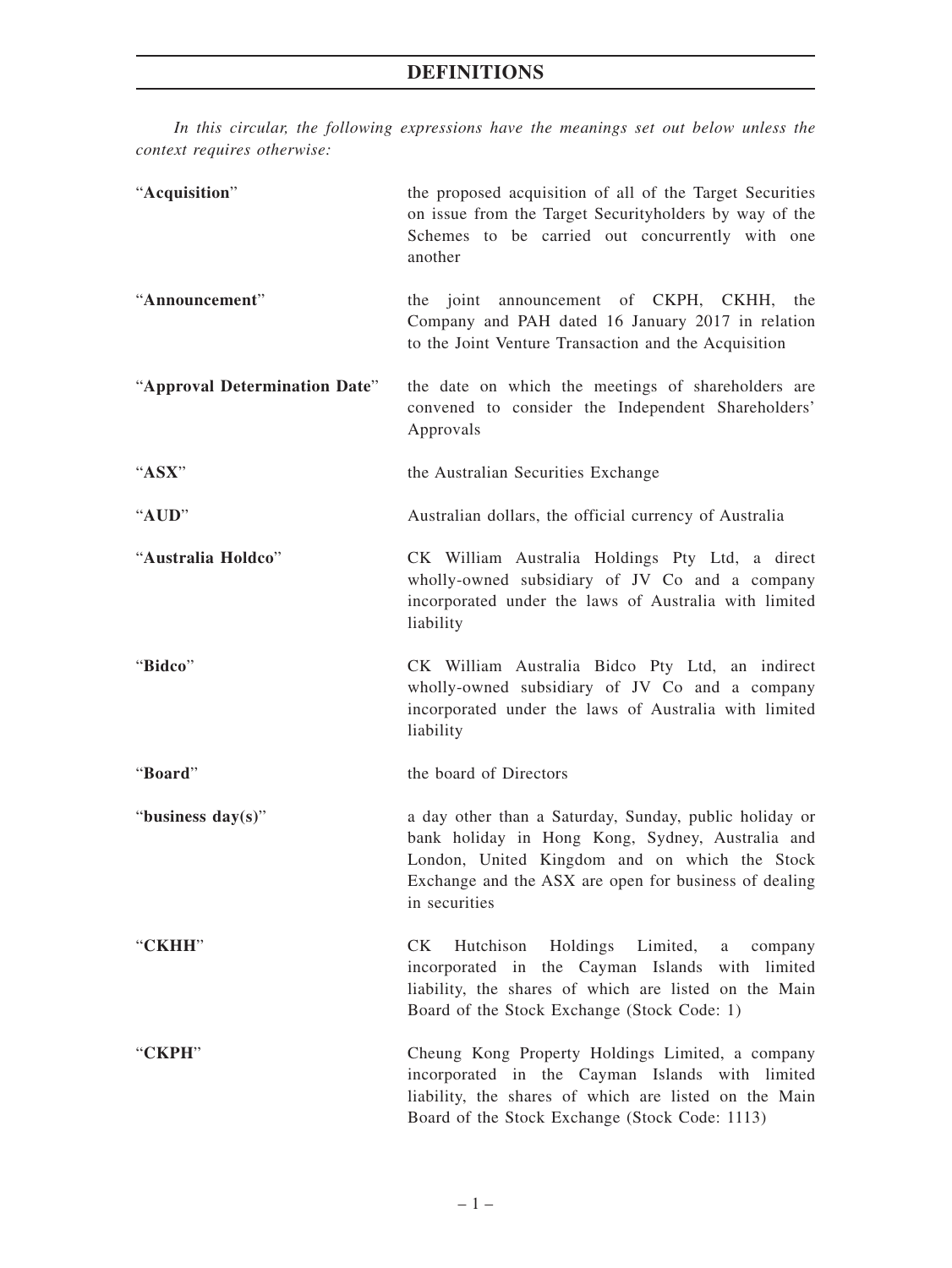| "CKPH Group"                        | CKPH and its subsidiaries                                                                                                                                                                                                                                                                                                             |  |
|-------------------------------------|---------------------------------------------------------------------------------------------------------------------------------------------------------------------------------------------------------------------------------------------------------------------------------------------------------------------------------------|--|
| "CKPH Holdco"                       | CK William Topco Limited, an indirect wholly-owned<br>subsidiary of CKPH which is incorporated under the<br>laws of England                                                                                                                                                                                                           |  |
| "Company"                           | Cheung Kong Infrastructure Holdings Limited, a<br>company incorporated in Bermuda with limited<br>liability, the shares of which are listed on the Main<br>Board of the Stock Exchange (Stock Code: 1038)                                                                                                                             |  |
| "Company Holdco"                    | CKI<br>Infrastructure<br>Limited,<br>indirect<br>Gas<br>an<br>wholly-owned subsidiary of the Company which is<br>incorporated under the laws of England                                                                                                                                                                               |  |
| "connected person"                  | has the meaning ascribed to such term in the Listing<br>Rules                                                                                                                                                                                                                                                                         |  |
| "Consortium"                        | CKPH, the Company and PAH (until such time as a<br>becomes a Non-Continuing Member),<br>party<br>and<br>"Consortium Member" shall be construed accordingly                                                                                                                                                                            |  |
| "Consortium Formation<br>Agreement" | the consortium formation agreement dated 14 January 2017<br>which was entered into between, among others, the<br>Consortium Members, the Company Holdco, PAH<br>Holdco, the Consortium Midcos, JV Co and Bidco with<br>respect to the direct or indirect subscription for equity<br>interest in JV Co and funding for the Acquisition |  |
| "Consortium Holdcos"                | CKPH Holdco, the Company Holdco and PAH Holdco,<br>"Consortium Holdco" shall be<br>and<br>construed<br>accordingly                                                                                                                                                                                                                    |  |
| "Consortium Midcos"                 | Midco 1, Midco 2 and Midco 3, and "Consortium<br>Midco" shall be construed accordingly                                                                                                                                                                                                                                                |  |
| "Corporations Act"                  | the Corporations Act 2001 (Cth)                                                                                                                                                                                                                                                                                                       |  |
| "Court"                             | the Supreme Court of the New South Wales or such<br>other court of competent jurisdiction as Bidco and<br>Target may agree in writing                                                                                                                                                                                                 |  |
| " $Cth$ "                           | Commonwealth of Australia                                                                                                                                                                                                                                                                                                             |  |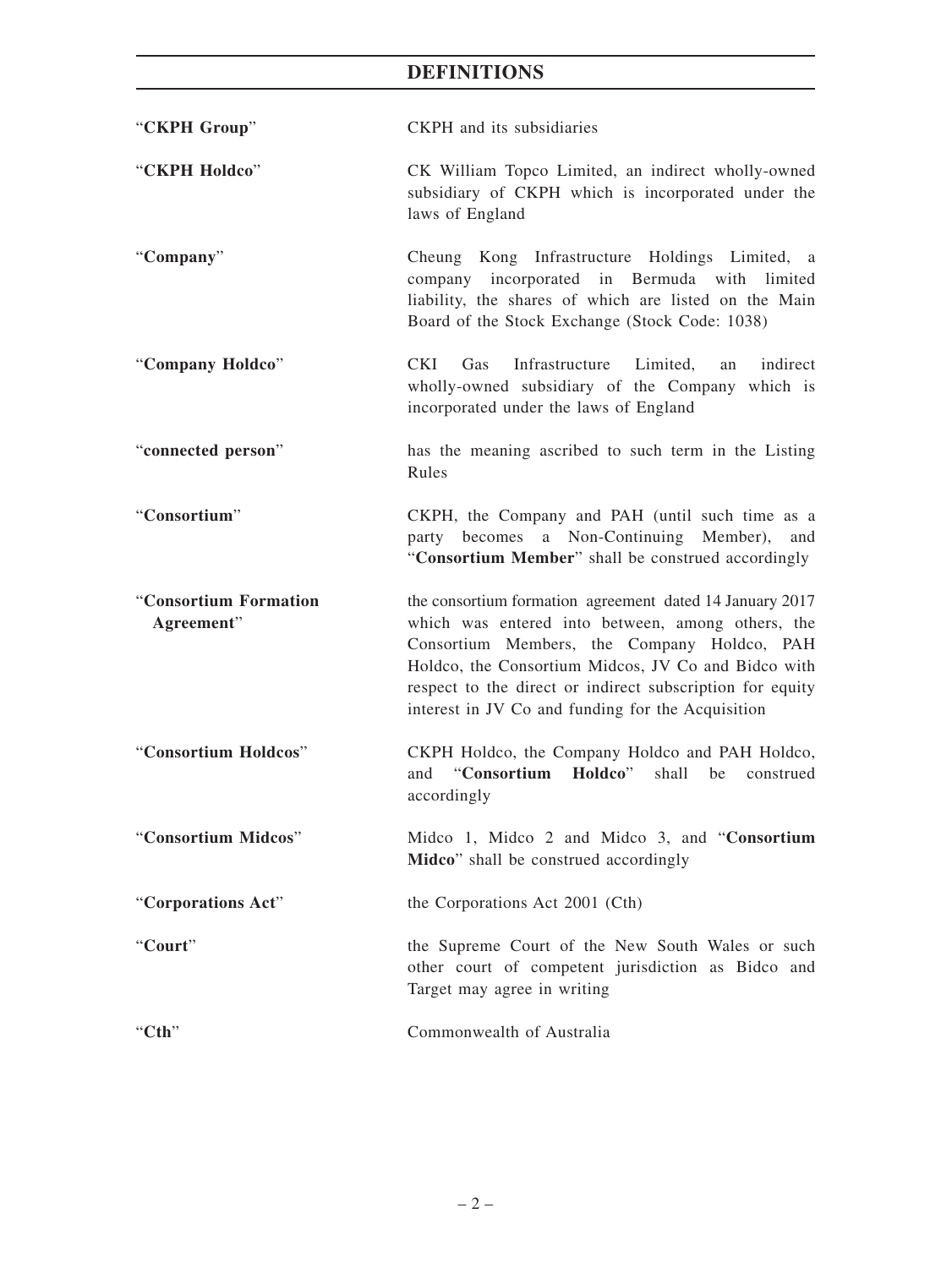| "Deed Poll"   | the deed poll to be executed by Bidco, CKPH, and (if<br>the meeting(s) for obtaining the relevant Independent<br>Shareholders' Approval(s) is/are before the date of the<br>Court hearing to approve the issuance of the Scheme<br>Booklet, subject to the obtaining of the relevant<br>Independent Shareholders' Approval(s)), the Company<br>and/or PAH for the purpose of providing various<br>covenants (acting severally in their Respective<br>Proportions (or Revised Respective Proportions, as<br>appropriate) in relation to the Schemes) in favour of<br>eligible Target Securityholders |
|---------------|-----------------------------------------------------------------------------------------------------------------------------------------------------------------------------------------------------------------------------------------------------------------------------------------------------------------------------------------------------------------------------------------------------------------------------------------------------------------------------------------------------------------------------------------------------------------------------------------------------|
| "DFL"         | DUET Finance Limited, a public company incorporated<br>under the laws of Australia, whose registered office is<br>at Level 14, 20 Martin Place, Sydney, NSW 2000,<br>Australia, in its personal capacity and as<br>the<br>responsible entity of DFT                                                                                                                                                                                                                                                                                                                                                 |
| "DFT"         | DUET Finance Trust, a unit trust formed under the<br>laws of Australia and a registered managed investment<br>scheme, whose registered office is at Level 14,<br>20 Martin Place, Sydney, NSW 2000, Australia                                                                                                                                                                                                                                                                                                                                                                                       |
| "DIHL"        | DUET Investment Holdings Limited, a public company<br>incorporated under the laws of Australia, whose<br>registered office is at Level 14, 20 Martin Place,<br>Sydney, NSW 2000, Australia                                                                                                                                                                                                                                                                                                                                                                                                          |
| "Director(s)" | the director(s) of the Company                                                                                                                                                                                                                                                                                                                                                                                                                                                                                                                                                                      |
| "DRP"         | the dividend reinvestment plan of the Target, under<br>which Target Securityholders have the option of<br>reinvesting any distributions of the Target owing to<br>them in new Target Securities, which shall be issued to<br>such Target Securityholders opting to participate in the<br>DRP based on (i) the amount of the distributions of the<br>Target owed to them; and (ii) the VWAP of the Target<br>during the Pricing Period                                                                                                                                                               |
| " $DT1"$      | The Li Ka-Shing Unity Discretionary Trust, of which<br>Mr. Li Ka-shing is the settlor and, among others,<br>Mr. Li Tzar Kuoi, Victor, his wife and children, and<br><b>Tzar</b><br>Kai,<br>Richard<br>Mr.<br>Li<br>discretionary<br>are<br>beneficiaries, and the trustee of which is TDT1                                                                                                                                                                                                                                                                                                          |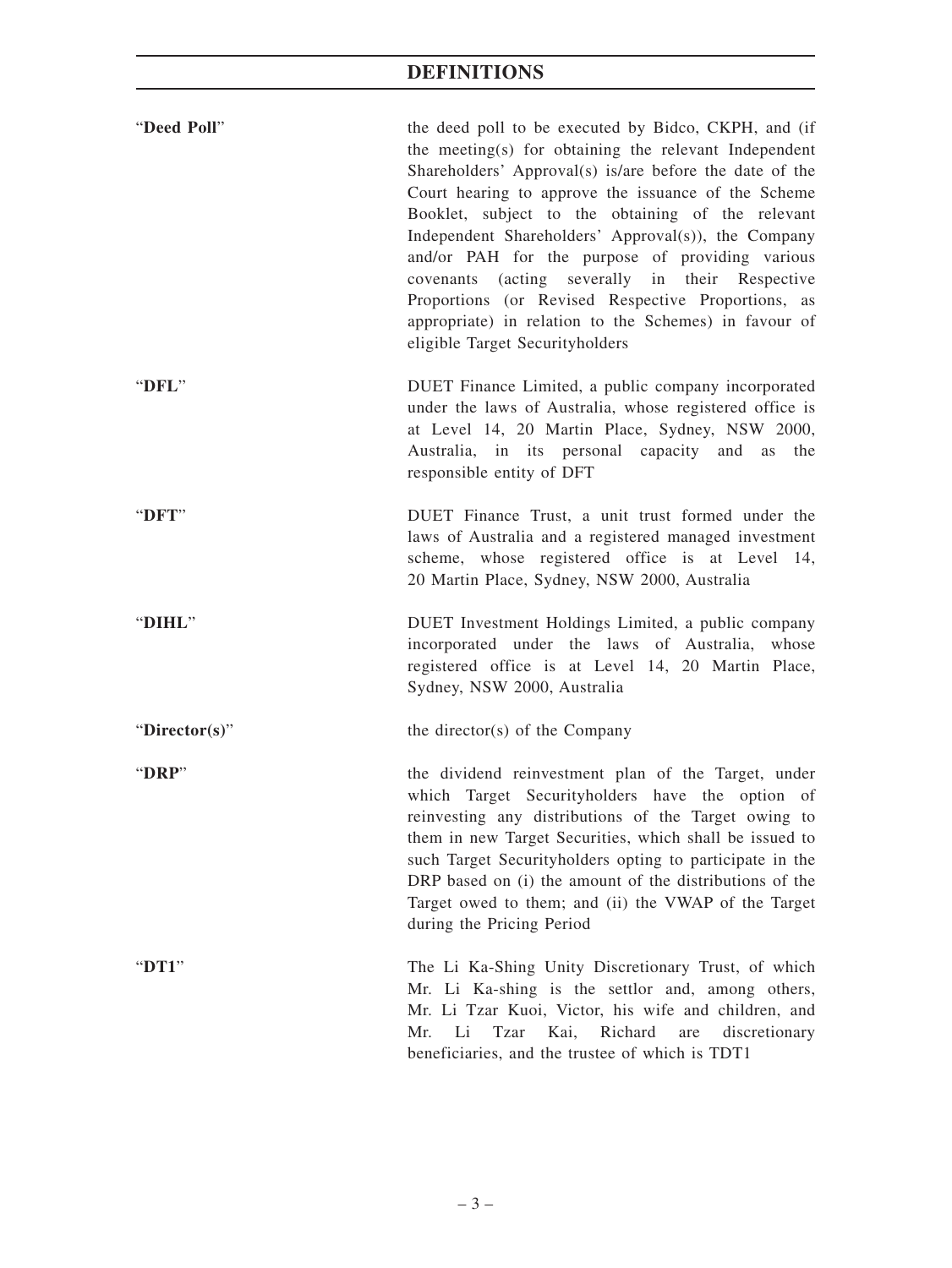| "DT2"                            | a discretionary trust of which Mr. Li Ka-shing is the<br>settlor and, among others, Mr. Li Tzar Kuoi, Victor, his<br>wife and children, and Mr. Li Tzar Kai, Richard are<br>discretionary beneficiaries, and the trustee of which is<br>TDT <sub>2</sub>                                                                                                                                                       |  |  |
|----------------------------------|----------------------------------------------------------------------------------------------------------------------------------------------------------------------------------------------------------------------------------------------------------------------------------------------------------------------------------------------------------------------------------------------------------------|--|--|
| "DT3"                            | a discretionary trust of which Mr. Li Ka-shing is the<br>settlor and, among others, Mr. Li Tzar Kuoi, Victor, his<br>wife and children, and Mr. Li Tzar Kai, Richard are<br>discretionary beneficiaries, and the trustee of which is<br>TDT3                                                                                                                                                                   |  |  |
| "DT4"                            | a discretionary trust of which Mr. Li Ka-shing is the<br>settlor and, among others, Mr. Li Tzar Kuoi, Victor, his<br>wife and children, and Mr. Li Tzar Kai, Richard are<br>discretionary beneficiaries, and the trustee of which is<br>TDT4                                                                                                                                                                   |  |  |
| "DUECo"                          | <b>DUET</b><br>Company Limited, a<br>public<br>company<br>incorporated under the laws of Australia, whose<br>registered office is at Level 14, 20 Martin Place,<br>Sydney, NSW 2000, Australia                                                                                                                                                                                                                 |  |  |
| "End Date"                       | 30 June 2017, or such later date as Bidco and the<br>Target may agree in writing pursuant to the terms of<br>the Scheme Implementation Agreement                                                                                                                                                                                                                                                               |  |  |
| "Funding Date"                   | three business days prior to the implementation date of<br>the Schemes or such other date agreed by the parties to<br>the Consortium Formation Agreement provided that<br>such date is at least 2 business days before the<br>implementation date of the Schemes                                                                                                                                               |  |  |
| "Group"                          | the Company and its subsidiaries                                                                                                                                                                                                                                                                                                                                                                               |  |  |
| "Hong Kong"                      | the Hong Kong Special Administrative Region of the<br>People's Republic of China                                                                                                                                                                                                                                                                                                                               |  |  |
| "НК\$"                           | Hong Kong dollars, the lawful currency of Hong Kong                                                                                                                                                                                                                                                                                                                                                            |  |  |
| "Independent Board<br>Committee" | an independent committee of the Board comprising<br>Mrs. Kwok Eva Lee, Mrs. Sng Sow-mei alias<br>Mei, Mr. Colin<br>Sow<br>Poon<br>Stevens<br>Russel,<br>Mr. Lan Hong Tsung, David and Mr. Barrie Cook,<br>being independent non-executive Directors of the<br>Company, established for the purpose of giving<br>recommendation to the Independent Shareholders in<br>relation to the Joint Venture Transaction |  |  |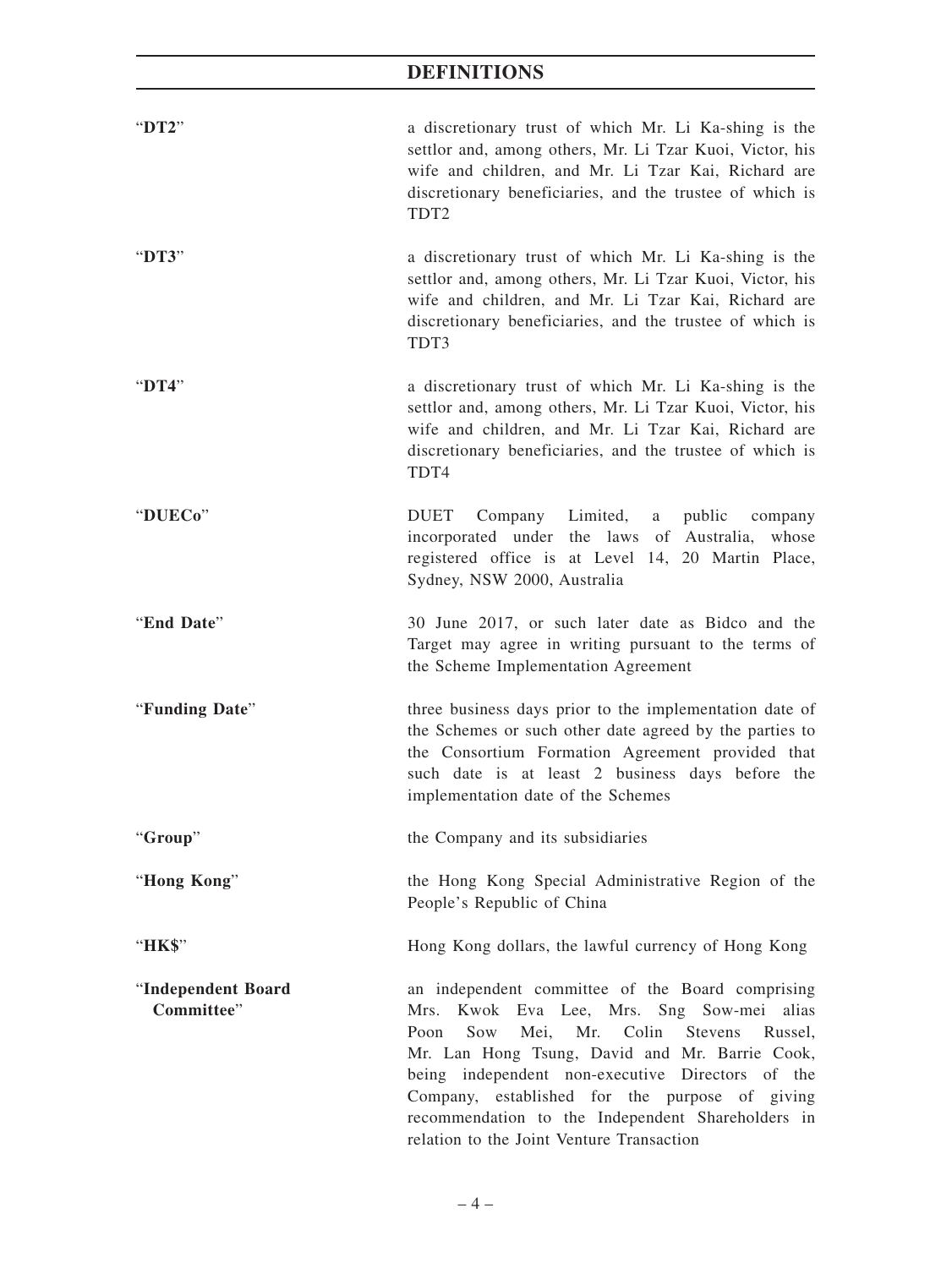| "Independent Financial" | Somerley Capital Limited, a corporation licensed to     |  |
|-------------------------|---------------------------------------------------------|--|
| Adviser"                | carry on type 1 (dealing in securities) and type 6      |  |
|                         | (advising on corporate finance) regulated activities    |  |
|                         | under the SFO, which has been appointed as the          |  |
|                         | independent financial adviser to advise the Independent |  |
|                         | Board Committee and the Independent Shareholders in     |  |
|                         | relation to the Joint Venture Transaction               |  |

"**Independent Shareholders**" Shareholders other than those who have material interest (which is different from that of all other Shareholders) in the Joint Venture Transaction

"**Independent Shareholders' Approvals**" the approval of the shareholders (excluding any shareholders with a material interest in the Joint Venture Transaction) of each of CKPH, the Company and PAH as required under the Listing Rules for authorising the Joint Venture Transaction by the Approval Determination Date, and each an "**Independent Shareholders' Approval**"

- "**Joint Venture Transaction**" the transactions contemplated under the Consortium Formation Agreement and the Shareholders' Agreement
- "**JV Co**" CK William UK Holdings Limited, a private limited liability company, which is incorporated under the laws of England, and an indirect holding company of Bidco

"**Latest Practicable Date**" 17 February 2017, being the latest practicable date prior to the printing of this circular for the purpose of ascertaining certain information contained in this circular

"**Listing Rules**" the Rules Governing the Listing of Securities on the Stock Exchange (as amended, supplemented or otherwise modified from time to time)

# "**Longstop Date**" the date falling 18 months after the date of the Consortium Formation Agreement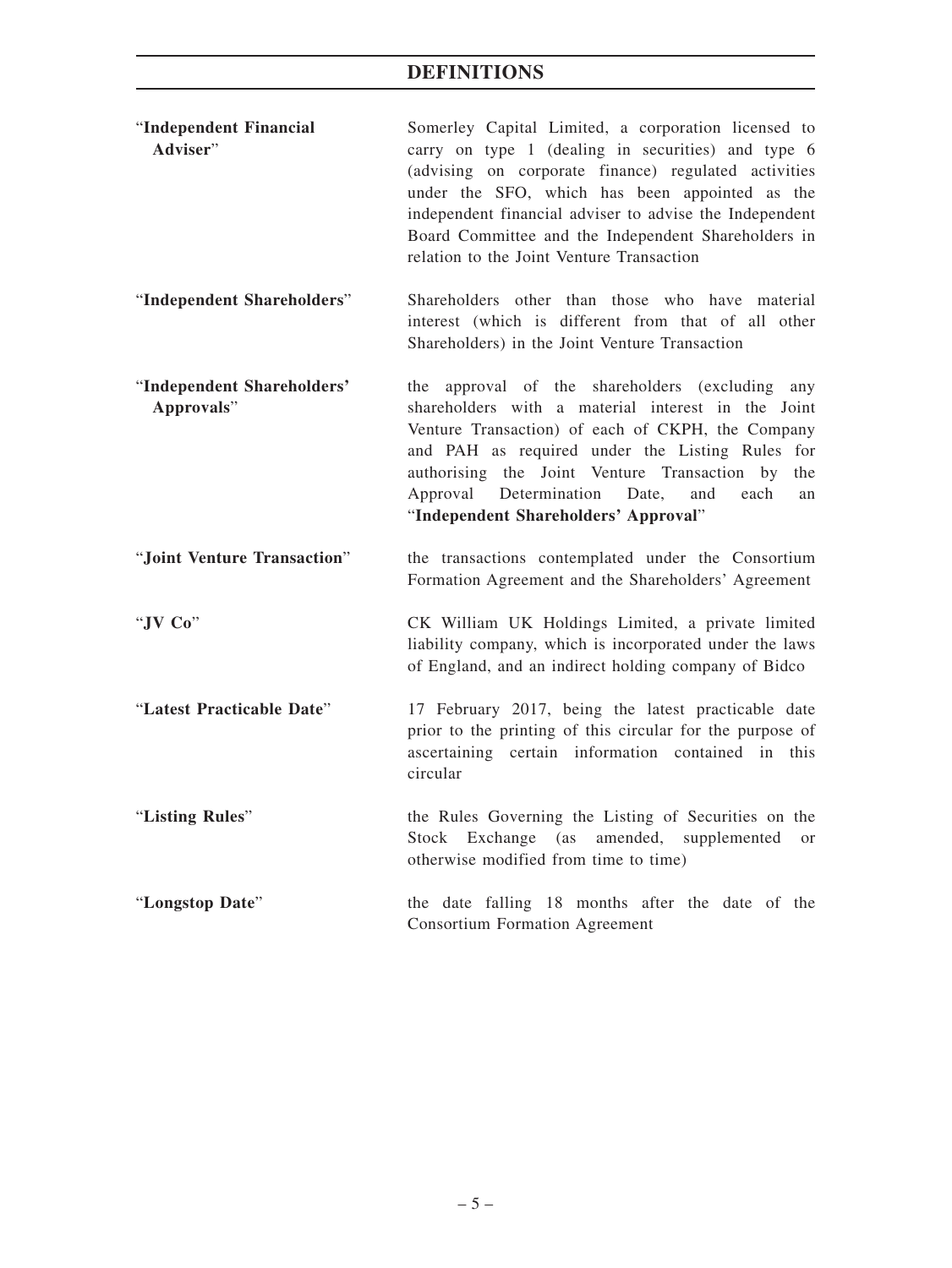| "Maximum Financial<br>Commitment" | a Consortium Member and its<br>in relation<br>to<br>subsidiaries, the maximum financial commitment of<br>such Consortium Member and its subsidiaries under the<br>Joint Venture Transaction, based on the Scheme<br>Consideration and the transaction costs, which for the<br>avoidance of doubt, include the estimated adjustments<br>to the total amount of Scheme Consideration, as more<br>described under the<br>section<br>particularly<br>headed<br>"Scheme Implementation Agreement - Implementation<br>of the Schemes" in the "Letter from the Board" in this |  |  |  |
|-----------------------------------|------------------------------------------------------------------------------------------------------------------------------------------------------------------------------------------------------------------------------------------------------------------------------------------------------------------------------------------------------------------------------------------------------------------------------------------------------------------------------------------------------------------------------------------------------------------------|--|--|--|
| "Midco 1"                         | circular<br>CK William Midco 1 Limited, a private limited liability<br>company, which is incorporated under the laws of<br>England, and which holds 40% of the equity interest in<br>JV Co                                                                                                                                                                                                                                                                                                                                                                             |  |  |  |
| "Midco 2"                         | CK William Midco 2 Limited, a private limited liability<br>company, which is incorporated under the laws of<br>England, and which holds 40% of the equity interest in<br>JV Co                                                                                                                                                                                                                                                                                                                                                                                         |  |  |  |
| "Midco 3"                         | CK William Midco 3 Limited, a private limited liability<br>company, which is incorporated under the laws of<br>England, and which holds 20% of the equity interest in<br>JV Co                                                                                                                                                                                                                                                                                                                                                                                         |  |  |  |
| "Non-Continuing Member(s)"        | means:                                                                                                                                                                                                                                                                                                                                                                                                                                                                                                                                                                 |  |  |  |
|                                   | the Company, if one or both of the Independent<br>(a)<br>Shareholders' Approval(s) of CKPH and the<br>Company is/are not obtained on the Approval<br>Determination Date; and/or                                                                                                                                                                                                                                                                                                                                                                                        |  |  |  |
|                                   | PAH, if the Independent Shareholders' Approval<br>(b)<br>PAH is<br>obtained<br>of<br>not<br>on the<br>Approval<br><b>Determination Date</b>                                                                                                                                                                                                                                                                                                                                                                                                                            |  |  |  |
| "PAH"                             | Power<br>Holdings<br>Limited,<br>Assets<br>company<br>a<br>incorporated in Hong Kong with limited liability, the<br>shares of which are listed on the Main Board of the<br>Stock Exchange (Stock Code: 6)                                                                                                                                                                                                                                                                                                                                                              |  |  |  |
| "PAH Group"                       | PAH and its subsidiaries                                                                                                                                                                                                                                                                                                                                                                                                                                                                                                                                               |  |  |  |
| "PAH Holdco"                      | <b>PAH</b><br>Infrastructure<br>indirect<br>Gas<br>Limited,<br>an<br>wholly-owned subsidiary of PAH which is incorporated<br>under the laws of England                                                                                                                                                                                                                                                                                                                                                                                                                 |  |  |  |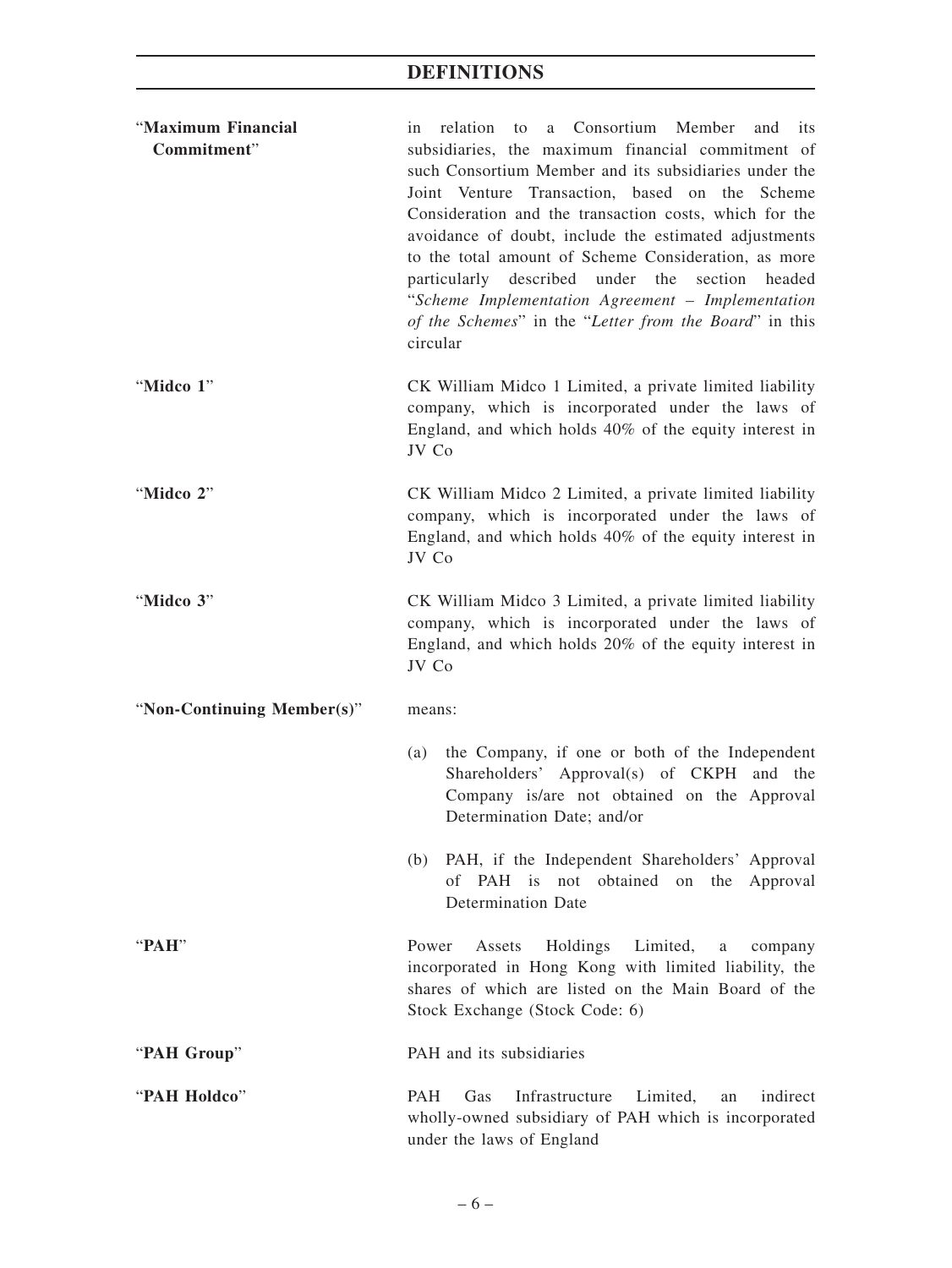| "percentage ratios"        | have the meaning ascribed to such term in Chapter 14<br>of the Listing Rules                                                                                                                                                                                                                                                                                                                                                                                                                              |  |  |
|----------------------------|-----------------------------------------------------------------------------------------------------------------------------------------------------------------------------------------------------------------------------------------------------------------------------------------------------------------------------------------------------------------------------------------------------------------------------------------------------------------------------------------------------------|--|--|
| "Pricing Period"           | the 10 trading days prior to 10 February 2017                                                                                                                                                                                                                                                                                                                                                                                                                                                             |  |  |
| "Respective Proportion(s)" | means:                                                                                                                                                                                                                                                                                                                                                                                                                                                                                                    |  |  |
|                            | (a) in relation to CKPH, $40\%$ ;                                                                                                                                                                                                                                                                                                                                                                                                                                                                         |  |  |
|                            | in relation to the Company, 40%; and<br>(b)                                                                                                                                                                                                                                                                                                                                                                                                                                                               |  |  |
|                            | (c) in relation to PAH, $20\%$                                                                                                                                                                                                                                                                                                                                                                                                                                                                            |  |  |
| "Revised Respective        | means:                                                                                                                                                                                                                                                                                                                                                                                                                                                                                                    |  |  |
| Proportion(s)"             | in the event that PAH becomes a Non-Continuing<br>(a)<br>Member:                                                                                                                                                                                                                                                                                                                                                                                                                                          |  |  |
|                            | (i)<br>in relation to CKPH, 60%; and                                                                                                                                                                                                                                                                                                                                                                                                                                                                      |  |  |
|                            | (ii) in relation to the Company, $40\%$ ; and                                                                                                                                                                                                                                                                                                                                                                                                                                                             |  |  |
|                            | in the event that the Company becomes a<br>(b)<br>Non-Continuing Member:                                                                                                                                                                                                                                                                                                                                                                                                                                  |  |  |
|                            | (i)<br>in relation to CKPH, 80%; and                                                                                                                                                                                                                                                                                                                                                                                                                                                                      |  |  |
|                            | (ii) in relation to PAH, $20\%$                                                                                                                                                                                                                                                                                                                                                                                                                                                                           |  |  |
| "Scheme Booklet"           | the notice of meeting and explanatory memorandum to<br>be prepared in respect of the Schemes in accordance<br>with the terms<br>and conditions of the Scheme<br>Implementation Agreement and to be despatched by the<br>Target to the Target Securityholders                                                                                                                                                                                                                                              |  |  |
| "Scheme Consideration"     | the consideration payable to the Target Securityholders<br>Scheme<br>accordance with the<br>Implementation<br>in<br>Agreement, which is<br>(equivalent<br>AUD3.00<br>to<br>approximately HK\$17.19) per Target Security subject to<br>adjustment in accordance with the terms of the Scheme<br>Implementation Agreement, as more particularly set out<br>under the section headed "Scheme Implementation<br>Agreement - Implementation of the Schemes" in the<br>"Letter from the Board" in this circular |  |  |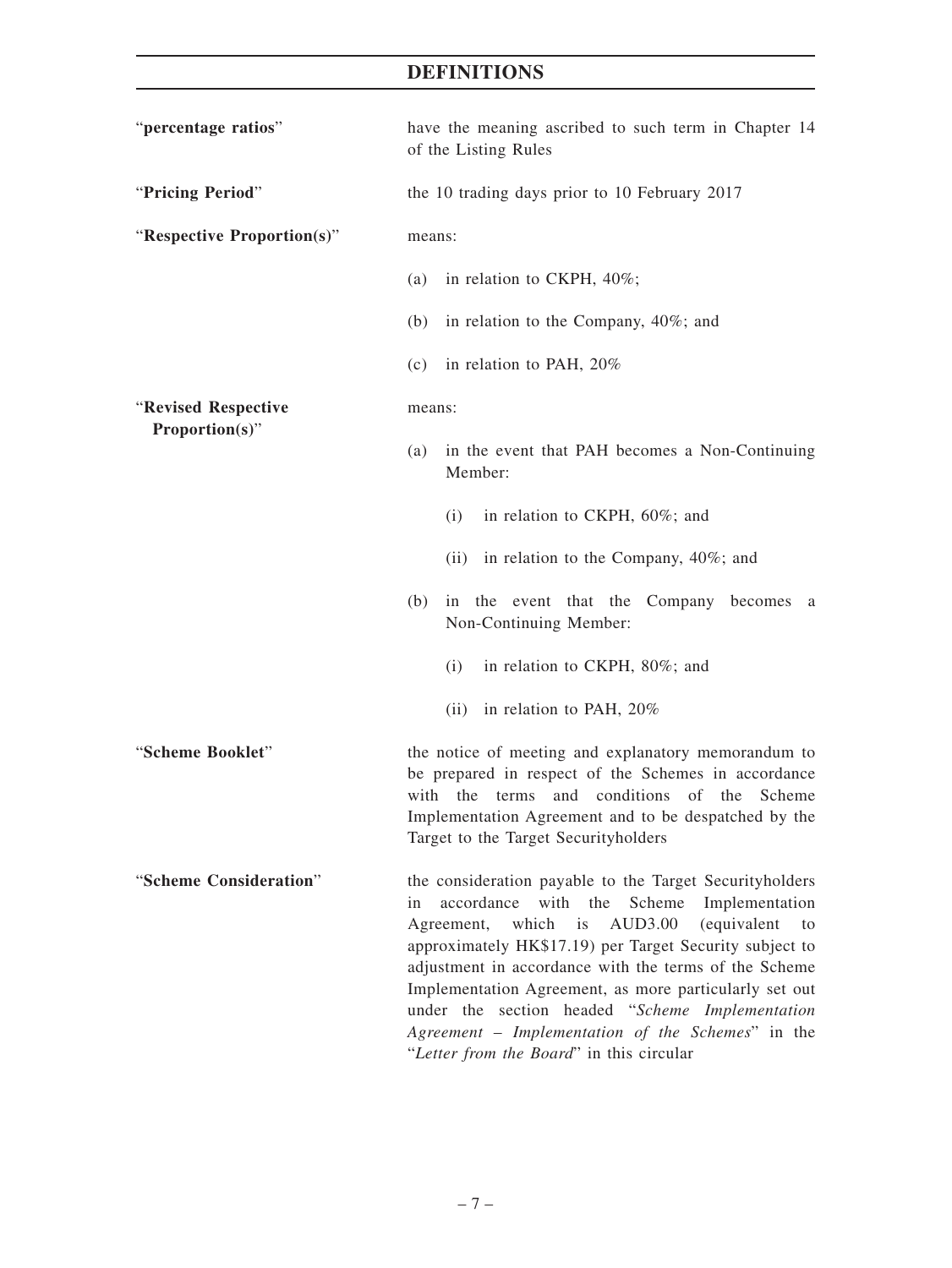| "Scheme Documents"                   | the Scheme Implementation Agreement, the Scheme<br>Booklet and the Deed Poll entered into in accordance<br>with the terms and conditions of the Scheme<br><b>Implementation Agreement</b>                                                                                                         |  |  |
|--------------------------------------|---------------------------------------------------------------------------------------------------------------------------------------------------------------------------------------------------------------------------------------------------------------------------------------------------|--|--|
| "Scheme Implementation<br>Agreement" | implementation<br>dated<br>the<br>scheme<br>agreement<br>14 January 2017 and entered into by Bidco, DUECo,<br>DIHL, DFL (in its personal capacity and as the<br>responsible entity of DFT) and by CKPH, the Company<br>and PAH (each in the capacity as guarantor) in respect<br>of the Schemes   |  |  |
| "Schemes"                            | the Target Company Schemes and the Trust Scheme                                                                                                                                                                                                                                                   |  |  |
| "SFO"                                | the Securities and Futures Ordinance, Chapter 571 of<br>the Laws of Hong Kong (as amended, supplemented or<br>otherwise modified from time to time)                                                                                                                                               |  |  |
| "SGM"                                | the special general meeting of the Company to be held<br>at the Grand Ballroom, 1st Floor, Harbour Grand<br>Kowloon, 20 Tak Fung Street, Hung Hom, Kowloon,<br>Hong Kong on Tuesday, 14 March 2017 for purposes<br>of considering and, if thought fit, approving the Joint<br>Venture Transaction |  |  |
| "Shareholders"                       | holders of the Shares                                                                                                                                                                                                                                                                             |  |  |
| "Shareholders' Agreement"            | the shareholders' agreement to be entered into between<br>CKPH, the Company, PAH, the Consortium Midcos and<br>JV Co to govern the shareholder relationship in JV Co<br>as well as the downstream businesses of the Target                                                                        |  |  |
| "Shares"                             | ordinary shares in the capital of the Company with a<br>nominal value of HK\$1.00 each                                                                                                                                                                                                            |  |  |
| "Stock Exchange"                     | The Stock Exchange of Hong Kong Limited                                                                                                                                                                                                                                                           |  |  |
| "Target"                             | collectively, DFL, DFT, DIHL and DUECo or any one<br>or more of them (as the context requires)                                                                                                                                                                                                    |  |  |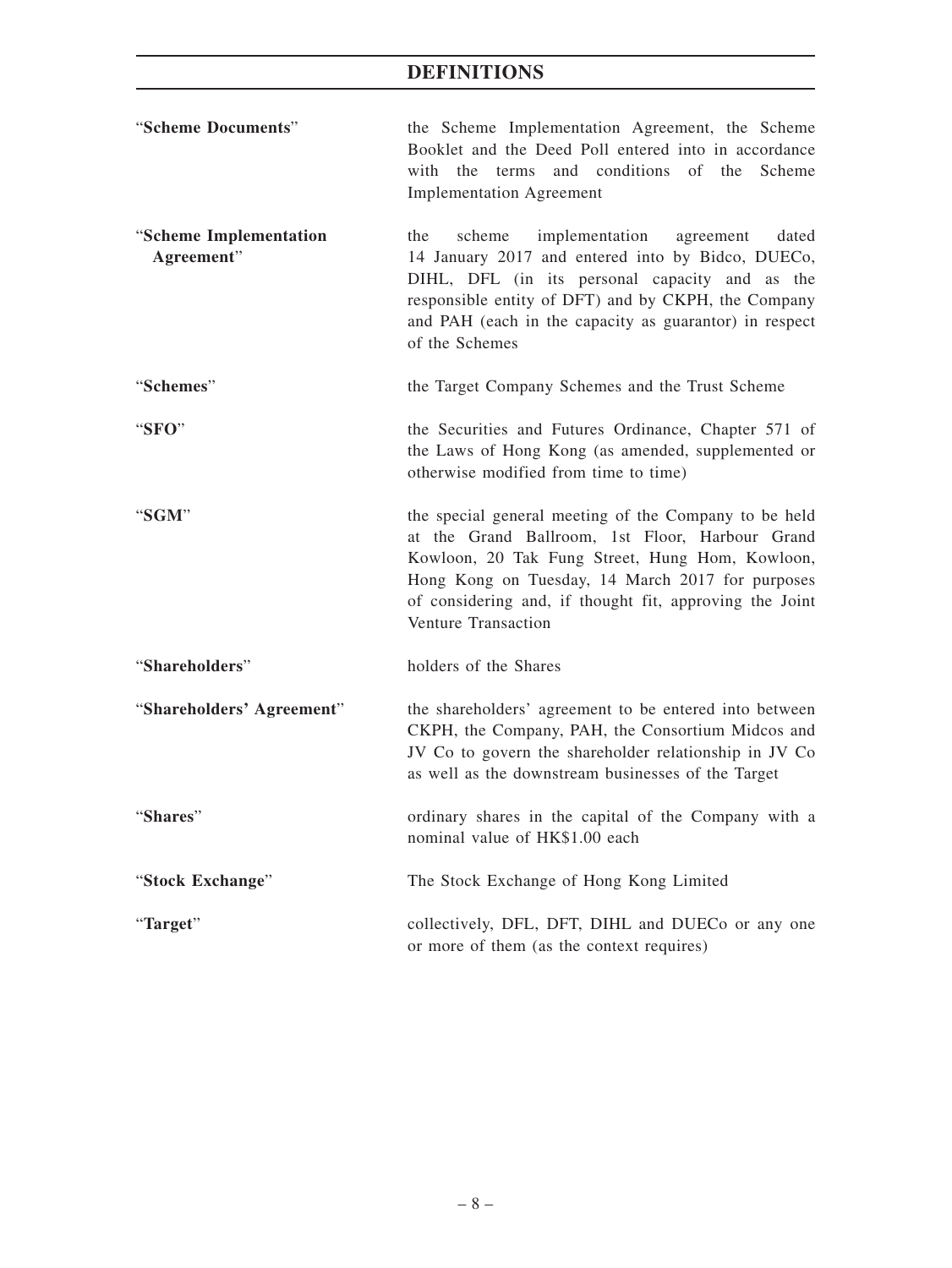| "Target Company Schemes" | the schemes of arrangement made in accordance with<br>Part 5.1 of the Corporations Act, under which all the<br>fully paid ordinary shares of each of DUECo, DIHL<br>and DFL will be transferred to Bidco pursuant to the<br>Scheme<br>the<br>Implementation<br>form<br>attached<br>to<br>Agreement or as otherwise agreed by Bidco and the<br>Target (together with any amendment or modification<br>made pursuant to section 411 $(6)$ of the Corporations<br>Act) |
|--------------------------|---------------------------------------------------------------------------------------------------------------------------------------------------------------------------------------------------------------------------------------------------------------------------------------------------------------------------------------------------------------------------------------------------------------------------------------------------------------------|
| "Target Distributions"   | shall have the meaning given to it under the section<br>Implementation Agreement<br>headed<br><i>"Scheme</i><br>Implementation of the Schemes" in the "Letter from the<br><i>Board</i> " in this circular                                                                                                                                                                                                                                                           |
| "Target Group"           | the Target and its subsidiaries                                                                                                                                                                                                                                                                                                                                                                                                                                     |
| "Target Scheme Meetings" | the meetings of the shareholders of DIHL, DFL and<br>DUECo to consider the Target Company Schemes, and<br>the meeting of the unitholders of DFT to consider the<br><b>Trust Scheme</b>                                                                                                                                                                                                                                                                              |
| "Target Securities"      | all of the shares in issue of DUECo, DIHL and DFL<br>and all of the units in DFT, the stapled securities of the<br>Target (comprising issued, fully paid ordinary shares in<br>each of DUECo, DIHL and DFL and ordinary units in<br>DFT) which are listed on the ASX (ASX Code: DUE)                                                                                                                                                                                |
| "Target Securityholders" | each person registered as the holder of Target<br>Securities                                                                                                                                                                                                                                                                                                                                                                                                        |
| "TDT1"                   | Li Ka-Shing Unity Trustee Corporation Limited, a<br>company incorporated in the Cayman Islands, which is<br>the trustee of DT1                                                                                                                                                                                                                                                                                                                                      |
| "TDT2"                   | Li Ka-Shing Unity Trustcorp Limited, a company<br>incorporated in the Cayman Islands, which is the<br>trustee of DT2                                                                                                                                                                                                                                                                                                                                                |
| "TDT3"                   | Li Ka-Shing Castle Trustee Corporation Limited, a<br>company incorporated in the Cayman Islands, which is<br>the trustee of DT3                                                                                                                                                                                                                                                                                                                                     |
| "TDT4"                   | Li Ka-Shing Castle Trustcorp Limited, a company<br>incorporated in the Cayman Islands, which is the<br>trustee of DT4                                                                                                                                                                                                                                                                                                                                               |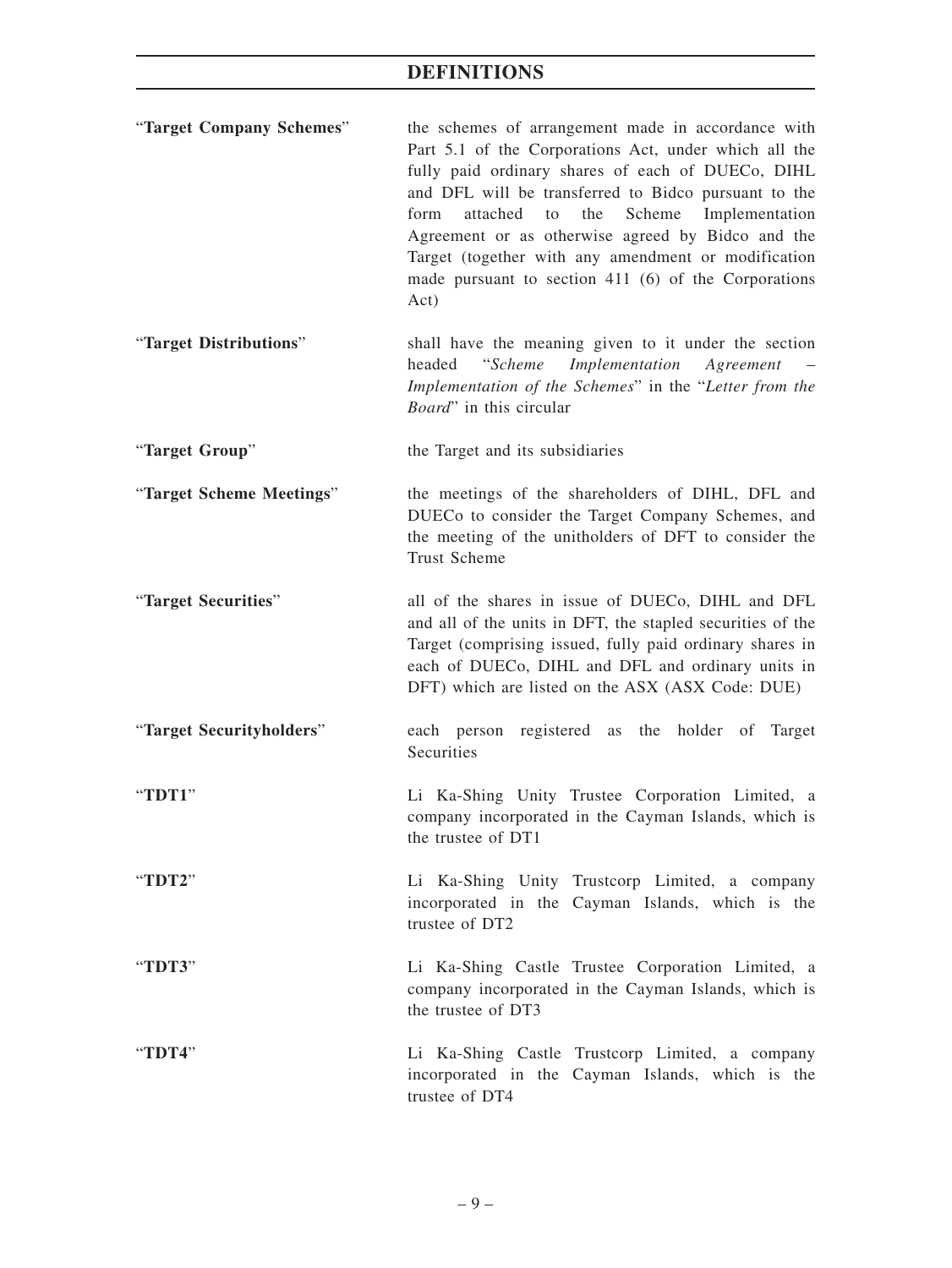| "Trust"                       | DT1, DT2, DT3, DT4, UT1 and UT3, and where the<br>context requires, any of them                                                                                                                                                                                                                            |
|-------------------------------|------------------------------------------------------------------------------------------------------------------------------------------------------------------------------------------------------------------------------------------------------------------------------------------------------------|
| "Trust Scheme"                | the arrangement made in accordance with Guidance<br>Note 15 (Trust Scheme Mergers) issued by the<br>Takeovers Panel of Australia, under which Bidco will<br>acquire all of the fully paid ordinary units in DFT from<br>Target Security holders subject to the relevant approvals<br>of the members of DFT |
| "UT1"                         | The Li Ka-Shing Unity Trust                                                                                                                                                                                                                                                                                |
| "UT3"                         | The Li Ka-Shing Castle Trust                                                                                                                                                                                                                                                                               |
| "VWAP"                        | volume weighted average price                                                                                                                                                                                                                                                                              |
| $\cdot \cdot \mathcal{Q}_0$ " | per cent                                                                                                                                                                                                                                                                                                   |

*Note: The figures in "AUD" are converted into HK\$ at the rate of AUD1.00: HK\$5.73 throughout this circular for indicative purposes only, and should not be construed as a representation that any amount has been, could have been or may be, exchanged at this or any other rate.*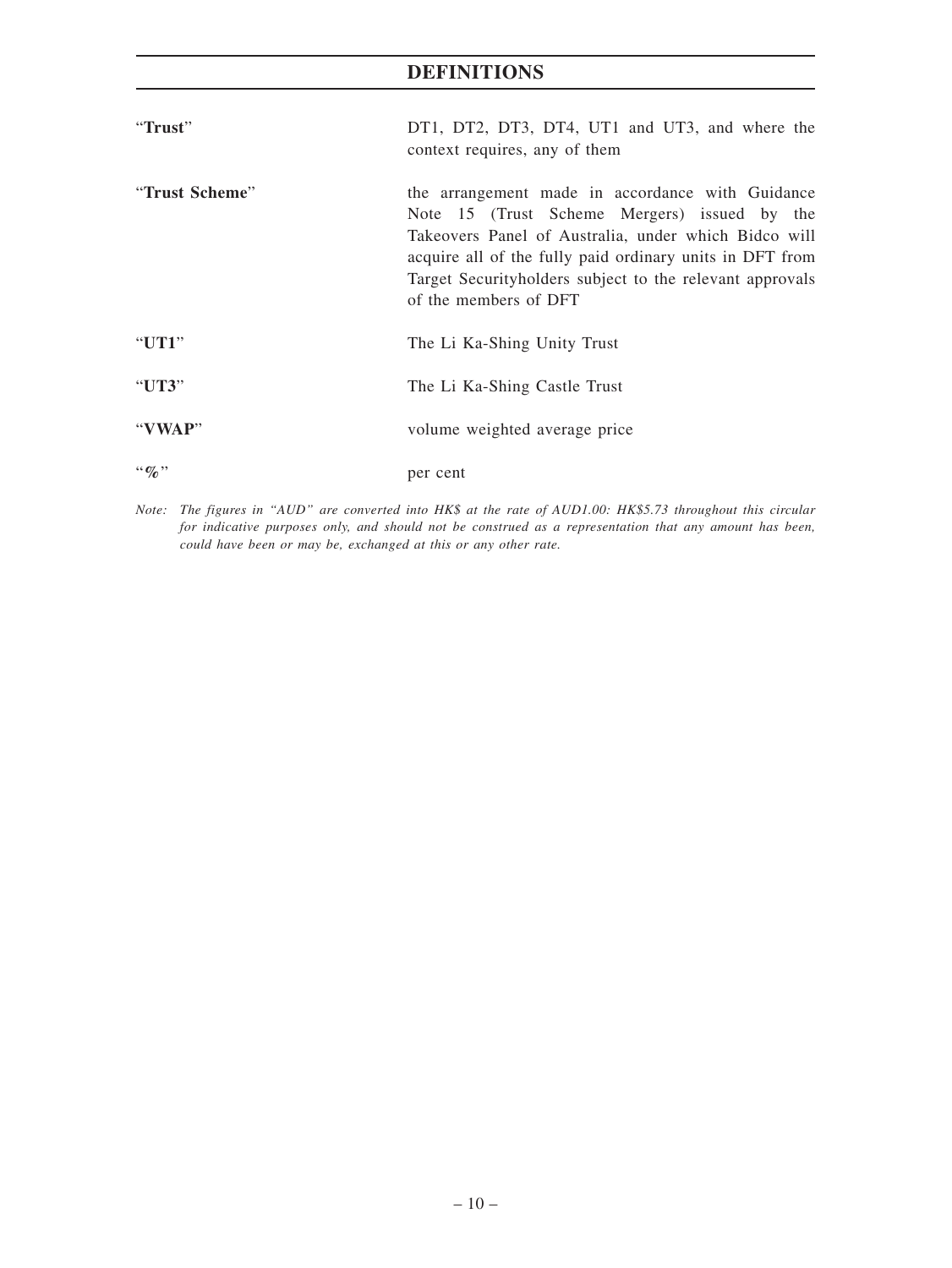# **Cheung Kong Infrastructure Holdings Limited** 長江基建集團有限公司

*(Incorporated in Bermuda with limited liability)* **(Stock Code: 1038)**

#### **Board of Directors Board of Directors Registered Office**

*Executive Directors*

LI Tzar Kuoi, Victor *(Chairman)*

FOK Kin Ning, Canning *(Deputy Chairman)* Frank John SIXT

KAM Hing Lam *(Group Managing Director)* IP Tak Chuen, Edmond *(Deputy Chairman)* Andrew John HUNTER *(Deputy Managing Director)* CHAN Loi Shun *(Chief Financial Officer)* CHEN Tsien Hua

*Independent Non-executive Directors*

CHEONG Ying Chew, Henry KWOK Eva Lee SNG Sow-mei alias POON Sow Mei Colin Stevens RUSSEL LAN Hong Tsung, David Barrie COOK

#### *Non-executive Directors* LEE Pui Ling, Angelina

George Colin MAGNUS

**Company Secretary** Eirene YEUNG

*Alternate Directors* CHOW WOO Mo Fong, Susan *(alternate to FOK Kin Ning, Canning)* MAN Ka Keung, Simon *(alternate to IP Tak Chuen, Edmond)* Eirene YEUNG *(alternate to KAM Hing Lam)*

Clarendon House Church Street Hamilton HM11 Bermuda

**Principal Place of Business** 12th Floor Cheung Kong Center 2 Queen's Road Central

Hong Kong

22 February 2017

Dear Shareholder(s),

# **CONNECTED TRANSACTION AND DISCLOSEABLE TRANSACTION**

# **FORMATION OF A JOINT VENTURE IN CONNECTION WITH THE PROPOSED ACQUISITION OF ALL OF THE STAPLED SECURITIES IN ISSUE OF THE TARGET WHICH ARE LISTED ON THE AUSTRALIAN SECURITIES EXCHANGE BY WAY OF SCHEMES**

## **1. INTRODUCTION**

Reference is made to the Announcement of CKPH, CKHH, the Company and PAH on 16 January 2017 in relation to the Joint Venture Transaction and the Acquisition. As provided in the Announcement, on 14 January 2017, the Consortium Members, the Company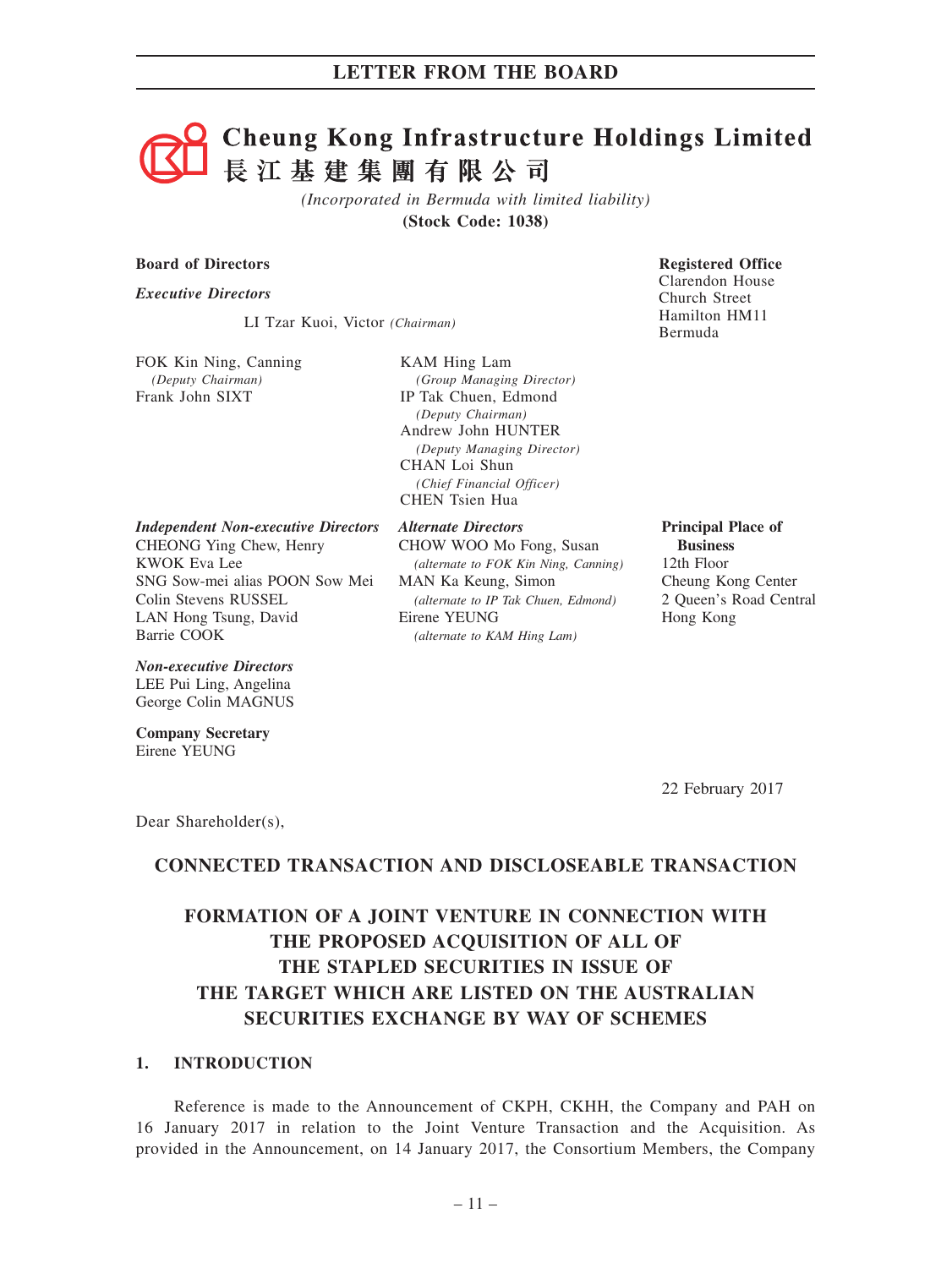Holdco, PAH Holdco and the Consortium Midcos entered into the Consortium Formation Agreement with, among others, JV Co and Bidco in order to govern the funding and operation of JV Co and Bidco, pursuant to which, subject to the obtaining of the necessary Independent Shareholders' Approvals, the relevant Consortium Members will, among other things, indirectly fund the Acquisition according to the Respective Proportions or Revised Respective Proportions (as the case may be) and enter into the Shareholders' Agreement.

In addition, in connection with the Acquisition, Bidco, the Target and the Consortium Members (as guarantors of Bidco's obligations under the Scheme Implementation Agreement) have entered into the Scheme Implementation Agreement on 14 January 2017.

The approval of the Independent Shareholders (as to the Company's participation in the Joint Venture Transaction with CKPH) and the approval of the independent shareholders of CKPH (as to its participation in the Joint Venture Transaction with the Company) and/or PAH (as to its participation in the Joint Venture Transaction with CKPH and the Company) are pre-conditions to the entering into of the Joint Venture Transaction. The purpose of this circular is (i) to provide you with further information regarding details of the Joint Venture Transaction and the Acquisition; (ii) to set out the recommendation of the Independent Board Committee to the Independent Shareholders in relation to the Joint Venture Transaction; (iii) to set out the letter of advice from the Independent Financial Adviser to the Independent Board Committee and the Independent Shareholders in relation to the Joint Venture Transaction; (iv) to give the Shareholders the notice of the SGM, at which approval by the Independent Shareholders of the Joint Venture Transaction will be sought; and (v) to provide you with the other information as required under the Listing Rules.

# **2. JOINT VENTURE TRANSACTION**

#### **A. The Consortium Formation Agreement**

On 14 January 2017, the Consortium Members, the Company Holdco, PAH Holdco and the Consortium Midcos entered into the Consortium Formation Agreement with, among others, JV Co and Bidco in order to govern the funding and operation of JV Co and Bidco, subject to the obtaining of the necessary Independent Shareholders' Approvals.

The Company's participation in the Joint Venture Transaction with CKPH is subject to the Independent Shareholders' Approvals of both CKPH and the Company. PAH's participation in the Joint Venture Transaction does not require the Independent Shareholders' Approval of the Company, but its participation in the Joint Venture Transaction with CKPH and the Company will require its Independent Shareholders' Approval. If the Independent Shareholders' Approvals of each of CKPH, the Company and PAH are obtained, the Joint Venture Transaction will proceed between CKPH, the Company and PAH as to 40%, 40% and 20%, respectively. If the Independent Shareholders' Approvals of both CKPH and the Company are obtained, but the Independent Shareholders' Approval of PAH is not obtained, the Joint Venture Transaction will proceed between CKPH and the Company as to 60% and 40%, respectively. If the Independent Shareholders' Approval of PAH is obtained, but the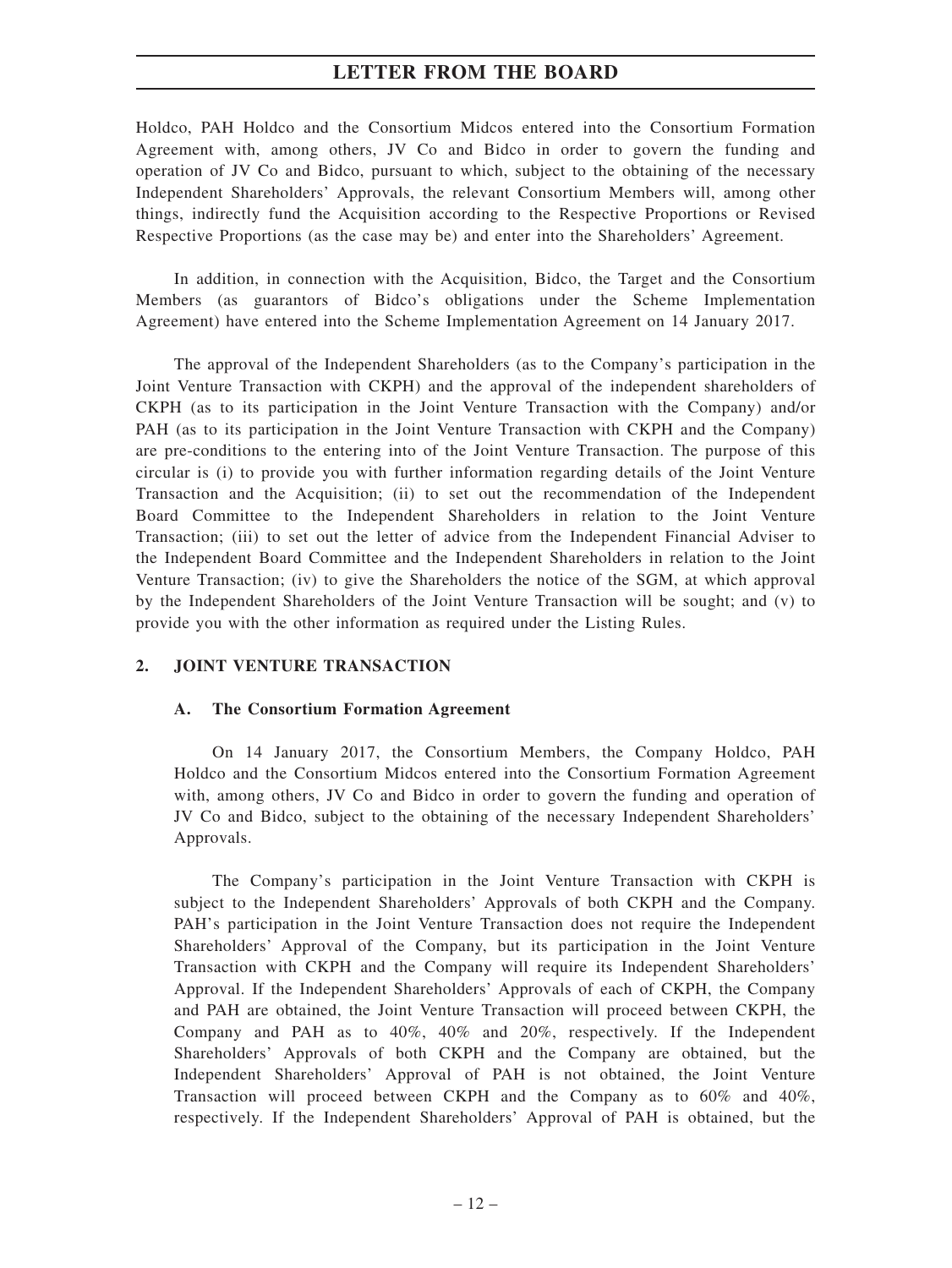Independent Shareholders' Approval(s) of CKPH and/or the Company is/are not obtained, the Joint Venture Transaction will proceed between CKPH and PAH as to 80% and 20%, respectively.

As at the Latest Practicable Date, each Consortium Midco is wholly owned by CKPH Holdco. In turn, JV Co is owned by Midco 1 as to 40%, Midco 2 as to 40% and Midco 3 as to 20%, respectively.

The principal terms of the Consortium Formation Agreement are as follows:

# *(a) Participation of the Consortium Members – Independent Shareholders' Approvals sought prior to the Funding Date*

The SGM for obtaining the necessary Independent Shareholders' Approval of the Company will be held in advance of the Funding Date. The Company has been informed that the extraordinary general meeting of CKPH and the general meeting of PAH for the purposes of obtaining their respective necessary Independent Shareholders' Approvals will also be held in advance of the Funding Date.

In the event that, prior to the Funding Date:

- (i) the necessary Independent Shareholders' Approvals of both CKPH and the Company are obtained, the Company, through the Company Holdco, will contribute nominal funding to Midco 2 through a subscription of shares in Midco 2, or through a subscription of shares in, and provision of shareholders loans to, Midco 2, and Midco 2 will utilise such contribution to redeem, cancel or buy-back any existing shares held in it by CKPH Holdco, such that Midco 2 will become a wholly-owned subsidiary of the Company Holdco; and/or
- (ii) the Independent Shareholders' Approval of PAH is obtained, irrespective of whether or not the Independent Shareholders' Approval of CKPH and/or the Company in respect of the Company's participation in the Joint Venture Transaction is/are obtained, PAH, through PAH Holdco, will contribute nominal funding to Midco 3 through a subscription of shares in Midco 3, or through a subscription of shares in, and provision of shareholders loans to, Midco 3, and Midco 3 will utilise such contribution to redeem, cancel or buy-back any existing shares held in it by CKPH Holdco, such that Midco 3 will become a wholly-owned subsidiary of PAH Holdco.

If the necessary Independent Shareholders' Approvals in respect of both the Company's participation and PAH's participation are not obtained, the Company and PAH will not contribute any funding into Midco 2 and Midco 3 as set out above, and the Joint Venture Transaction will not proceed. However, the obligations of Bidco under the Scheme Implementation Agreement remain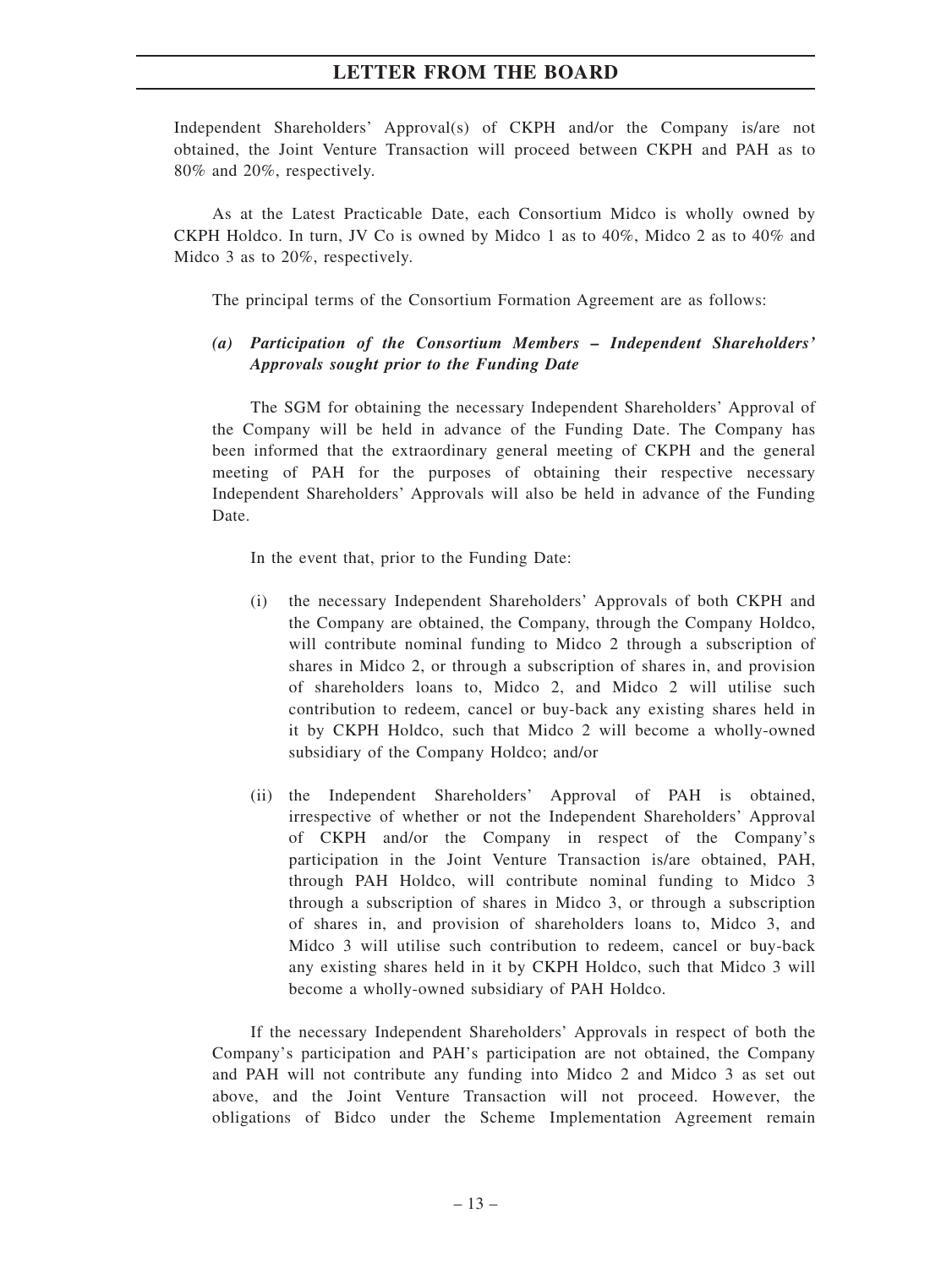unaffected and, subject to the Schemes becoming effective, the Acquisition will proceed, with the CKPH Group acquiring 100% of the Target via its ownership of all of the Consortium Midcos.

If the necessary Independent Shareholders' Approvals are obtained in respect of the Company's and/or PAH's participation in the Joint Venture Transaction, each Consortium Midco (which will be wholly owned by the respective Consortium Members) will contribute its Respective Proportion or Revised Respective Proportion (as appropriate) of funding to JV Co and Australia Holdco, by subscribing for additional shares in, and/or providing shareholder loans to, JV Co and Australia Holdco, which will in turn provide funding to Bidco to satisfy the Scheme Consideration and the transaction costs.

Please refer to the section headed "*Scheme Implementation Agreement*" in this Letter from the Board below for further details.

Subject to the relevant Independent Shareholders' Approvals, each Consortium Member agrees to use its best effort to procure that the Schemes are implemented by Bidco in accordance with the Scheme Implementation Agreement.

# *(b) Participation of the Consortium Members – Independent Shareholders' Approvals sought after the Funding Date*

If the shareholders' meetings of both the Company and PAH for considering the Joint Venture Transaction are held after the Funding Date, subject to the Schemes becoming effective, the Acquisition will proceed, with the CKPH Group acquiring 100% of the Target via its ownership of all of the Consortium Midcos.

In the event that:

- (i) the necessary Independent Shareholders' Approvals of both CKPH and the Company are obtained, but one or both of such approvals is/are only obtained after the Funding Date and on or prior to the Longstop Date, the Company will (through the Company Holdco), after obtaining both such approvals, contribute substantial funding to Midco 2 through a subscription for shares in Midco 2, or through a subscription for shares in, and the provision of shareholder loans to, Midco 2. Midco 2 will use such contribution to:
	- (1) redeem, cancel or buy-back all outstanding shares held by CKPH Holdco (if any); and
	- (2) repay all shareholder loans owed by Midco 2 to CKPH Holdco,

such that Midco 2 will become a wholly-owned subsidiary of the Company Holdco and the Company will indirectly hold the Target as to 40%; and/or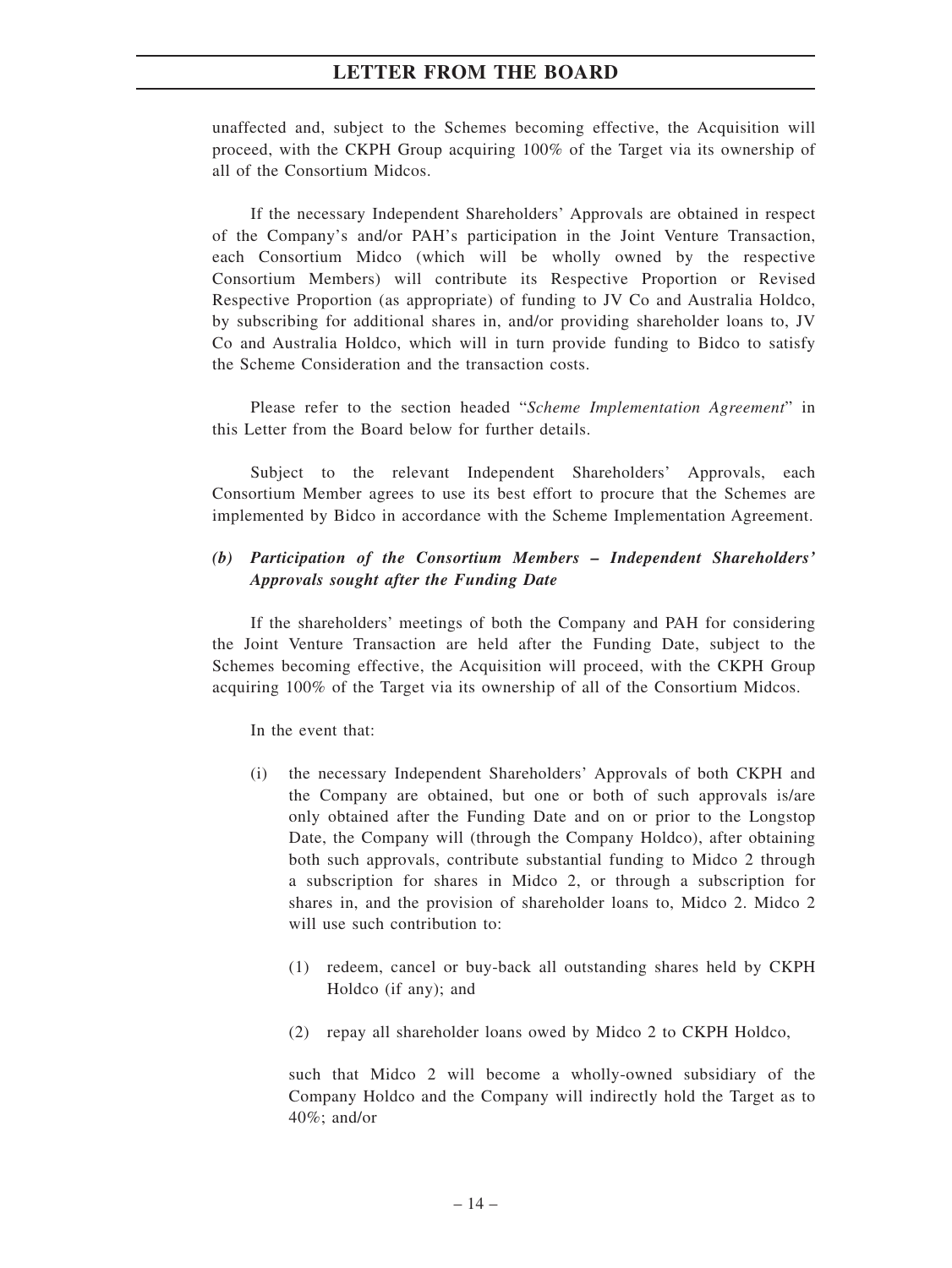- (ii) the Independent Shareholders' Approval of PAH is obtained after the Funding Date and on or prior to the Longstop Date, irrespective of whether or not the Independent Shareholders' Approval of CKPH and/ or the Company in respect of the Company's participation in the Joint Venture Transaction is obtained, PAH will (through PAH Holdco), after obtaining its necessary Independent Shareholders' Approval, contribute substantial funding to Midco 3 through a subscription for shares in Midco 3, or through a subscription for shares in, and the provision of shareholder loans to, Midco 3. Midco 3 will use such contribution to:
	- (1) redeem, cancel or buy-back all outstanding shares held by CKPH Holdco (if any); and
	- (2) repay all shareholder loans owed by Midco 3 to CKPH Holdco,

such that Midco 3 will become a wholly-owned subsidiary of PAH Holdco and PAH will indirectly hold the Target as to 20%.

The funding amount to be contributed by the Company and/or PAH detailed above in this sub-paragraph (b) will be equal to all sums which CKPH has contributed to Midco 2 and Midco 3 respectively as at such relevant time, subject to the Maximum Financial Commitment of each of the Company and PAH.

If either the Company or PAH becomes a Non-Continuing Member, Midco 2 or Midco 3 (as applicable) will remain a wholly-owned subsidiary of CKPH Holdco.

#### *(c) Maximum Financial Commitment*

Depending on whether or not the Independent Shareholders' Approvals necessary for the relevant Consortium Members' participation in the Joint Venture Transaction are obtained, the Maximum Financial Commitment of the Company under the Consortium Formation Agreement is as follows:

- (i) if all the necessary Independent Shareholders' Approvals are obtained, the Target will be indirectly held by CKPH, the Company and PAH as to 40%, 40% and 20% respectively, subject to the Schemes becoming effective, and the Maximum Financial Commitment of the Company (through its shareholding held in Midco 2) will be equal to 40% of the Scheme Consideration and the transaction costs under the Scheme Implementation Agreement, which will be up to approximately AUD3,012 million (equivalent to approximately HK\$17,259 million);
- (ii) where only the necessary Independent Shareholders' Approvals for the Company's participation in the Joint Venture Transaction are obtained, the Target will be indirectly held by CKPH and the Company as to 60% and 40% respectively, subject to the Schemes becoming effective, and the Maximum Financial Commitment of the Company (through its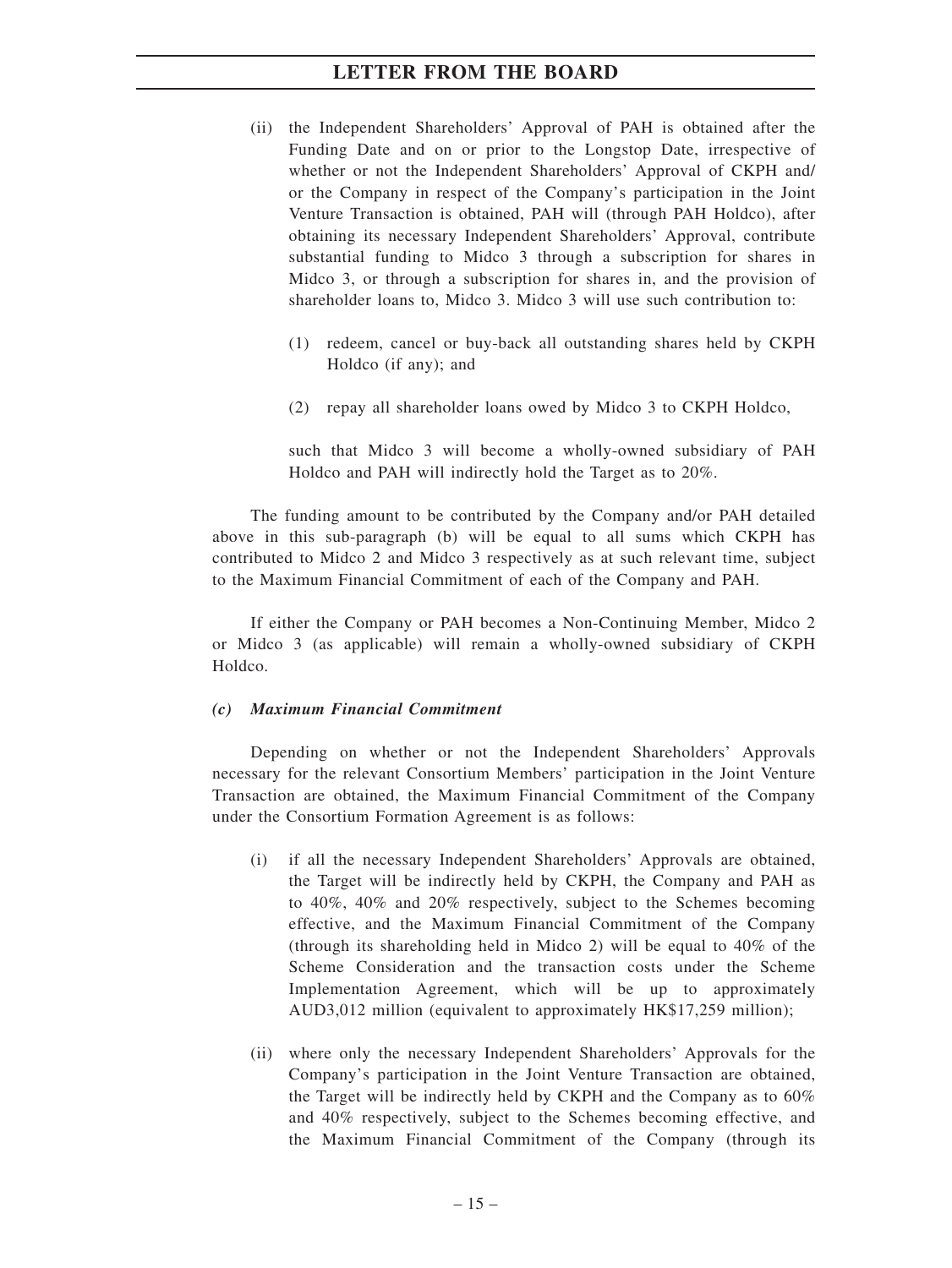shareholding held in Midco 2) will be equal to 40% of the Scheme Consideration and the transaction costs under the Scheme Implementation Agreement, which will be up to approximately AUD3,012 million (equivalent to approximately HK\$17,259 million); and

(iii) where only the Independent Shareholders' Approval for PAH's participation in the Joint Venture Transaction is obtained, the Target will be indirectly held by CKPH and PAH as to 80% and 20% respectively, subject to the Schemes becoming effective.

The Company intends to finance its Respective Proportion or Revised Respective Proportion (as applicable) of the Scheme Consideration and the transaction costs under the Scheme Implementation Agreement from its internal resources and/or external borrowings.

Upon the contribution of funding to Midco 2 and/or Midco 3 by the Company and/or PAH respectively, in accordance with the manner as set out above:

- (i) JV Co will be indirectly held by the relevant Consortium Members through the relevant Consortium Midcos in the Respective Proportions or the Revised Respective Proportions (as applicable);
- (ii) the Consortium Midcos will enter into the Shareholders' Agreement, the principal terms of which are summarised under the section headed "*Joint Venture Transaction – The Shareholders' Agreement*" below; and
- (iii) (if the Company is not a Non-Continuing Member) the Target will be accounted for as a joint venture by the Company in its consolidated financial statements.

#### *(d) Termination*

Among other things, the Consortium Formation Agreement will be automatically terminated:

- (i) on the Longstop Date;
- (ii) if both the Company and PAH do not obtain their necessary Independent Shareholders' Approvals; or
- (iii) if the Scheme Implementation Agreement is terminated in accordance with its terms.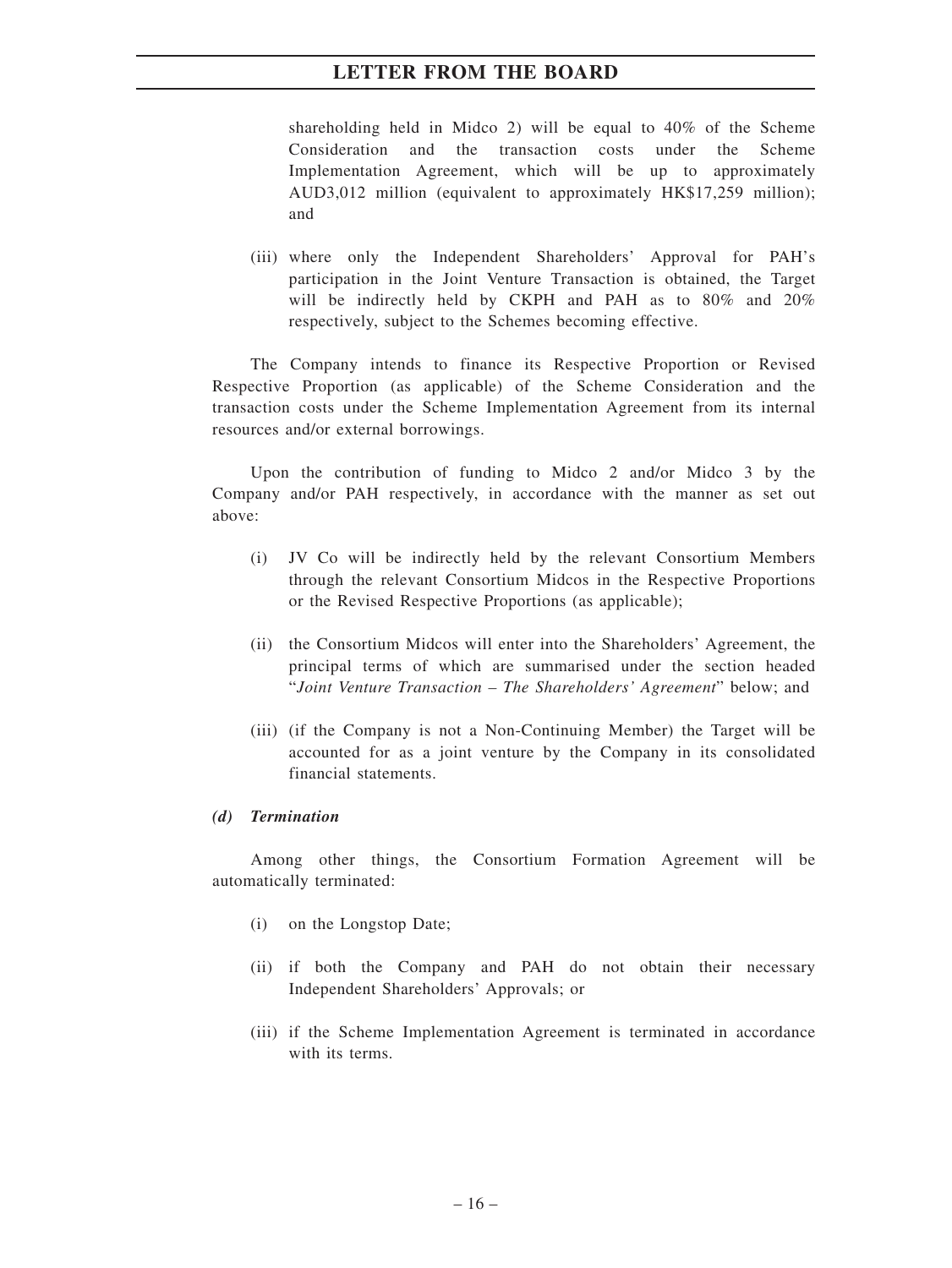In the event that all necessary Independent Shareholders' Approvals are obtained, the Consortium Formation Agreement will also be terminated on the first business day following the indirect contribution of the relevant funding by the Company to Midco 2 and by PAH to Midco 3 respectively as described in sub-paragraph (a) or (b) in this section above.

In the event that either the Company or PAH becomes a Non-Continuing Member, the Consortium Formation Agreement will be terminated on the first business day following the indirect contribution of the relevant funding by the Company or PAH (whichever is not a Non-Continuing Member) to Midco 2 or Midco 3 (as applicable), in accordance with the Consortium Formation Agreement, as described in sub-paragraph (a) or (b) in this section above.

#### *(e) UK Gas Executive Committee*

In view of their growing investments in the gas sector, the Company and PAH have, since the beginning of 2015, formed the UK Gas Executive Committee (the "**UK Gas ExCo**"), a body with members comprising companies involved in gas investments in the United Kingdom and Australia, to provide a discussion forum among its members. The purpose for establishing the UK Gas ExCo is to develop a centre of excellence in the gas sector, facilitate the flow of information between operating entities and make recommendations for the centralisation of group functions (such as treasury and management) to drive group efficiencies. If the Acquisition proceeds, the JV Co and the relevant Consortium Holdcos will become participating members of the UK Gas ExCo, and will benefit from the members' considerable expertise in the gas sector. Participation in the UK Gas ExCo is on a voluntary basis and no obligations are imposed on its members, and each of JV Co and the Consortium Holdcos will continue to have full discretion in making independent decisions on matters affecting its own operations.

#### **B. The Shareholders' Agreement**

Pursuant to the Consortium Formation Agreement, following the contribution of initial funding to Midco 2 and/or Midco 3 by the Company Holdco and/or PAH Holdco (as applicable) in accordance with the terms and conditions set out therein, the relevant Consortium Members, the relevant Consortium Midcos and JV Co will enter into the Shareholders' Agreement. Under the terms of the Shareholders' Agreement, the relevant Consortium Members and relevant Consortium Midcos (which will then be wholly owned by the respective Consortium Members) will agree on certain ongoing rights and obligations governing their relationship as direct or indirect shareholders of JV Co and the management and operation of JV Co and the Target Group upon implementation of the Schemes.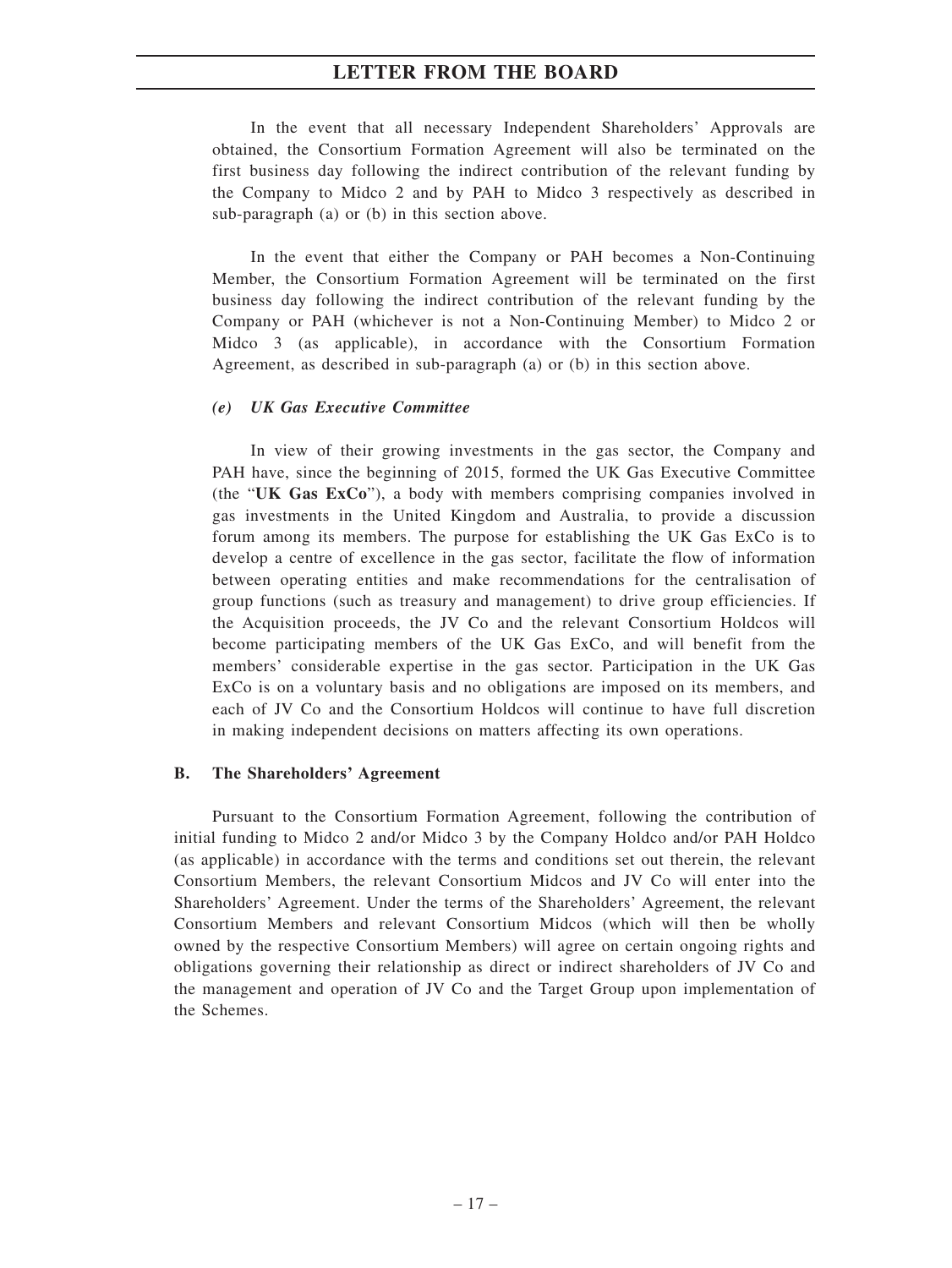The principal terms of the Shareholders' Agreement are as follows:

#### *(a) Board role and composition*

The business of JV Co shall be managed by its board of directors, who may exercise all the powers of JV Co subject to the terms and provisions of the Shareholders' Agreement, the articles of association or applicable laws. Each Consortium Midco shall have the right to nominate one director for appointment on the board of directors of JV Co in respect of each complete ten per cent  $(10\%)$ of the shares in JV Co it owns (either directly or through its subsidiaries).

#### *(b) Quorum*

The quorum for the transaction of business at any board meeting of JV Co shall be at least one director appointed by each Consortium Midco (unless a Consortium Midco waives the quorum requirement to the extent that it relates to its appointed director(s) or if that Consortium Midco has a conflict of interest), provided that if a quorum is not present (or ceases to be present) at a board meeting, the board meeting shall be adjourned. If a quorum is not present (or ceases to be present) at an adjourned board meeting, as a result of the non-attendance of the director(s) nominated by a Consortium Midco who did not have a director nominated by it in attendance at the prior adjourned board meeting, then the quorum at the adjourned meeting will not require the attendance of any director nominated by that Consortium Midco.

#### *(c) Board voting*

Except for reserved matters, all board resolutions of JV Co are made by simple majority of directors present and entitled to vote on the resolution.

A small number of board matters of JV Co require a special majority, being a resolution which is approved by directors who together hold greater than 85% of the total number of votes held by directors present and entitled to vote on the resolution. These include, among other customary reserved matters:

- (i) any change to the dividend and distribution policy;
- (ii) the declaration, determination or payment of any dividend or distribution by JV Co and its subsidiaries other than in accordance with the dividend and distribution policy;
- (iii) the acquisition of any assets or business which are not related to the operation of the business of JV Co and its subsidiaries where the assets or business to be acquired have a value in excess of 2% of the enterprise value;
- (iv) the adoption and/or amendment of an annual business plan;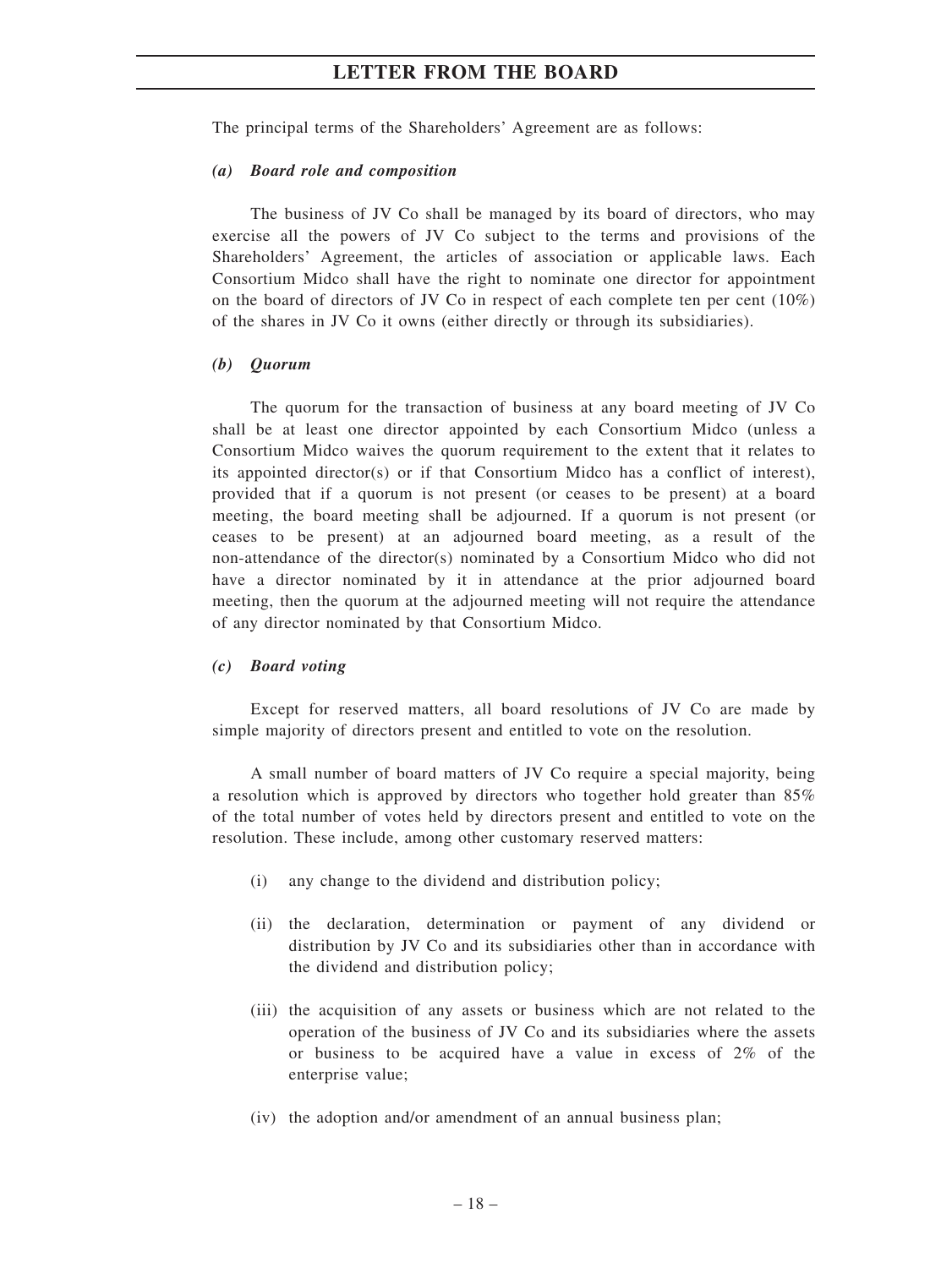- (v) the appointment or removal of the chief executive officer or chief financial officer of the Target Group; and
- (vi) JV Co and its wholly-owned subsidiaries borrowing money in excess of 3% of the aggregate enterprise value per annum.

#### *(d) Shareholder Reserved Matters*

In addition, a number of fundamental corporate actions are expressly reserved as shareholder matters. JV Co and any Target Group entity cannot take these steps unless the resolution is approved by shareholders of JV Co who together hold greater than 85% of the total number of votes held by shareholders of JV Co present and entitled to vote on the resolution.

These shareholder reserved matters include, among other things:

- (i) amending the constitution or trust deed (as applicable) of JV Co or any of its wholly-owned subsidiaries;
- (ii) the creation, allotment or issue of any share capital, loan capital, units or other securities or any instrument convertible into or referable to such;
- (iii) any capital reduction, buy-back or scheme of arrangement;
- (iv) any resolution for winding-up or liquidation or the making of an application for an administration order;
- (v) up until the implementation date of the Schemes, the exercise by Bidco or waiver by Bidco or any Consortium Member of any rights under the Scheme Implementation Agreement; and
- (vi) up until the implementation date of the Schemes, the amendment of any Scheme Document.

#### *(e) Dividend and distribution policy*

Unless otherwise agreed by a shareholder special resolution of JV Co, the dividend and distribution policy shall be to maximise distributions subject to normal commercial considerations deemed appropriate by the relevant board of directors, including requirements for capital and operating expenditure, taxation and other liabilities and obligations and future potential acquisitions, and maintenance of the then existing rating of JV Co and its wholly-owned subsidiaries.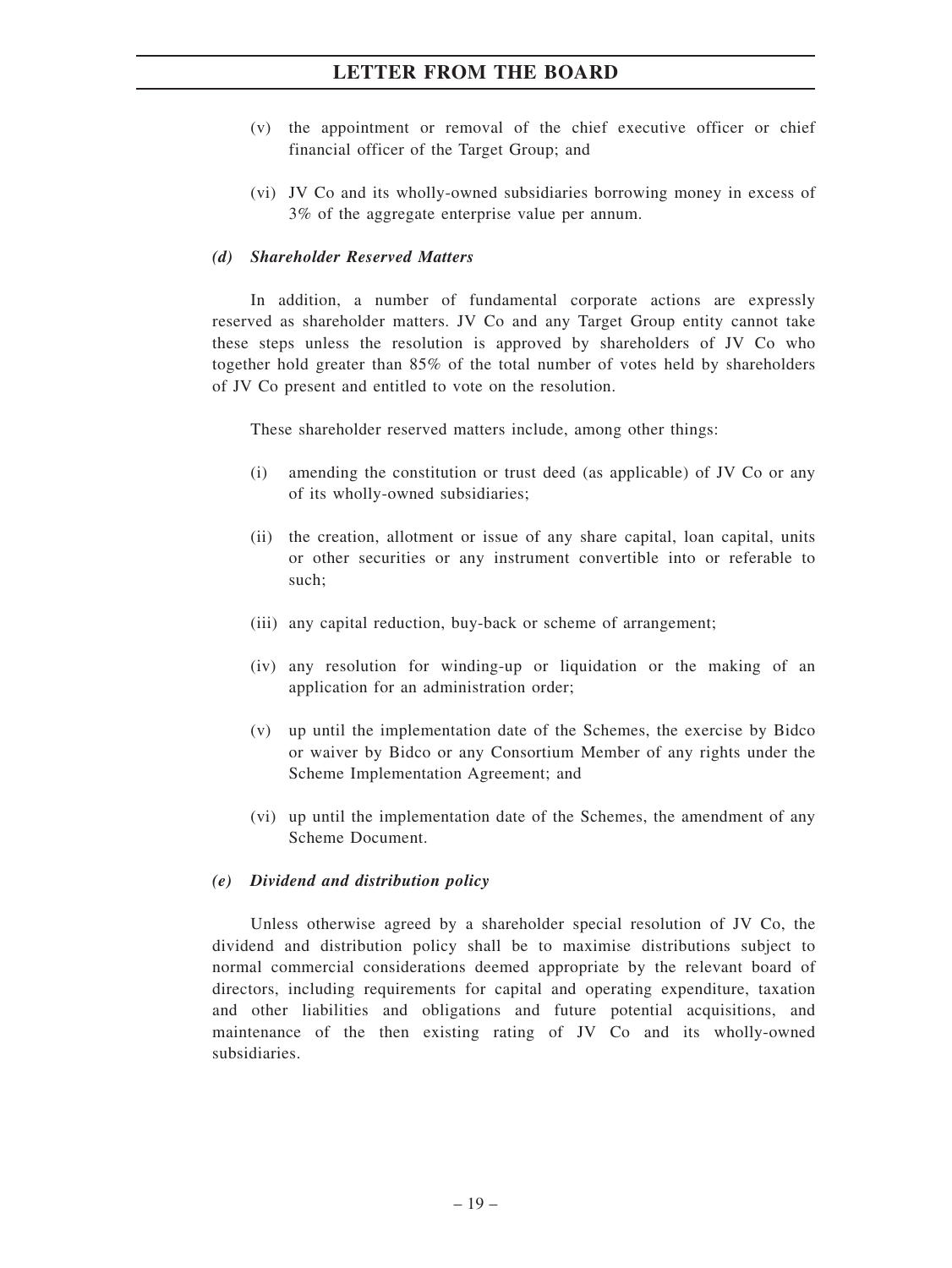# *(f) Pre-emption rights*

Unless a Consortium Member is transferring some or all of its equity interest in JV Co held by it or its direct or indirect subsidiaries to a member of its group as permitted under the Shareholders' Agreement (the "**Sale Shares**"), a Consortium Member must first offer these Sale Shares to the remaining shareholders of JV Co on a pro rata basis. If the Sale Shares are not fully taken up by the aforesaid shareholders of JV Co, the selling Consortium Member will be entitled to sell all of (and not some of) the unsold Sale Shares within three months of completion of the pre-emption process.

## **3. SCHEME IMPLEMENTATION AGREEMENT**

On 14 January 2017, Bidco, the Target and the Consortium Members entered into the Scheme Implementation Agreement in connection with the Acquisition. The Acquisition is not conditional on the completion of the Joint Venture Transaction but is conditional upon the fulfilment of certain conditions as set out below. The principal terms of the Scheme Implementation Agreement are as follows:

### *(a) The outline of the Schemes*

Subject to the Schemes becoming effective in accordance with their respective terms, the general effect of the Schemes will be as follows:

- (i) all of the Target Securities will be transferred to Bidco in accordance with the terms of the Schemes; and
- (ii) in consideration for the transfer to Bidco of all of the Target Securities, the Target Securityholders will receive the Scheme Consideration in accordance with the terms of the Schemes.

#### *(b) Implementation of the Schemes*

Target agrees to recommend the Schemes to the Target Securityholders and implement the Schemes, subject to the Schemes being approved by the requisite majorities at the Target Scheme Meetings, and Bidco agrees to assist the Target in the implementation of the Schemes and to pay the Scheme Consideration.

Based on the Scheme Consideration per Target Security of AUD3.00 (equivalent to approximately HK\$17.19) per Target Security held by a Target Securityholder and the total number of Target Securities in issue as at the Latest Practicable Date, being 2,470,769,861 Target Securities (which includes the new Target Securities that were issued on 16 February 2017 pursuant to the DRP for the distribution for the financial half year ended 31 December 2016), the Scheme Consideration for all the Target Securities would be approximately AUD7,412 million (equivalent to approximately HK\$42,471 million) (subject to the adjustment set out in sub-paragraph (b)(i) below, as appropriate). The Scheme Consideration was determined based on the Consortium's valuation of the Target's businesses. The Target is permitted to pay to the Target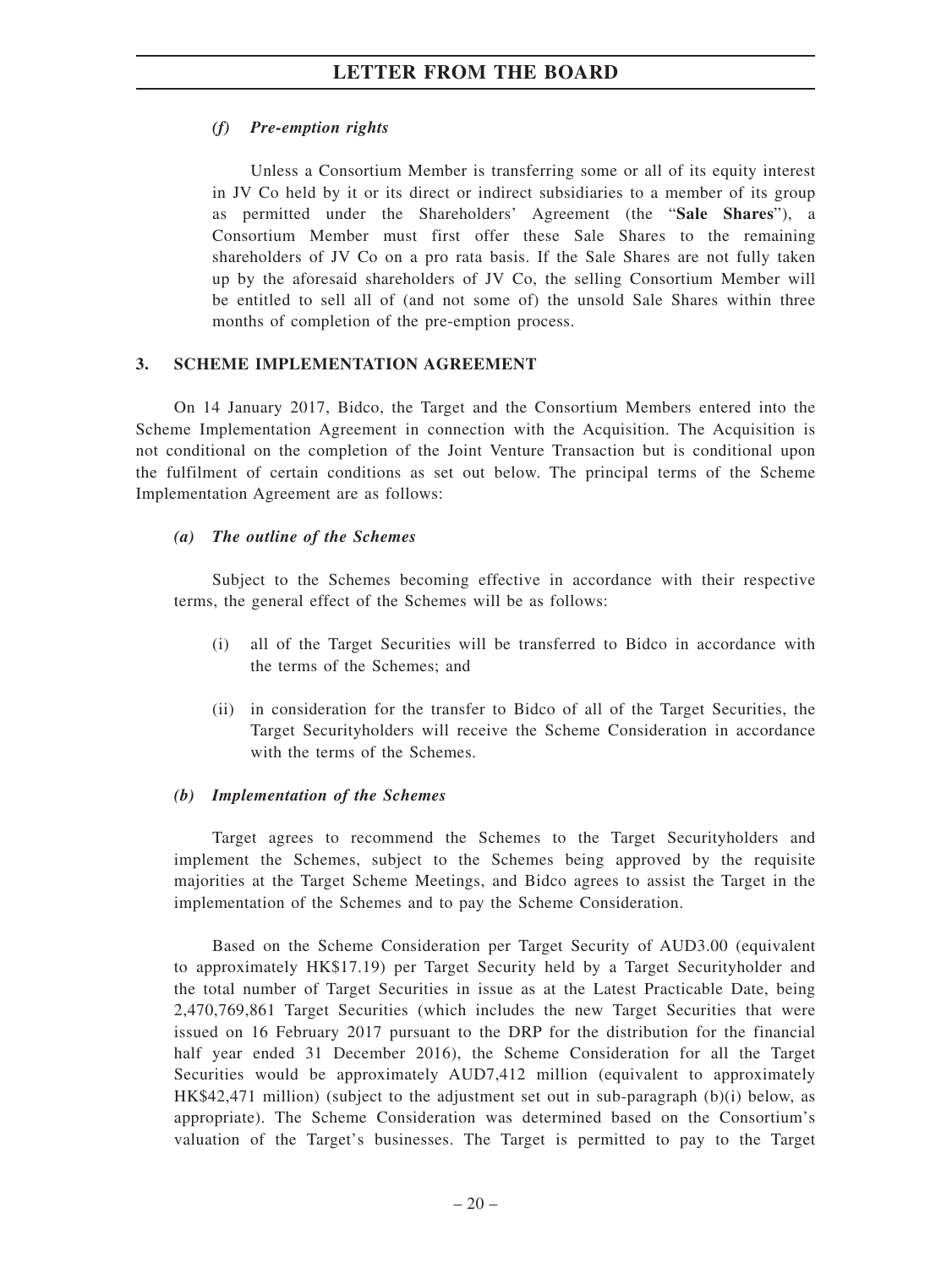Securityholders a full distribution of up to AUD0.0925 (equivalent to approximately HK\$0.53) per Target Security for its financial half year ended 31 December 2016 and no adjustment will be made to the Scheme Consideration payable by Bidco as a result of such distribution.

Adjustments will be made to the total amount of Scheme Consideration payable for all of the Target Securities in the manner as follows:

- (i) Distributions of the Target's income will be made to the Target Securityholders for the period from 1 July 2016 to the date the Schemes are implemented (to the extent that income has not already been distributed for the financial half year ended 31 December 2016 as described above) (the "**Target Distributions**"). The Target Distributions may reduce the Scheme Consideration per Target Security payable by Bidco, to the extent and in the amount by which they exceed AUD0.03 (equivalent to approximately HK\$0.17) per Target Security.
- (ii) Additionally, the Target currently has a distribution reinvestment plan under which Target Securityholders can reinvest any distributions owing to them in new Target Securities (namely, the DRP). The DRP applies to the distribution for the financial half year ended 31 December 2016 but not to any of the distributions of the Target's income to be made in connection with the Schemes.

The number of new Target Securities to be issued pursuant to the DRP depends upon the value of the distributions that the Target Securityholders elect to be subject to the DRP divided by the VWAP of the Target during the Pricing Period. The Scheme Consideration of AUD3.00 (equivalent to approximately HK\$17.19) per Target Security (subject to the adjustment by virtue of the Target Distributions, as appropriate) will also be payable by Bidco in respect of the new Target Securities issued under the DRP. Accordingly, the total amount of Scheme Consideration payable under the Scheme Implementation Agreement may be adjusted upwards in the event of the issuance of such new Target Securities pursuant to the DRP.

As at the date of the Scheme Implementation Agreement, the Consortium estimated that the total amount of Scheme Consideration payable for all of the Target Securities would be approximately AUD7,408 million (equivalent to approximately HK\$42,448 million), after taking into account the adjustments set out under sub-paragraphs  $(b)(i)$  and  $(ii)$  above and subject to unforeseeable market conditions. In mid-February 2017, the Target Group announced that 37,724,330 Target Securities would be allocated under the DRP for the interim distribution in respect of the financial half year ended 31 December 2016 and an interim distribution of AUD0.0925 (equivalent to approximately HK\$0.53) per Target Security for such financial half year was paid on 16 February 2017.

The implementation of the Schemes will be subject to the terms of the Scheme Implementation Agreement and other customary conditions contained therein.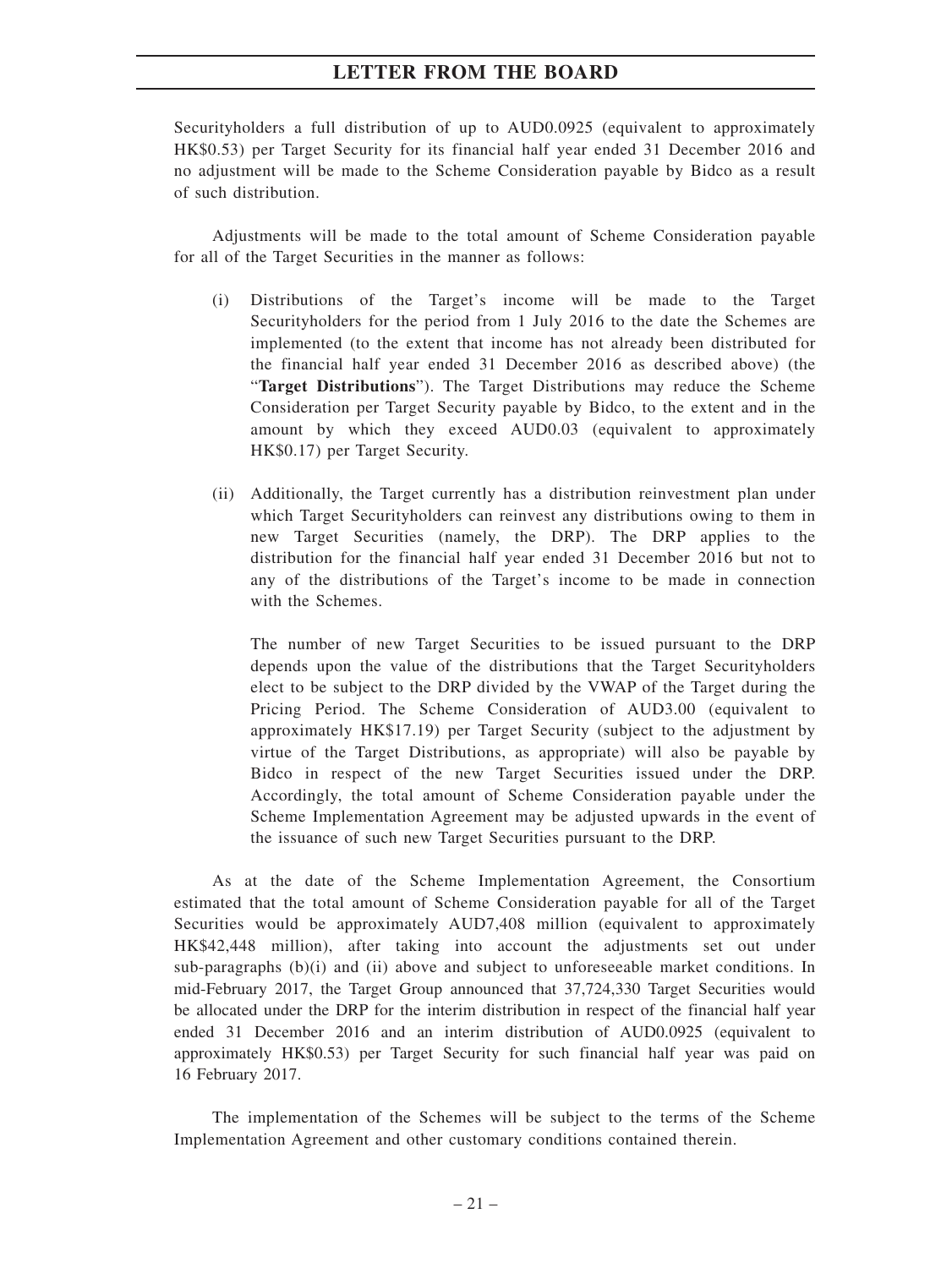### *(c) Conditions to the Schemes*

Each of the Schemes are inter-conditional, and shall be implemented at the same time. In order for the Schemes to become effective, the following conditions precedent must be satisfied:

- (i) the Treasurer of the Commonwealth of Australia (or his delegate) either provides written notice to the effect that it does not object to the Acquisition under the Foreign Acquisitions and Takeovers Act 1975 (Cth), or the Treasurer of the Commonwealth of Australia becomes precluded by passage of time from making any order or decision in respect of the Acquisition;
- (ii) the Australian Securities and Investments Commission having granted the necessary modifications of the Corporations Act allowing:
	- (1) the Target Securityholders eligible to vote at the relevant Target Scheme Meeting to vote in favour of the implementation of the Trust Scheme;
	- (2) relief from prohibitions on making unsolicited offers to acquire financial products under the Corporations Act;
	- (3) DFL to obtain relief from the requirement to provide a financial services guide in respect of any financial services provided in the Scheme Booklet; and
	- (4) DIHL and DUECo to obtain relief from the requirement to hold an Australian Financial Services Licence in relation to any financial product advice provided in the Scheme Booklet;
- (iii) the approval of, or no objection from, the ASX in respect of the proposed modifications to the constitution of DFT to be made in connection with the implementation of the Trust Scheme;
- (iv) the independent expert appointed by the Target provides the Independent Expert's Report to the Target, stating that in its opinion the Schemes are fair and reasonable and in the best interests of Target Securityholders, and does not change that opinion or withdraw its independent expert report by notice in writing to the Target by 8:00 a.m. (Sydney, Australia time) on the date of the Court hearing to approve the Schemes;
- (v) each of the Target Company Schemes being approved by the requisite majorities of Target Securityholders (namely, 75% by number of votes and 50% by number of members present and voting) at the relevant Target Scheme Meetings;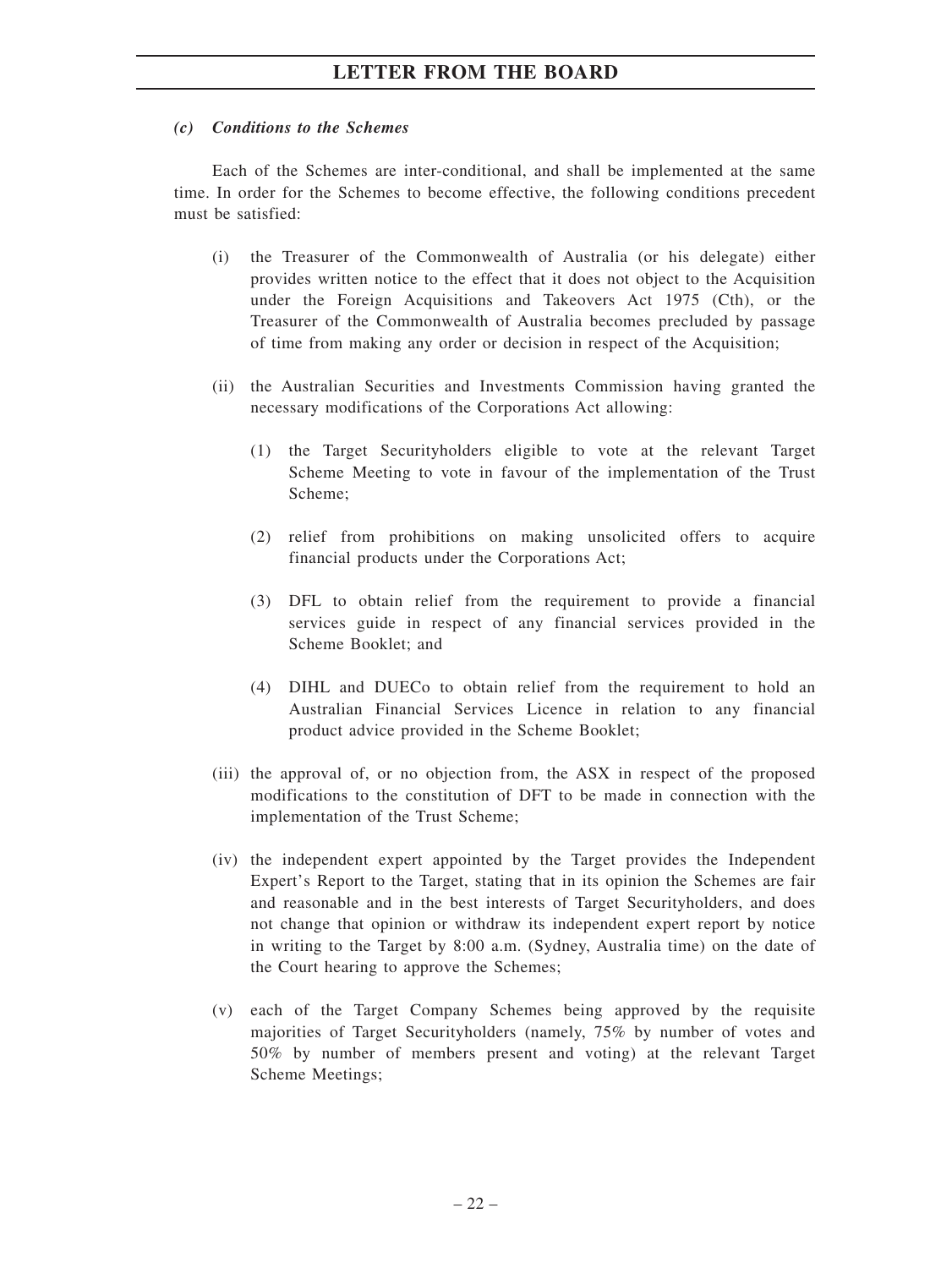- (vi) the Court granting all necessary or customary approvals, orders and judicial advice in relation to the issuance of the Scheme Booklet and the implementation of the Schemes;
- (vii) no judgement, order, decree, statute, law, ordinance, rule or regulation, or other temporary restraining order, preliminary or permanent injunction, restraint or prohibition, entered, enacted, promulgated, enforced or issued by any court or other government agency that remains in effect at 8:00 a.m. (Sydney, Australia Time) on the date for Court approval of the Schemes that prohibits, materially restricts, makes illegal or restrains the implementation of the Schemes;
- (viii) the Trust Scheme being approved by way of (i) a member approved amendment to the constitution of DFT by the requisite majority of unitholders set out in the constitution of DFT (namely, 75% by number of votes) and (ii) an approval of the acquisition of the Target Securities of DFT by the requisite majority of unitholders (namely, 50% by number of votes) at the relevant Target Scheme Meeting;
- (ix) no event, occurrence or matter (whether individually or when aggregated with all such events, occurrence or matters of a like kind) having occurred between:
	- (1) the date of Scheme Implementation Agreement; and
	- (2) the first date of hearing (or the first date of any adjourned hearing) for the application made to Court for approval of the Target Company Schemes and confirmation from the Court in respect of the implementation of the Trust Scheme,

which has had or is reasonably likely to have (a) the effect of a diminution in the value of the consolidated net assets (but not including any diminution in intangible assets) of the Target, taken as a whole, by at least AUD170 million (equivalent to approximately HK\$974 million); or (b) the effect of a diminution in the consolidated earnings before interest, tax, depreciation and amortisation of the Target, taken as a whole, by at least AUD100 million (equivalent to approximately HK\$573 million) per financial year in recurring financial years of the Target; or (c) the effect of a diminution in the consolidated earnings before interest, tax, depreciation and amortisation of one of the Target's business divisions (being the Energy Developments division), taken as a whole, by at least AUD35 million (equivalent to approximately HK\$201 million) per financial year in recurring financial years of the Target; and

(x) no specified "DUET Regulated Event" occurring, which is an event that is specifically prohibited by the Scheme Implementation Agreement.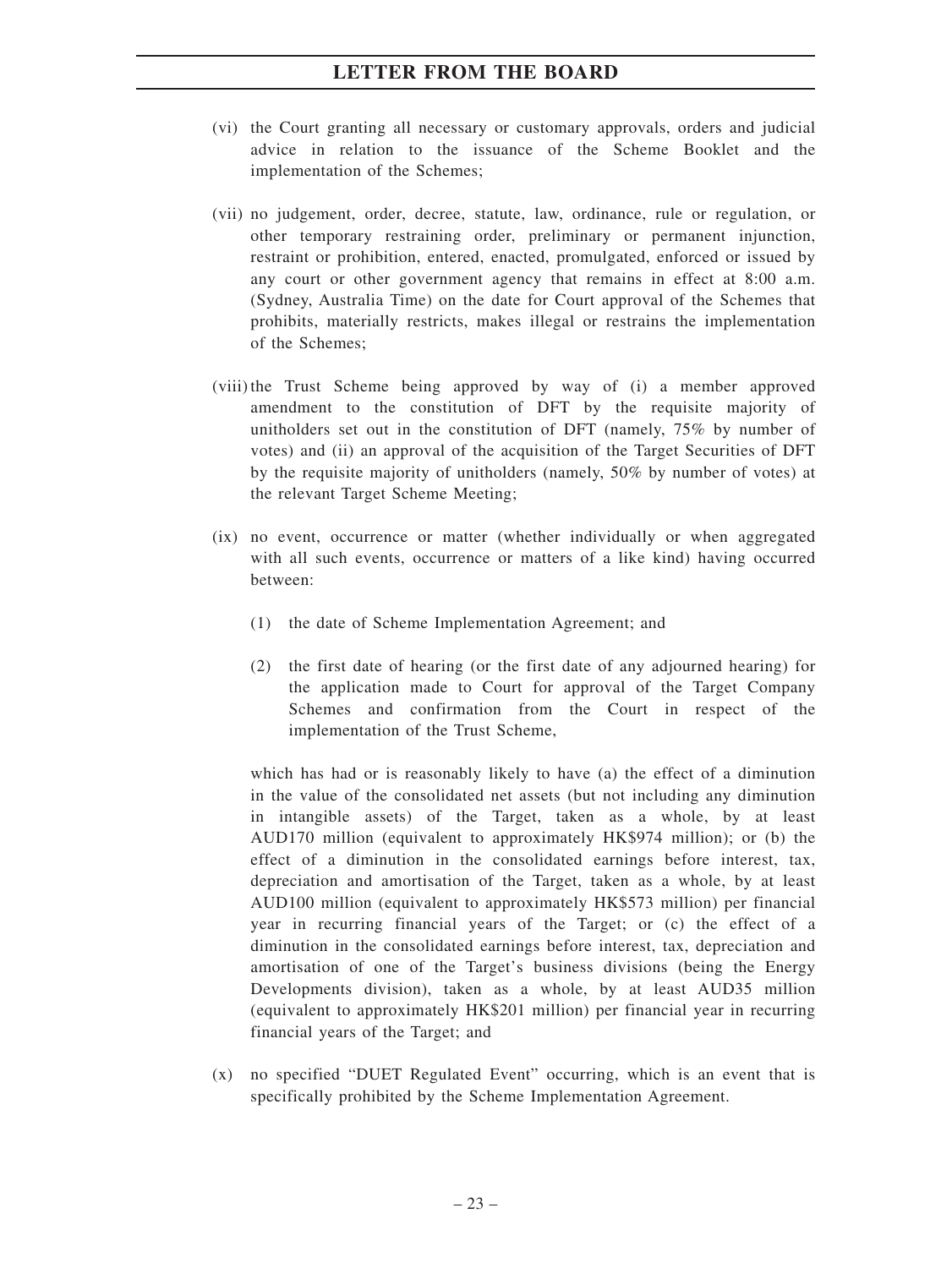Bidco and the Target are obliged to each use their respective best endeavors to satisfy, or procure the satisfaction of, the above conditions (to the extent such party is responsible for such fulfillment) on or before the End Date. Pursuant to the Scheme Implementation Agreement, Bidco is required to use its best endeavours to satisfy or procure satisfaction of the conditions set out in condition (i) above, the Target is required to use its best endeavours to satisfy or procure satisfaction of the conditions set out in conditions (ii), (iii),  $(ix)$  and  $(x)$ , and each of the parties to the Scheme Implementation Agreement are required to use their endeavours to satisfy or procure the satisfaction of conditions (v), (vi), (vii) and (viii) above.

Bidco and the Target may jointly waive any conditions above except for the conditions under paragraphs (i), (v), (vi) and (viii). Only Bidco may waive the conditions under paragraphs (ix) and (x).

As at the Latest Practicable Date, none of the conditions of the Scheme Implementation Agreement had been satisfied.

Upon the Schemes becoming effective, the Schemes will be binding on all Target Securityholders, irrespective of whether they attended or voted at the Target Scheme Meeting (and if they attended and voted, whether or not they voted in favour).

#### *(d) Guarantee and impact of the Independent Shareholders' Approvals*

Under the Scheme Implementation Agreement, each of the Consortium Members agree to guarantee, on a several basis and in proportion to its shareholding in JV Co (which may be directly or indirectly held) after their capital contributions pursuant to the Joint Venture Transaction, the performance and observance by Bidco of all of the obligations of Bidco under the Scheme Implementation Agreement (including the payment of the Scheme Consideration (and any stamp duty payable thereon) and the costs reimbursement fee as set out below). However, the obligations of the Company and PAH to provide the guarantees under the Scheme Implementation Agreement are conditional on the obtaining of their respective necessary Independent Shareholders' Approvals.

For the avoidance of doubt, the guarantee obligation of CKPH is not subject to the receipt of its Independent Shareholders' Approval. If the necessary Independent Shareholders' Approvals of both the Company and PAH are not obtained on the Approval Determination Date:

- (i) the Consortium Formation Agreement will be automatically terminated in accordance with its terms and the Joint Venture Transaction will not proceed;
- (ii) the obligations of the Company and PAH to provide the guarantees under the Scheme Implementation Agreement will lapse;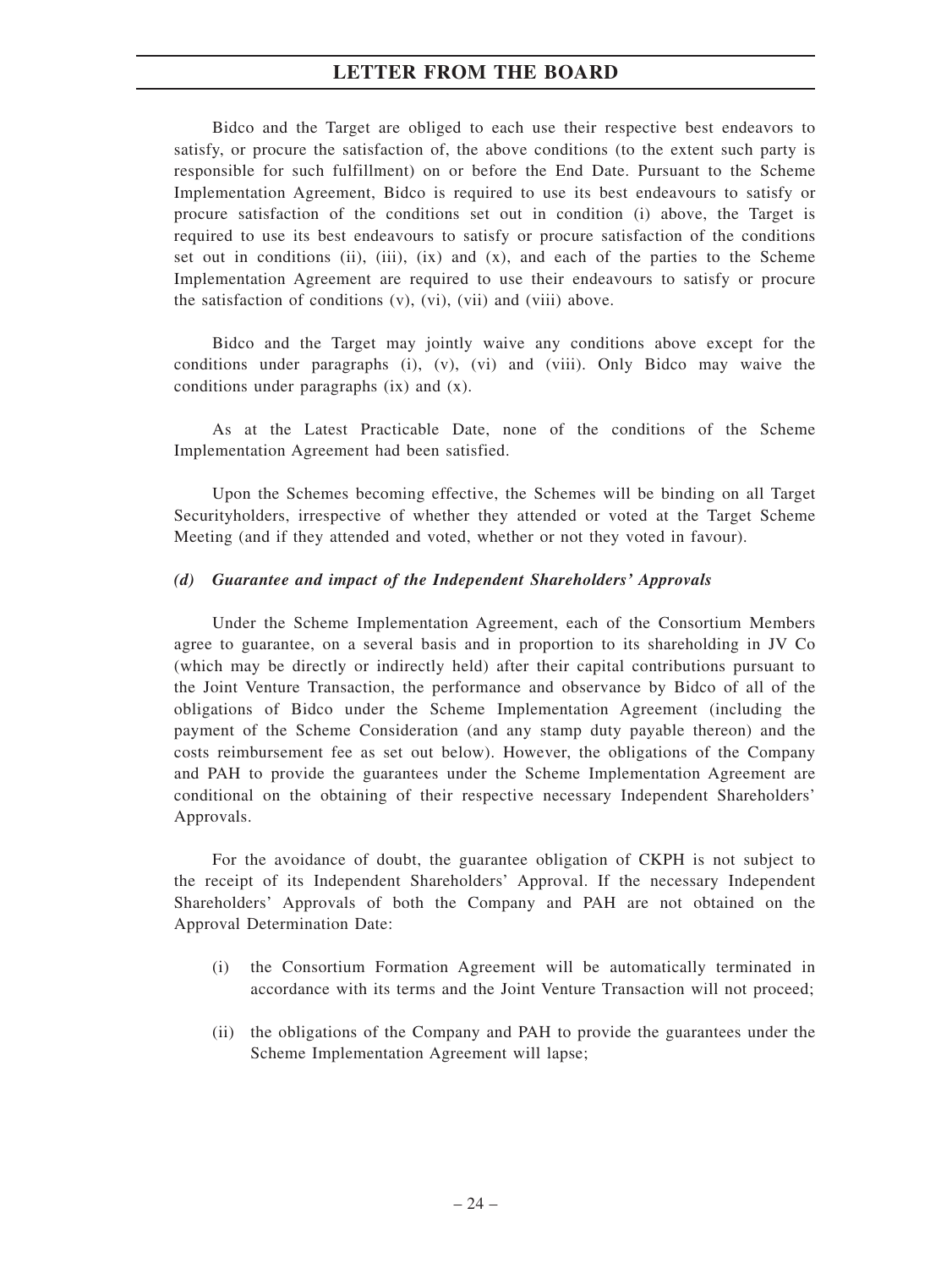- (iii) the guarantee in respect of the relevant obligations of Bidco under the Scheme Implementation Agreement will be provided solely by CKPH (namely, as to  $100\%$ );
- (iv) the Scheme Consideration and transaction costs payable by CKPH Group under the Schemes will be up to approximately AUD7,530 million (equivalent to approximately HK\$43,147 million) (based on the estimated total amount of Scheme Consideration as set out in sub-paragraph (b) in this section above); and
- (v) CKPH has adequate financial resources to fund a 100% acquisition of the Target by its internal resources and/or external bank borrowings.

If either the Company or PAH becomes a Non-Continuing Member due to the failure to obtain the relevant Independent Shareholders' Approvals on the Approval Determination Date, the funding obligation of CKPH under the Joint Venture Transaction and its guarantee obligation under the Scheme Implementation Agreement towards Bidco will be adjusted in proportion to the Revised Respective Proportion, as a consequence of such Non-Continuing Member not subscribing for equity in the applicable Consortium Midco.

### *(e) Break fees*

Pursuant to the Scheme Implementation Agreement, the Target has agreed to pay to Bidco a break fee of approximately AUD73 million (equivalent to approximately HK\$418 million) if:

- (i) a director of the Target fails to recommend (or changes their recommendation in relation to) the Schemes or recommends a competing proposal (except where (A) that failure is because the independent expert appointed by the Target does not give an opinion that the Schemes are fair and reasonable to and in the best interests of members of the Target; (B) there is a material and unremedied breach of the terms of the Scheme Implementation Agreement and Target terminates it; or (C) the condition with respect to the Treasurer of the Commonwealth of Australia (or his delegate) either providing written notice to the effect that it does not object to the Acquisition or the Treasurer of the Commonwealth of Australia becoming precluded by passage of time from making any order or decision in respect of the Acquisition was not met, other than as a result of a breach by the Target of its best endeavours obligations under the Scheme Implementation Agreement);
- (ii) the Target is in material breach of the Scheme Implementation Agreement and Bidco terminates the Scheme Implementation Agreement; or
- (iii) a competing proposal is announced or made prior to date of the Court hearing to approve the Trust Scheme and is completed within twelve months of the Scheme Implementation Agreement being entered into.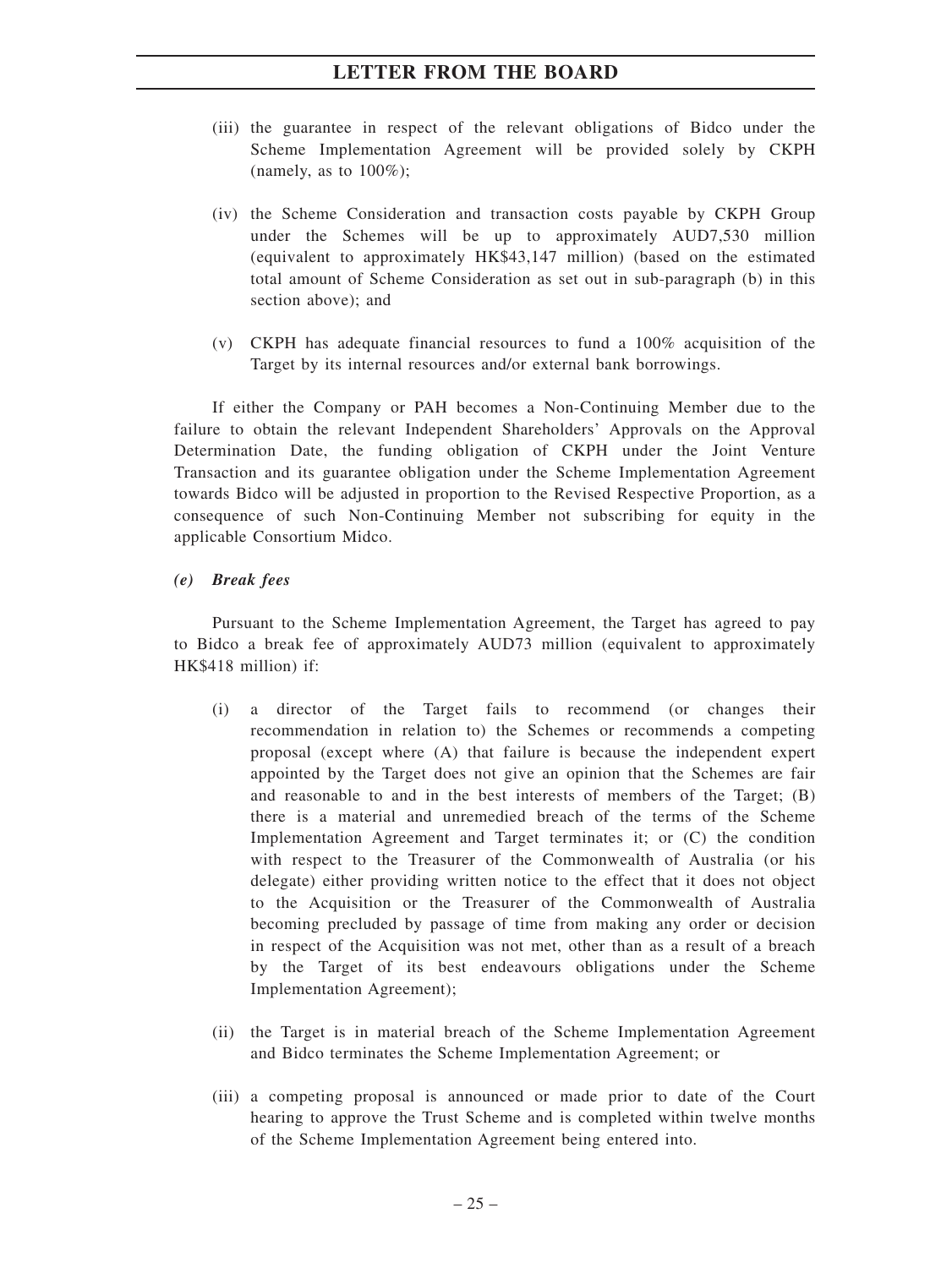## *(f) Costs reimbursement*

Pursuant to the Scheme Implementation Agreement, Bidco has agreed to pay to the Target a costs reimbursement amount of AUD5 million (equivalent to approximately HK\$29 million), if the Target terminates the Scheme Implementation Agreement due to a material and unremedied breach of the Scheme Implementation Agreement by another party (not being a subsidiary of the Target), in accordance with the terms and conditions of the Scheme Implementation Agreement. For the avoidance of doubt, such costs reimbursement is not payable if:

- (i) Bidco was entitled to terminate the Scheme Implementation Agreement due to a material and unremedied breach of the Scheme Implementation Agreement by another party (not being a Consortium Member); or
- (ii) the Schemes become effective.

## *(g) Completion*

Pursuant to the terms of the Scheme Implementation Agreement, Bidco agrees in favour of Target that, in consideration of the transfer to Bidco of each Target Security under the Schemes, Bidco will accept such transfer, and will pay to the Target the Scheme Consideration, in accordance with the terms of the Schemes in cash. All of the Target Securities will be transferred to Bidco in accordance with the terms of the Schemes. In consideration for the transfer to Bidco of all Target Securities held by the Target Securityholders, the Target Securityholders will receive the Scheme Consideration in accordance with the terms of the Schemes.

The directors of the Target have confirmed that they intend to recommend unanimously that the Target Securityholders vote in favour of the Schemes and the resolutions to be proposed at the Target Scheme Meetings.

If the Schemes do not become effective on or before the End Date and the parties do not agree an extension of the End Date, then either the Target or Bidco has the right to terminate the Scheme Implementation Agreement.

## **4. INFORMATION ON THE TARGET GROUP**

The Target is an owner and operator of energy utility assets in Australia, the United States, the United Kingdom and Europe. It consists of four separate legal entities, being DUECo, DFL, DIHL and DFT. The interests in these four entities (being the ordinary shares in each of DUECo, DFL and DIHL, and the ordinary units in DFT) are traded together as stapled securities which are listed on the ASX (ASX Code: DUE).

The principal businesses currently owned and operated by the Target are as follows:

(a) Multinet Gas, a gas distribution business located in Victoria, Australia;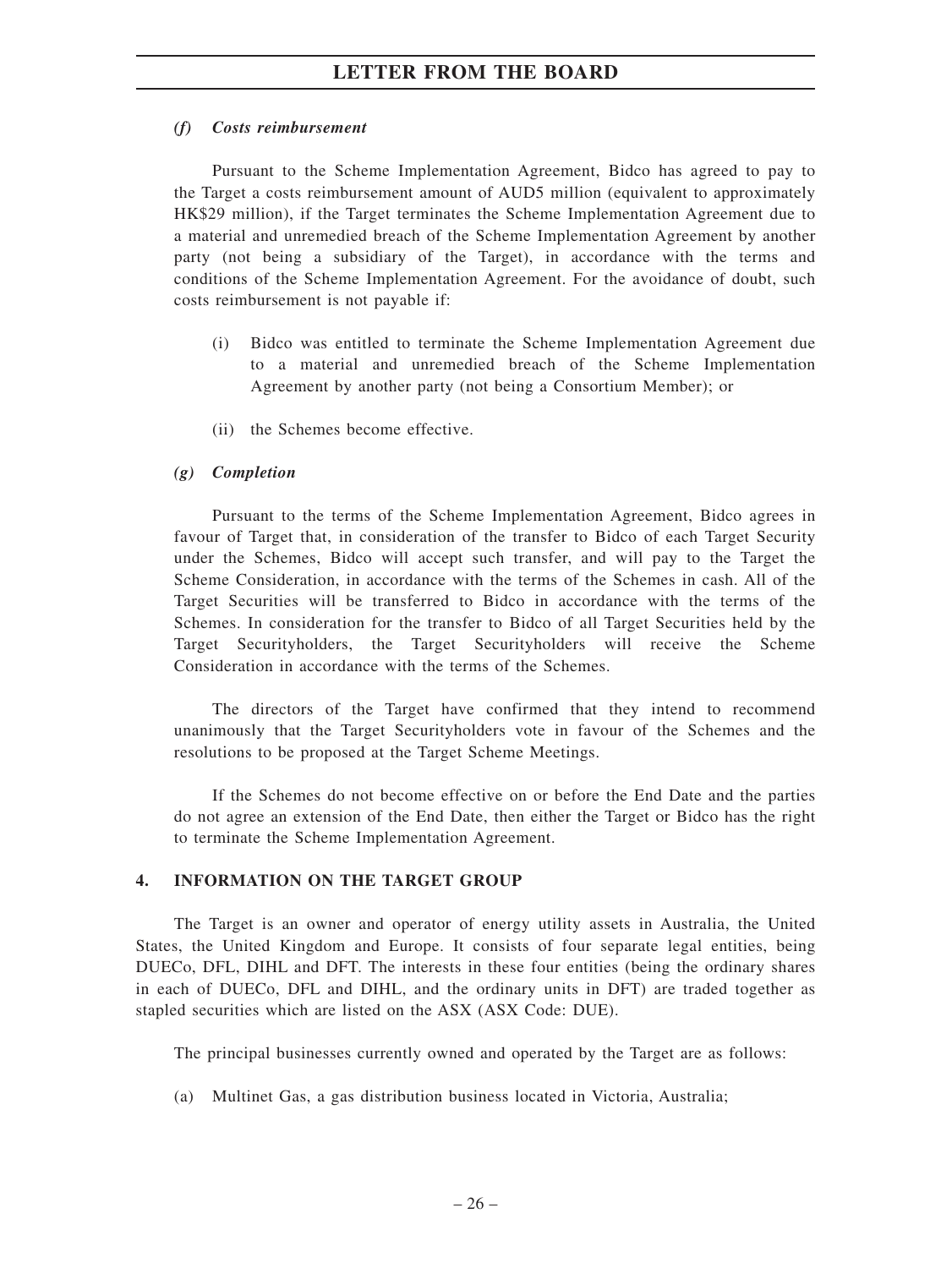- (b) A majority interest in United Energy, an electricity distribution business in Victoria, Australia;
- (c) Energy Developments, an international provider of safe, clean, low greenhouse gas emissions energy and remote energy solutions; and
- (d) Dampier to Bunbury Pipeline, Western Australia's principal gas transmission pipeline.

According to the audited consolidated financial statements of the Target Group for the financial years ended 30 June 2014, 30 June 2015 and 30 June 2016 and the unaudited consolidated financial statement of the Target Group for the six months ended 31 December 2016 prepared in accordance with Australian Accounting Standards, the Corporations Act and other authoritative pronouncements of the Australian Accounting Standards Board and which comply with the International Financial Reporting Standards (IFRS) as issued by the International Accounting Standards Board, the audited consolidated profit before and after income tax of the Target Group for the financial years ended 30 June 2014, 30 June 2015 and 30 June 2016 and the unaudited consolidated profit before and after income tax of the Target Group for the six months ended 31 December 2016 are set out below:

|                                  | Year ended 30 June                                                                  |                                                                                  | Six months<br>ended<br>31 December                                       |                                                                                  |
|----------------------------------|-------------------------------------------------------------------------------------|----------------------------------------------------------------------------------|--------------------------------------------------------------------------|----------------------------------------------------------------------------------|
|                                  | 2014                                                                                | 2015                                                                             | 2016                                                                     | 2016                                                                             |
| <b>Profit before</b><br>taxation | AUD <sub>102</sub> million<br>(equivalent to<br>approximately<br>HK\$584 million)   | AUD <sub>65</sub> million<br>(equivalent to<br>approximately<br>HK\$372 million) | AUD213 million<br>(equivalent to<br>approximately<br>HK\$1,220 million)  | AUD <sub>84</sub> million<br>(equivalent to<br>approximately<br>HK\$481 million) |
| <b>Profit after</b><br>taxation  | AUD <sub>193</sub> million<br>(equivalent to<br>approximately<br>HK\$1.106 million) | AUD <sub>46</sub> million<br>(equivalent to<br>approximately<br>HK\$264 million) | AUD217 million<br>(equivalent to<br>approximately<br>$HK$1.243$ million) | AUD72 million<br>(equivalent to<br>approximately<br>$HK$413$ million)            |

According to the audited consolidated financial statements of the Target Group for the financial year ended 30 June 2016 and the unaudited consolidated financial statements of the Target Group for the six months ended 31 December 2016 prepared in accordance with Australian Accounting Standards, the Corporations Act and other authoritative pronouncements of the Australian Accounting Standards Board and which comply with the IFRS, the audited consolidated net asset value of the Target Group as at 30 June 2016 and the unaudited consolidated net asset value of the Target Group as at 31 December 2016 were approximately AUD3,411 million (equivalent to approximately HK\$19,545 million) and AUD3,321 million (equivalent to approximately HK\$19,029 million) respectively.

To the best of the knowledge, information and belief of the Directors, having made all reasonable enquiries, the Target and its ultimate beneficial owners are third parties independent of the Group and independent of connected persons of the Group under the Listing Rules.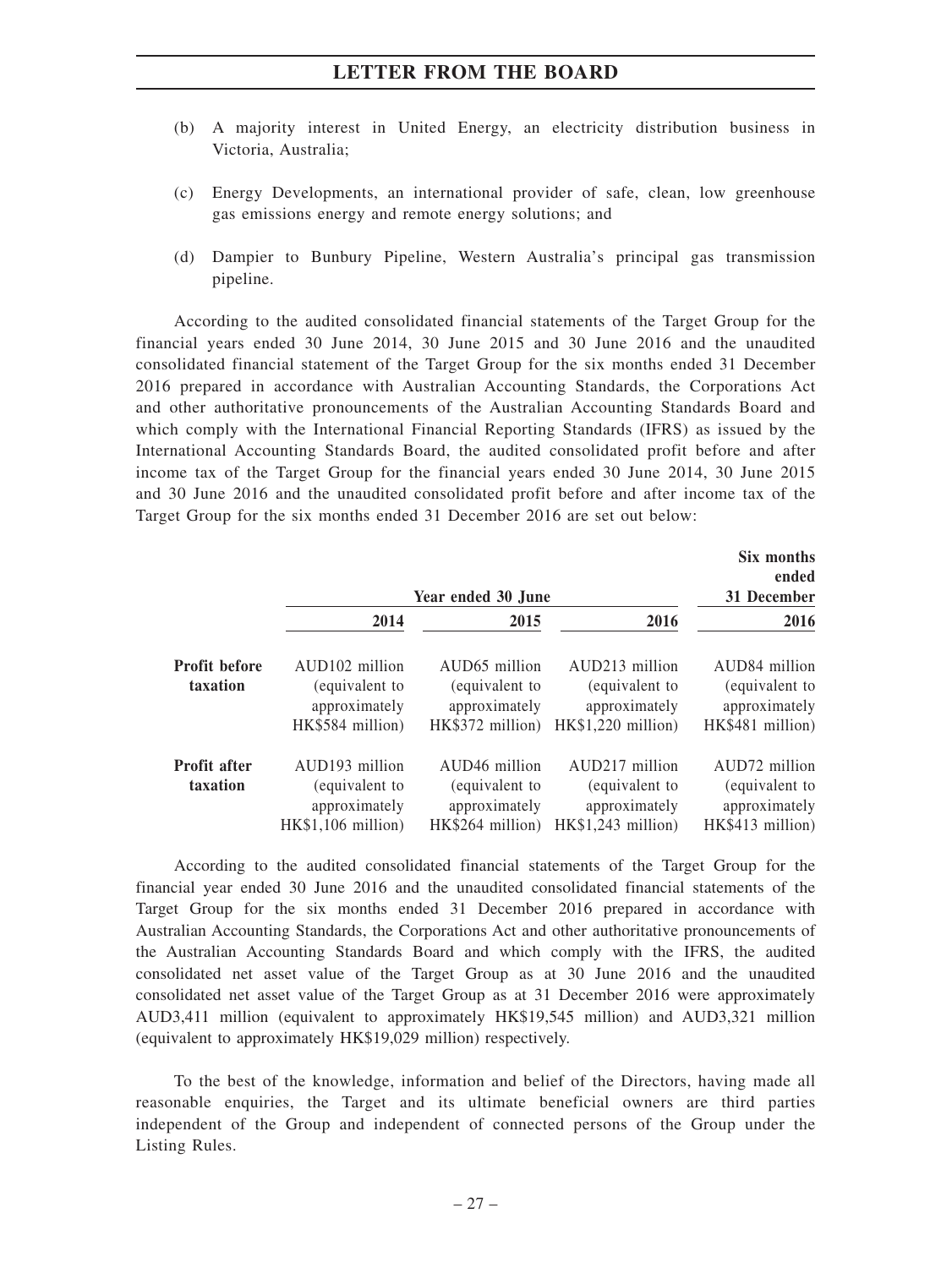### **5. INFORMATION ON THE CKPH GROUP**

The CKPH Group has diverse capabilities with principal activities encompassing property development and investment, hotel and serviced suite operation and property and project management and is in serious and prudent search of quality global investments to enhance its revenue streams and supplement the cyclical impact on cash flow associated with property development.

#### **6. INFORMATION ON THE GROUP**

The principal activities of the Group are development, investment and operation of infrastructure businesses in Hong Kong, Mainland China, the United Kingdom, the Netherlands, Portugal, Australia, New Zealand and Canada.

#### **7. INFORMATION ON THE PAH GROUP**

The principal activities of the PAH Group are investment in energy businesses in Hong Kong and overseas.

#### **8. REASONS FOR AND BENEFITS OF THE JOINT VENTURE TRANSACTION**

The Consortium Members believe that the Target's energy utility assets in Australia, the United States, the United Kingdom and Europe represent an attractive opportunity for investors with the potential for growth opportunities. Among the Consortium Members, CKPH is the only bidding party with the size and immediate resources to make an offer conditional only upon the conditions set out under the section headed "*Scheme Implementation Agreement – Conditions to the Schemes*" above.

The Company and PAH have worked together on joint venture projects in the past and their previous experience of working together successfully makes them suitable Consortium Members.

The Joint Venture Transaction is consistent with its strategies of investing in energy infrastructure opportunities around the world and embracing new growth opportunities through diversification. In particular, the Target will become a member of the UK Gas ExCo as mentioned above. Participation in the UK Gas ExCo will facilitate the development and operation of Multinet Gas and the Dampier to Bunbury Pipeline in accordance with common group policies and practices in the gas sector.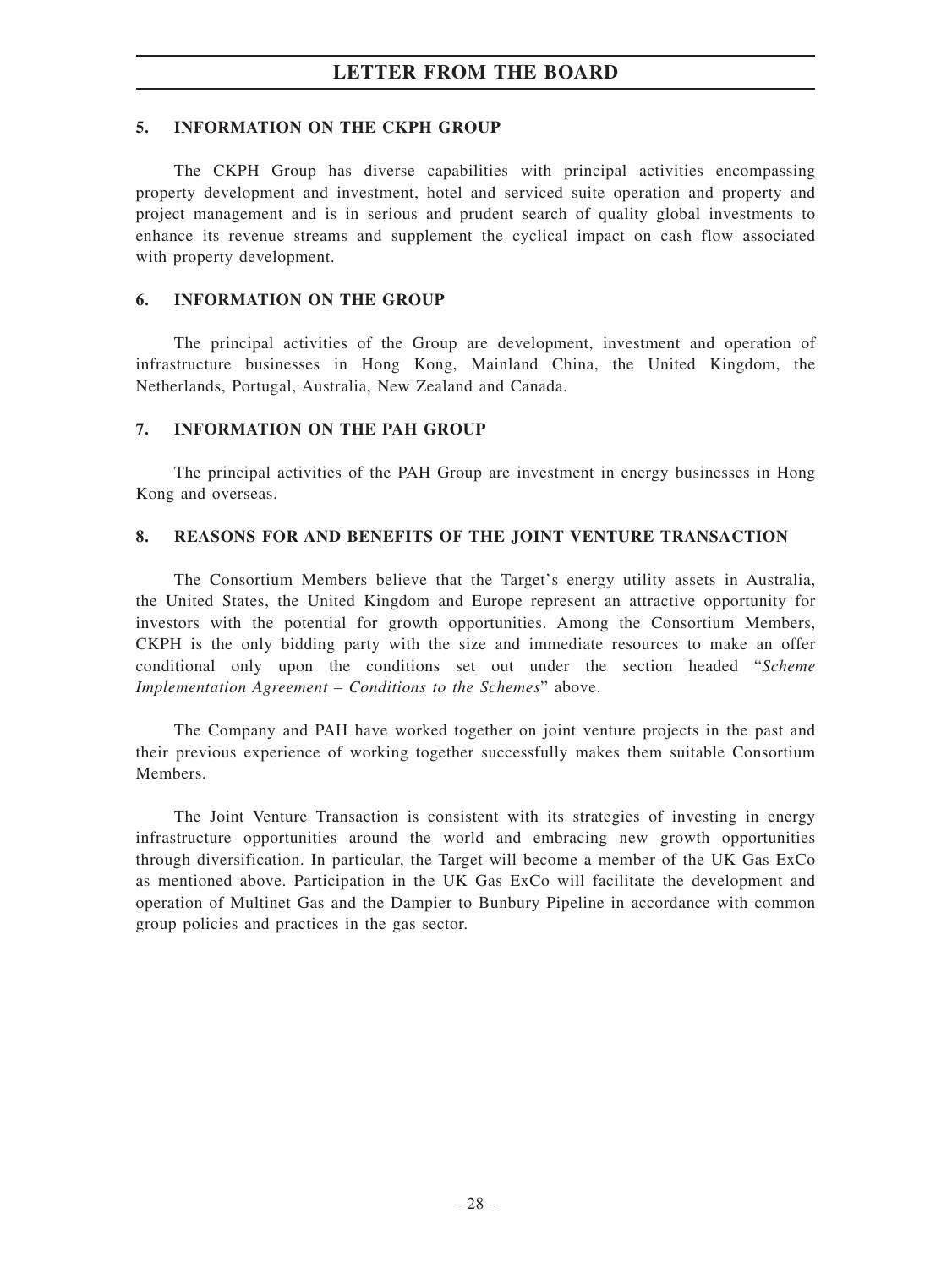## **9. IMPLICATIONS UNDER THE LISTING RULES**

As one or more of the applicable percentage ratios of the Company based on the Maximum Financial Commitment of the Group under the Joint Venture Transaction exceeds 5% but is less than 25%, the Joint Venture Transaction constitutes a discloseable transaction for the Company and is subject to the Company's compliance with the announcement and notification requirements, but is not subject to the Shareholders' approval requirement, under Chapter 14 of the Listing Rules.

Given Mr. Li Ka-shing, Mr. Li Tzar Kuoi, Victor (who is a Director) and the Trust have been deemed as a group of connected persons by the Stock Exchange and they directly and/or indirectly held an aggregate of approximately 30.62% of the issued share capital of CKPH as at the Latest Practicable Date, CKPH may be regarded as a connected person of the Company under the Listing Rules. Therefore, the Joint Venture Transaction as between CKPH and the Company also constitutes a connected transaction for the Company under Chapter 14A of the Listing Rules. As one or more of the applicable percentage ratios of the Company based on the Maximum Financial Commitment of the Group under the Joint Venture Transaction exceeds 5%, the Joint Venture Transaction as between CKPH and the Company is subject to the Company's compliance with the announcement, reporting and independent shareholders' approval requirements under Chapter 14A of the Listing Rules.

The Independent Board Committee is required under the Listing Rules to advise the Independent Shareholders in relation to the Joint Venture Transaction. Since Mr. Cheong Ying Chew, Henry, an independent non-executive Director, is also an independent non-executive director of CKPH, he was not appointed as a member of the Independent Board Committee. As a result, Mrs. Kwok Eva Lee, Mrs. Sng Sow-mei alias Poon Sow Mei, Mr. Colin Stevens Russel, Mr. Lan Hong Tsung, David and Mr. Barrie Cook, being the remaining independent non-executive Directors, have been appointed to and constitute the Independent Board Committee to advise the Independent Shareholders in relation to the Joint Venture Transaction.

#### **10. SGM AND VOTING**

The Company will convene the SGM for the Independent Shareholders to consider and, if thought fit, pass an ordinary resolution to approve the Joint Venture Transaction. A notice convening the SGM to be held at the Grand Ballroom, 1st Floor, Harbour Grand Kowloon, 20 Tak Fung Street, Hung Hom, Kowloon, Hong Kong on Tuesday, 14 March 2017 at 12:00 noon is set out on pages 67 to 68 of this circular.

All Shareholders who have a material interest (which is different from that of all other Shareholders) in the Joint Venture Transaction will be required to abstain from voting on the ordinary resolution to approve the Joint Venture Transaction at the SGM.

CKHH, through its wholly-owned subsidiaries, held approximately 71.93% of the issued share capital of the Company as at the Latest Practicable Date. CKHH will procure its subsidiaries to abstain from voting on the ordinary resolution to approve the Joint Venture Transaction at the SGM.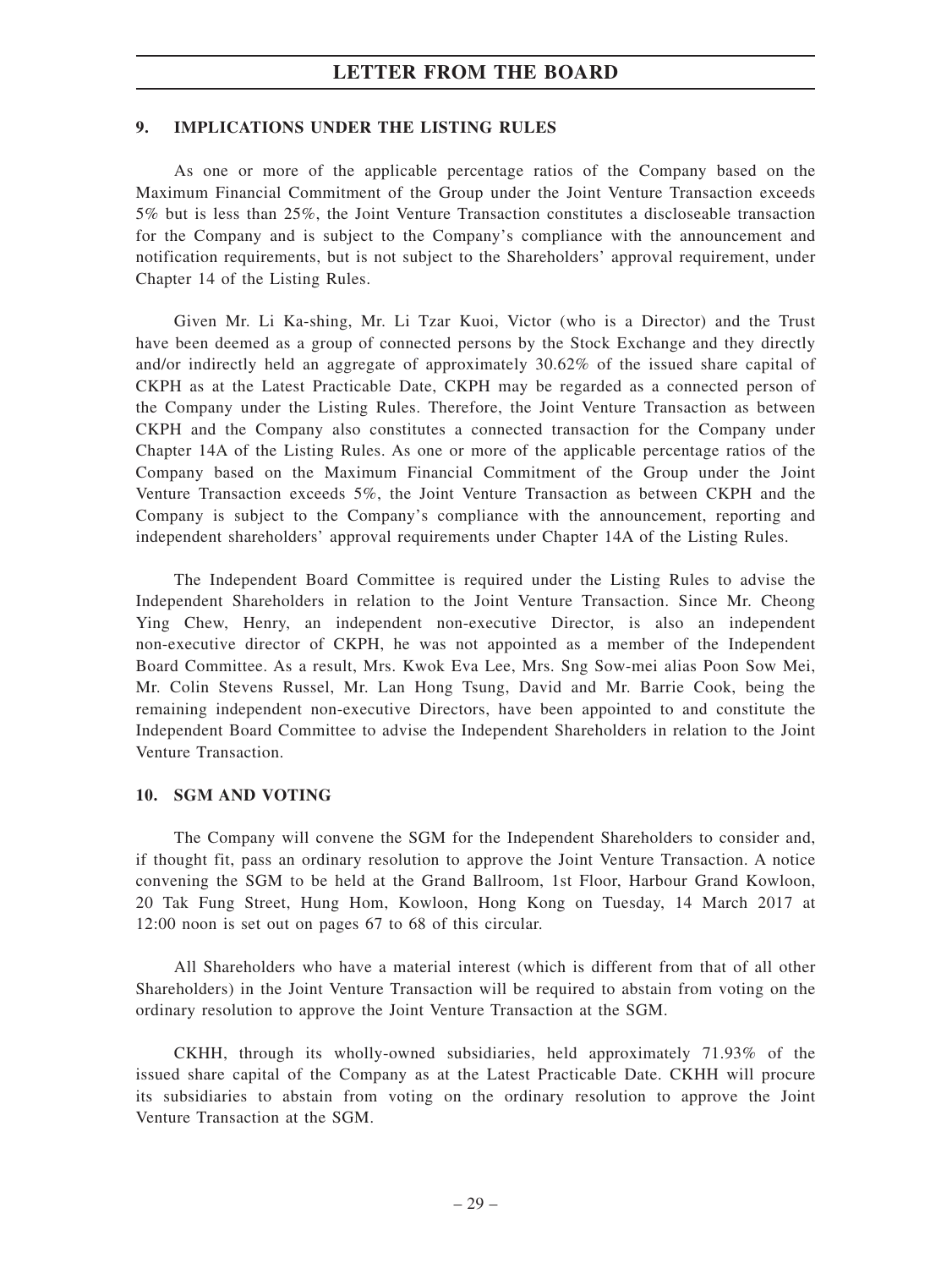The relevant entities under the Trust, which held approximately 0.2% of the issued share capital of the Company as at the Latest Practicable Date, will abstain from voting on the ordinary resolution to approve the Joint Venture Transaction at the SGM. In addition, approximately 0.01% of the issued share capital of the Company was held as Mr. Li Tzar Kuoi, Victor's family interest as at the Latest Practicable Date. Mr. Li Tzar Kuoi, Victor will, and will procure his associates to, abstain from voting on the ordinary resolution to approve the Joint Venture Transaction at the SGM.

A form of proxy for use at the SGM is enclosed with this circular. Whether or not you are able to attend the SGM, you are requested to complete and return the enclosed form of proxy to the principal place of business of the Company at 12th Floor, Cheung Kong Center, 2 Queen's Road Central, Hong Kong as soon as practicable and in any event no later than 48 hours before the time appointed for holding the SGM. Completion and return of the form of proxy will not preclude you from attending and voting in person at the SGM should you so wish.

### **11. RECOMMENDATIONS**

# **(a) Recommendation from the Directors (other than those on the Independent Board Committee)**

Having taken into account the reasons for and the benefits of the Joint Venture Transaction as set out in this Letter from the Board above, the Directors (other than those on the Independent Board Committee, whose views are set out in the "*Letter from the Independent Board Committee*") consider that the Joint Venture Transaction is on normal commercial terms and in the ordinary and usual course of business of the Group, and the terms of the Joint Venture Transaction are fair and reasonable and the Joint Venture Transaction is in the interests of the Company and the Shareholders as a whole.

Accordingly, the Directors (other than those on the Independent Board Committee, whose views are set out in the "*Letter from the Independent Board Committee*") recommend the Shareholders to vote in favour of the ordinary resolution to be proposed at the SGM to approve the Joint Venture Transaction.

None of the Directors have any material interest in the Joint Venture Transaction except by virtue of being a director and/or shareholder of the Company (including its subsidiaries) and/or the other parties involved in the Joint Venture Transaction, and no Directors were required to abstain from voting on the board resolutions of the Company for the approval of the Joint Venture Transaction. Notwithstanding the foregoing, Mr. Li Tzar Kuoi, Victor, being an executive Director, voluntarily abstained from voting on the board resolutions of the Company for the approval of the Joint Venture Transaction.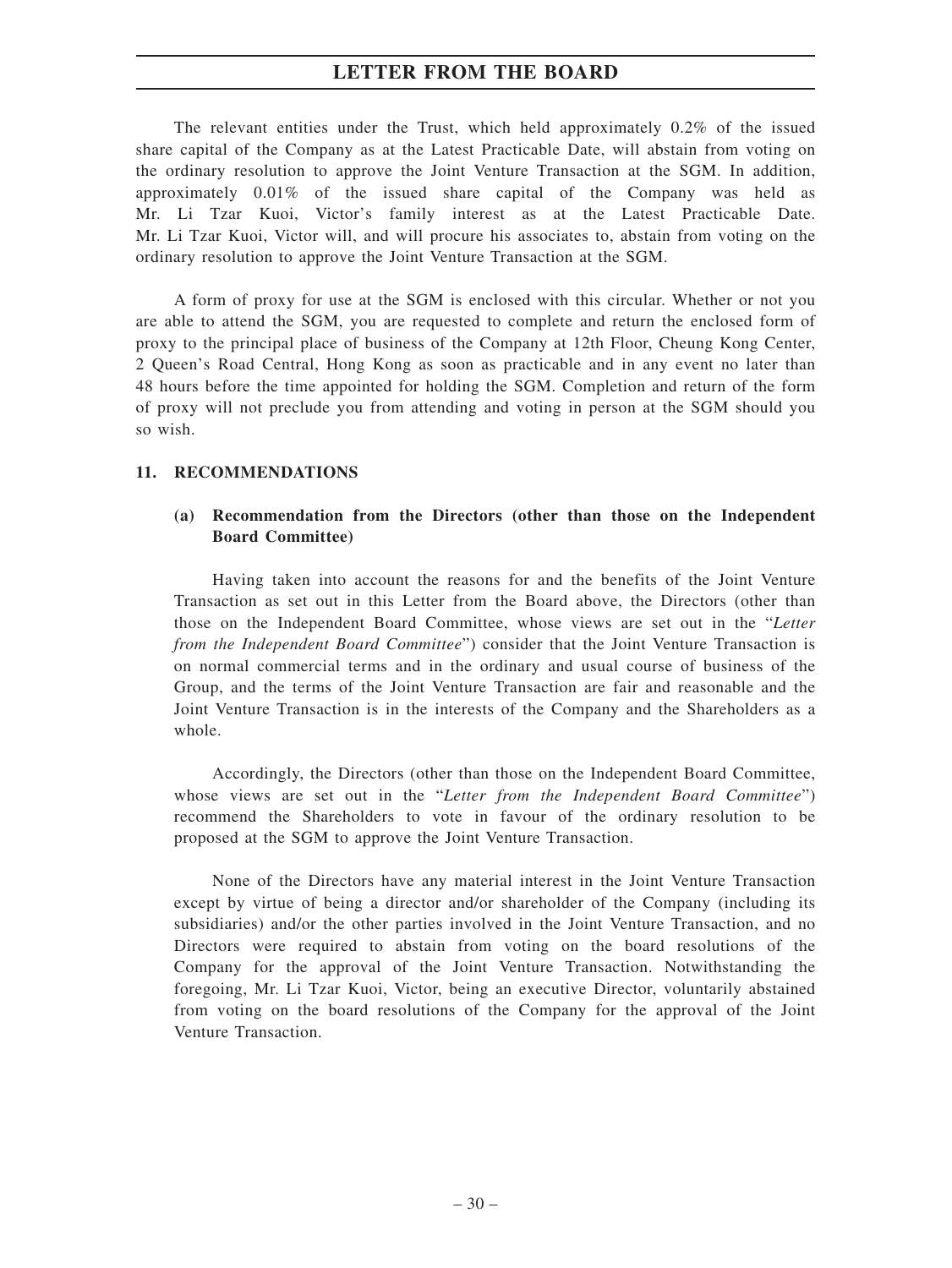#### **(b) Recommendation from the Independent Board Committee**

The Independent Board Committee (comprising Mrs. Kwok Eva Lee, Mrs. Sng Sow-mei alias Poon Sow Mei, Mr. Colin Stevens Russel, Mr. Lan Hong Tsung, David and Mr. Barrie Cook) has been established to advise the Independent Shareholders in relation to the Joint Venture Transaction.

The Independent Board Committee, having considered the reasons for and the benefits of the Joint Venture Transaction as set out above and the terms of the Joint Venture Transaction and having taken into account the advice of the Independent Financial Adviser, and in particular, the factors, reasons and recommendations set out in the "*Letter from the Independent Financial Adviser*" in this circular, considers that the Joint Venture Transaction is on normal commercial terms and in the ordinary and usual course of business of the Group, and the terms of the Joint Venture Transaction are fair and reasonable so far as the Independent Shareholders are concerned and the Joint Venture Transaction is in the interests of the Company and the Shareholders as a whole. Accordingly, the Independent Board Committee recommends that the Independent Shareholders vote in favour of the ordinary resolution to be proposed at the SGM to approve the Joint Venture Transaction.

#### **(c) Recommendation from the Independent Financial Adviser**

Somerley Capital Limited has been engaged as the Independent Financial Adviser to advise the Independent Board Committee and the Independent Shareholders in respect of the Joint Venture Transaction. The text of the letter of advice from the Independent Financial Adviser is set out on pages 34 to 56 of this circular.

In the "*Letter from the Independent Financial Adviser*" set out in this circular, the Independent Financial Adviser stated that having taken into account the principal factors and reasons therein, it considers that the terms of the Joint Venture Transaction are fair and reasonable so far as the Independent Shareholders are concerned. In addition, the Independent Financial Adviser considers that the Joint Venture Transaction is on normal commercial terms and in the ordinary and usual course of business of the Group, and in the interests of the Company and the Shareholders as a whole. Accordingly, the Independent Financial Adviser advises the Independent Board Committee to recommend, and it recommends, the Independent Shareholders to vote in favour of the ordinary resolution to be proposed at the SGM to approve the Joint Venture Transaction.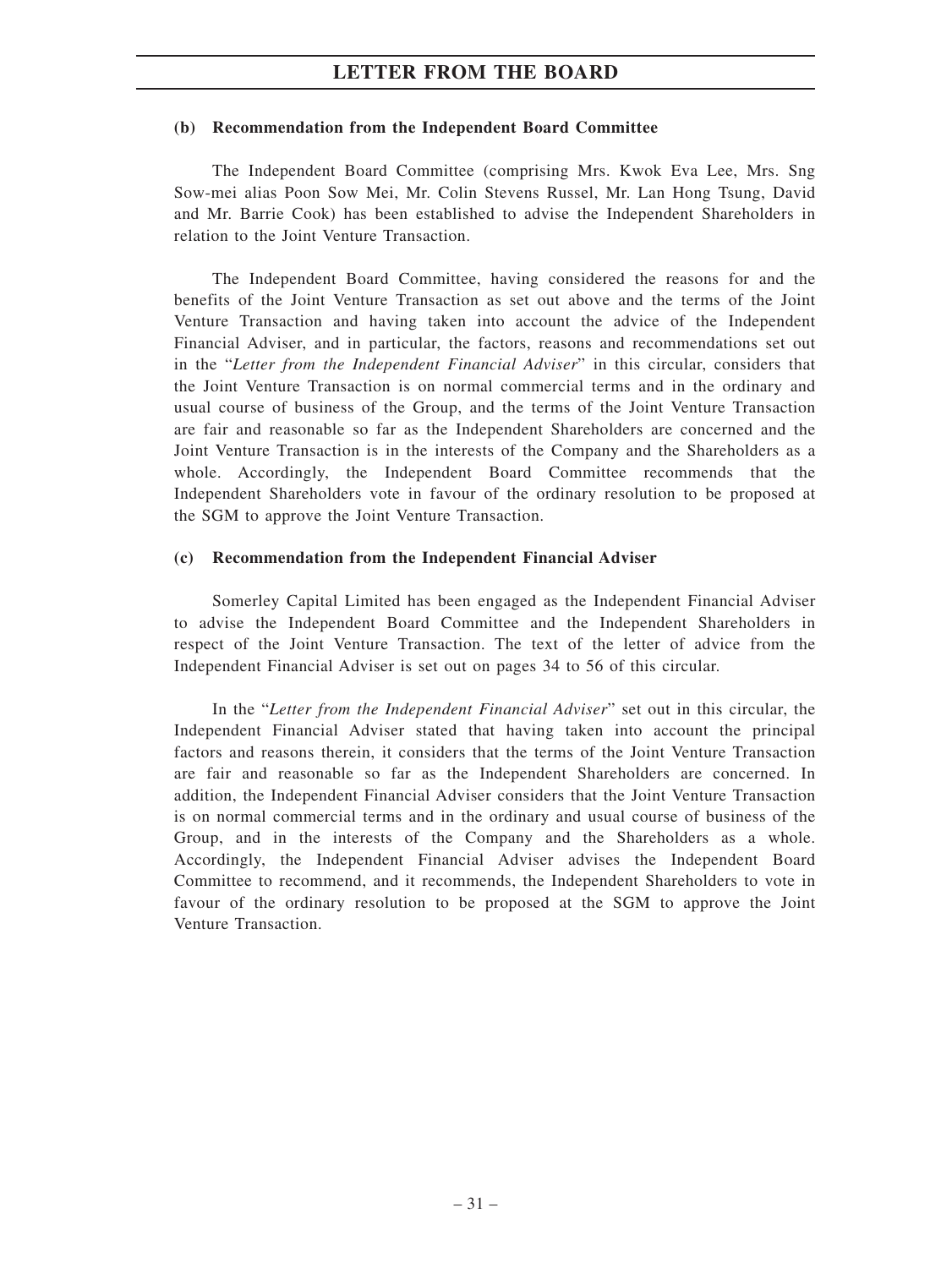# **12. FURTHER INFORMATION**

Your attention is drawn to the letter from the Independent Board Committee as set out on page 33 of this circular, the letter from the Independent Financial Adviser as set out on pages 34 to 56 of this circular, the additional information as set out in the Appendix and the notice of the SGM as set out on pages 67 to 68.

Yours faithfully, For and on behalf of the Board of **Cheung Kong Infrastructure Holdings Limited LI Tzar Kuoi, Victor** *Chairman*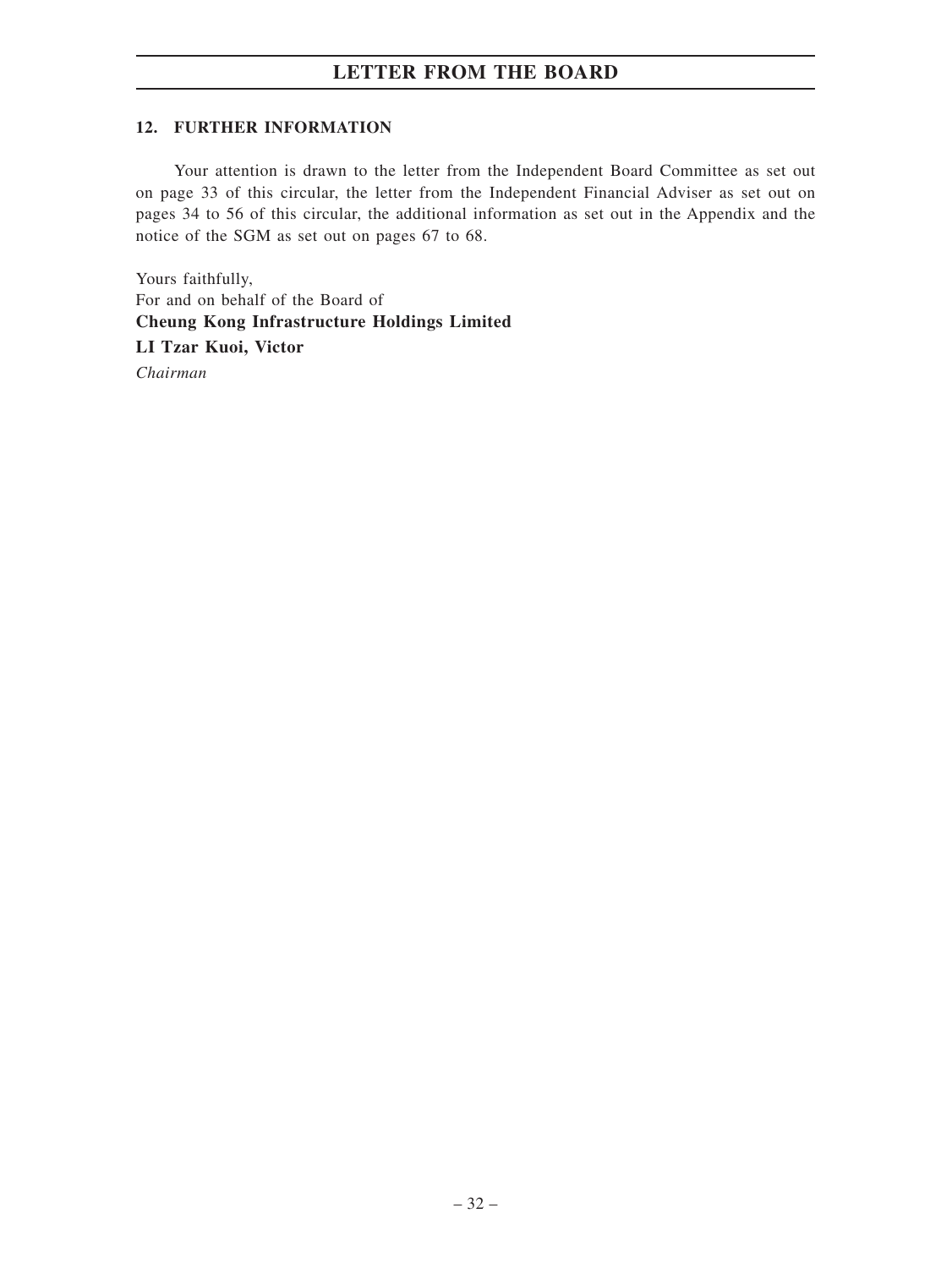# **Cheung Kong Infrastructure Holdings Limited** 長江基建集團有限公司

*(Incorporated in Bermuda with limited liability)* **(Stock Code: 1038)**

22 February 2017

*To the Independent Shareholders*

# **CONNECTED TRANSACTION AND DISCLOSEABLE TRANSACTION**

# **FORMATION OF A JOINT VENTURE IN CONNECTION WITH THE PROPOSED ACQUISITION OF ALL OF THE STAPLED SECURITIES IN ISSUE OF THE TARGET WHICH ARE LISTED ON THE AUSTRALIAN SECURITIES EXCHANGE BY WAY OF SCHEMES**

We refer to the circular of Cheung Kong Infrastructure Holdings Limited dated 22 February 2017 (the "**Circular**"), of which this letter forms part. Terms defined in the Circular shall have the same meanings in this letter unless the context otherwise requires.

We have been appointed by the Board as the Independent Board Committee to give a recommendation to the Independent Shareholders in relation to the Joint Venture Transaction.

Having considered the reasons for and the benefits of the Joint Venture Transaction as set out in the Circular and the terms of the Joint Venture Transaction and having taken into account the advice of the Independent Financial Adviser, and in particular, the factors, reasons and recommendations set out in the letter from the Independent Financial Adviser, we consider that the Joint Venture Transaction is on normal commercial terms and in the ordinary and usual course of business of the Group, and the terms of the Joint Venture Transaction are fair and reasonable so far as the Independent Shareholders are concerned and that the Joint Venture Transaction is in the interests of the Company and the Shareholders as a whole. We therefore recommend that you vote in favour of the ordinary resolution to be proposed at the SGM to approve the Joint Venture Transaction.

We draw the attention of the Independent Shareholders to (1) the letter from the Board set out on pages 11 to 32 of the Circular; and (2) the letter from the Independent Financial Adviser, which sets out the factors and reasons taken into account in arriving at its advice to the Independent Board Committee and the Independent Shareholders, on pages 34 to 56 of the Circular.

Yours faithfully,

**KWOK Eva Lee SNG Sow-mei alias POON Sow Mei Colin Stevens RUSSEL LAN Hong Tsung, David Barrie COOK** *Independent Board Committee*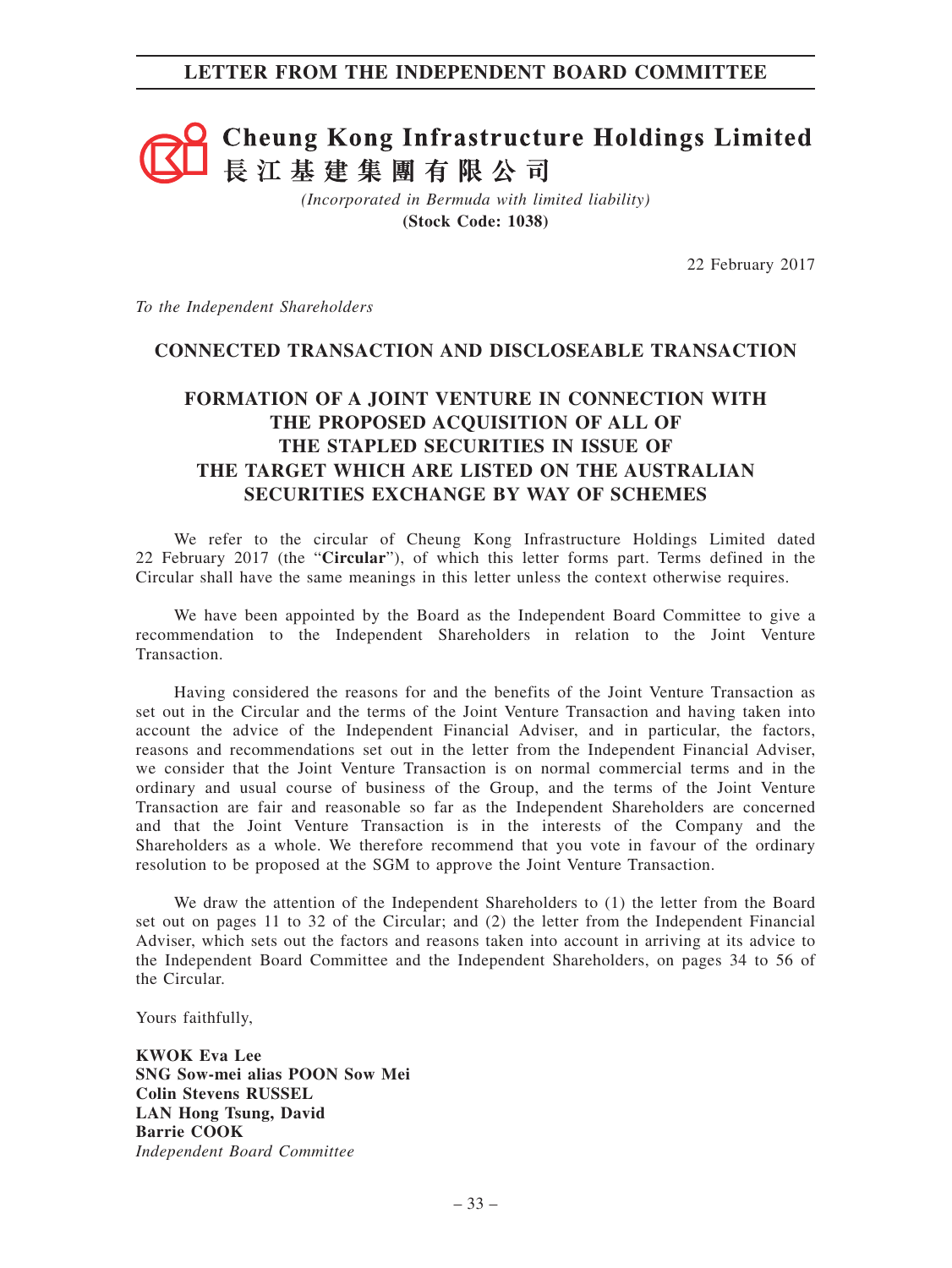*Set out below is the letter from Somerley Capital Limited, the Independent Financial Adviser, setting out its advice to the Independent Board Committee and the Independent Shareholders in respect of the Joint Venture Transaction, which has been prepared for the purpose of inclusion in this circular.*



**SOMERLEY CAPITAL LIMITED**

20th Floor China Building 29 Queen's Road Central Hong Kong

22 February 2017

*To: the Independent Board Committee and the Independent Shareholders*

Dear Sirs,

## **CONNECTED TRANSACTION AND DISCLOSEABLE TRANSACTION**

# **FORMATION OF A JOINT VENTURE IN CONNECTION WITH THE PROPOSED ACQUISITION OF ALL OF THE STAPLED SECURITIES IN ISSUE OF THE TARGET WHICH ARE LISTED ON THE AUSTRALIAN SECURITIES EXCHANGE BY WAY OF SCHEMES**

#### **INTRODUCTION**

We refer to our appointment to advise the Independent Board Committee and the Independent Shareholders in respect of the Joint Venture Transaction. Details of the Joint Venture Transaction are set out in the circular of the Company dated 22 February 2017 (the "**Circular**"), of which this letter forms a part. Unless the context otherwise requires, capitalised terms used in this letter shall have the same meanings as those defined in the Circular.

The Joint Venture Transaction comprises the transactions contemplated under (i) the Consortium Formation Agreement dated 14 January 2017 which was entered into between, among others, the Consortium Members, Company Holdco, PAH Holdco, the Consortium Midcos, JV Co and Bidco with respect to the direct or indirect subscription for equity interest in JV Co and funding for the Acquisition; and (ii) the Shareholders' Agreement to be entered into between CKPH, the Company, PAH, the Consortium Midcos and JV Co to govern the shareholder relationship in JV Co as well as the downstream businesses of the Target.

Given Mr. Li Ka-shing, Mr. Li Tzar Kuoi, Victor (who is a Director) and the Trust have been deemed as a group of connected persons by the Stock Exchange and they directly and/or indirectly held an aggregate of approximately 30.62% of the issued share capital of CKPH as at the Latest Practicable Date, CKPH may be regarded as a connected person of the Company under the Listing Rules. Therefore, the Joint Venture Transaction as between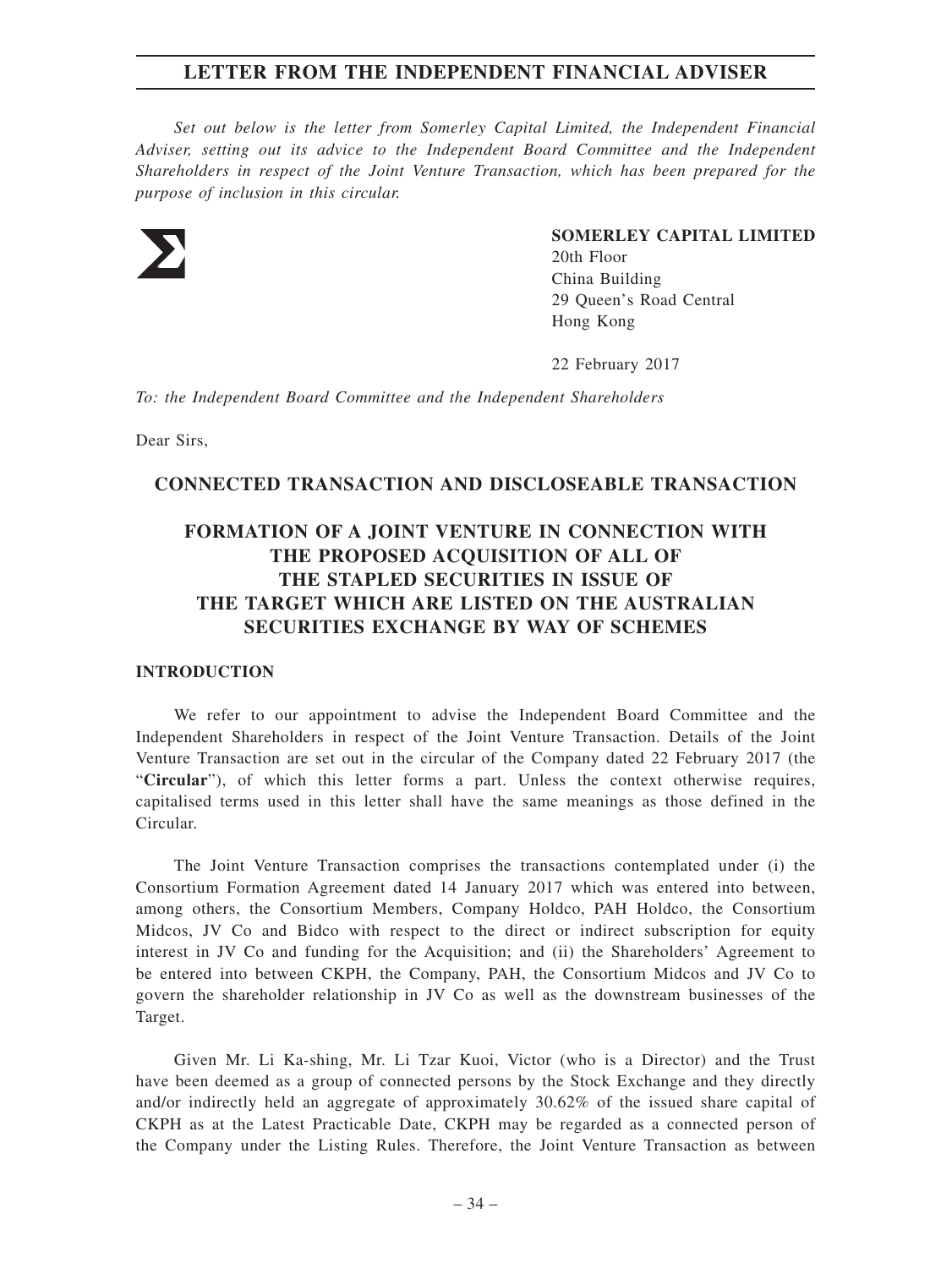CKPH and the Company constitutes a connected transaction for the Company under Chapter 14A of the Listing Rules. As one or more of the applicable percentage ratios of the Company based on the Maximum Financial Commitment of the Group under the Joint Venture Transaction exceeds 5%, the Joint Venture Transaction as between CKPH and the Company is subject to the Company's compliance with the announcement, reporting and independent shareholders' approval requirements under Chapter 14A of the Listing Rules. In addition, the Joint Venture Transaction constitutes a discloseable transaction for the Company and is subject to the Company's compliance with the relevant announcement and notification requirements under Chapter 14 of the Listing Rules.

CKHH, through its wholly-owned subsidiaries, held approximately 71.93% of the issued share capital of the Company as at the Latest Practicable Date. CKHH will procure its subsidiaries to abstain from voting on the ordinary resolution to approve the Joint Venture Transaction at the SGM. The relevant entities under the Trust, which held approximately 0.2% of the issued share capital of the Company, will abstain from voting on the ordinary resolution to approve the Joint Venture Transaction at the SGM. In addition, approximately 0.01% of the issued Shares is held as Mr. Li Tzar Kuoi, Victor's family interest. Mr. Li Tzar Kuoi, Victor will, and will procure his associates to, abstain from voting on the ordinary resolution to approve the Joint Venture Transaction at the SGM.

The Independent Board Committee is required under the Listing Rules to advise the Independent Shareholders in relation to the Joint Venture Transaction. Since Mr. Cheong Ying Chew, Henry, an independent non-executive Director, is also an independent non-executive director of CKPH, he was not appointed as a member of the Independent Board Committee. As a result, Mrs. Kwok Eva Lee, Mrs. Sng Sow-mei alias Poon Sow Mei, Mr. Colin Stevens Russel, Mr. Lan Hong Tsung, David and Mr. Barrie Cook, being the remaining independent non-executive Directors, have been appointed to and constitute the Independent Board Committee which has been established to advise the Independent Shareholders in relation to the Joint Venture Transaction. With the approval of the Independent Board Committee, we have been appointed as the independent financial adviser to advise the Independent Board Committee and the Independent Shareholders in respect of the Joint Venture Transaction.

During the past two years, Somerley Capital Limited has acted as an independent financial adviser to (i) Hutchison Whampoa Limited (which has become a wholly-owned subsidiary of CKHH with its listing withdrawn in June 2015), and (ii) Hui Xian Real Estate Investment Trust (stock code: 87001). The past engagements were limited to providing independent advisory services to the relevant entities pursuant to the Listing Rules, the Code on Takeovers and Mergers and/or the Code on Real Estate Investments Trusts, for which Somerley Capital Limited received normal professional fees. Accordingly, we do not consider the past engagements give rise to any conflict of interest for Somerley Capital Limited in acting as the Independent Financial Adviser.

#### **BASIS OF OUR OPINION**

In formulating our opinion and recommendation, we have relied on the information and facts supplied, and the opinions expressed, by the executive Directors and management of the Group, which we have assumed to be true, accurate and complete in all material aspects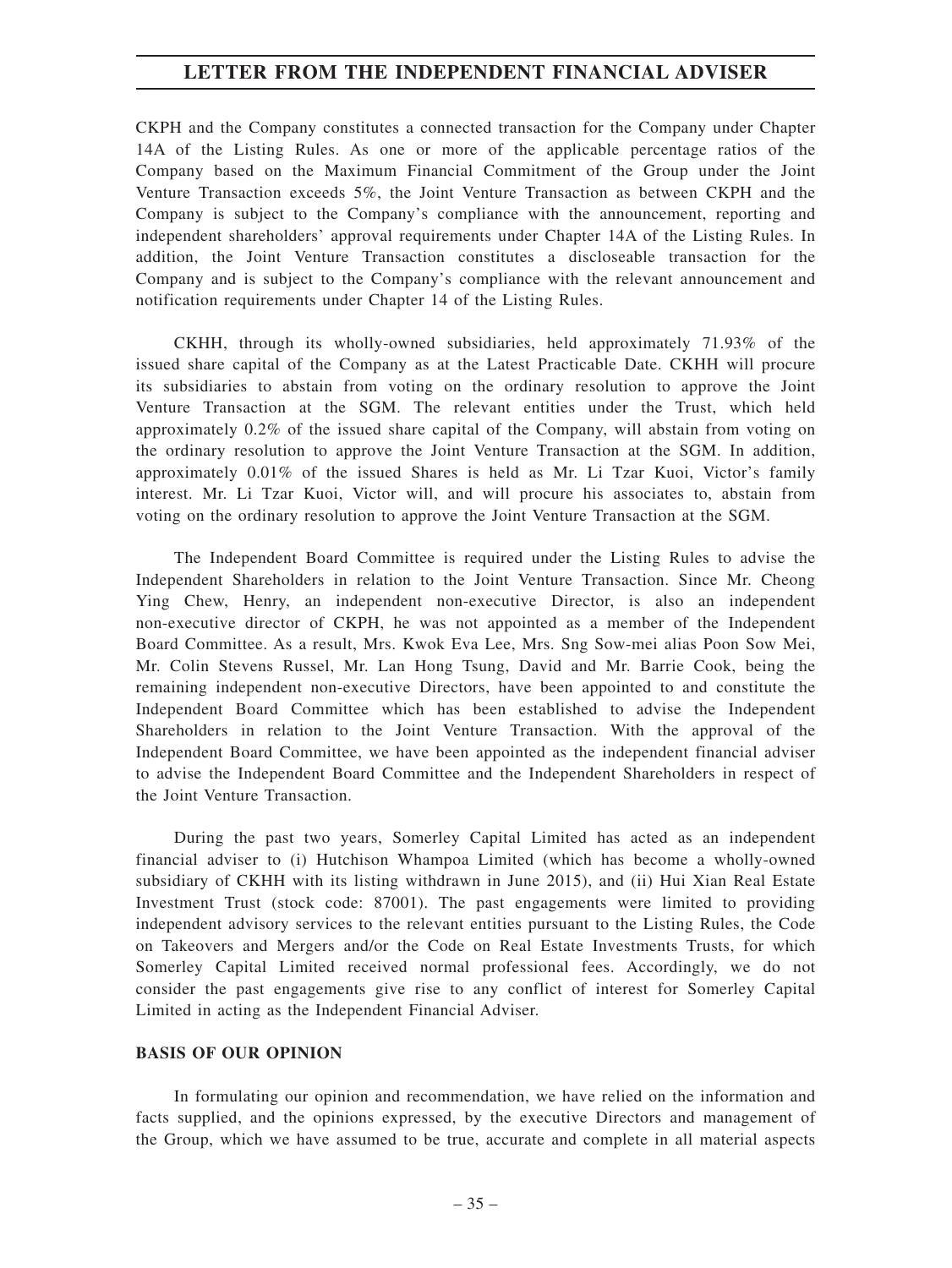and will remain so up to the time of the SGM. We have reviewed (i) the Consortium Formation Agreement; (ii) the Shareholders' Agreement; (iii) the Scheme Implementation Agreement; (iv) the annual report and interim report of the Company for the year ended 31 December 2015 and the six months ended 30 June 2016 respectively; and (v) information contained in the Circular. We have no reason to doubt the truth and accuracy of the information provided to us or to believe that any material information has been omitted or withheld, nor are we aware of any material omissions which would render the information and facts supplied, and the opinions expressed, to us untrue, inaccurate or misleading. We have relied on such information and consider that the information which we have received is sufficient for us to reach our opinion and recommendation as set out in this letter and to justify our reliance on such information. We have, however, not conducted any independent investigation into the business and affairs of the Company, the other Consortium Members, the Target or their respective subsidiaries, associated companies or joint ventures. We have also assumed that all representations contained or referred to in the Circular are true as at the date of the Circular.

#### **PRINCIPAL FACTORS AND REASONS CONSIDERED**

In arriving at our opinion and recommendation with regard to the Joint Venture Transaction, we have taken into account the principal factors and reasons set out below.

#### **1. Background and reasons**

#### *(i) The Group*

The Group is principally engaged in the development, investment and operation of infrastructure businesses including energy, transportation, water, waste management, waste-to-energy and other related infrastructure businesses. Investments of the Group are located in Hong Kong, Mainland China, the United Kingdom, the Netherlands, Portugal, Australia, New Zealand and Canada. Over the years, the Group has grown in size and scale, with total assets of approximately HK\$131.5 billion as at 30 June 2016, and a market capitalisation of approximately HK\$168.8 billion as at the Latest Practicable Date.

In Australia, the majority of the Group's infrastructure investments are energy businesses made jointly with the PAH Group. Such joint investments include, among others, majority interests in each of (i) SA Power Networks Partnership, the primary electricity distributor in South Australia, Australia, (ii) Victoria Power Networks Pty Ltd ("**VPN**"), which operates electricity distribution networks in Victoria, Australia, and (iii) Australian Gas Networks Limited ("**AGN**"), one of Australia's largest natural gas distributors.

According to our discussion with the management of the Group, the primary investment objective of the Group is to focus on businesses that produce stable and predictable returns. As disclosed in the Company's 2015 annual report, the Group seeks investments in industries where it can capitalise on its existing knowledge, and favours countries that have established legal systems and transparent regulatory regimes.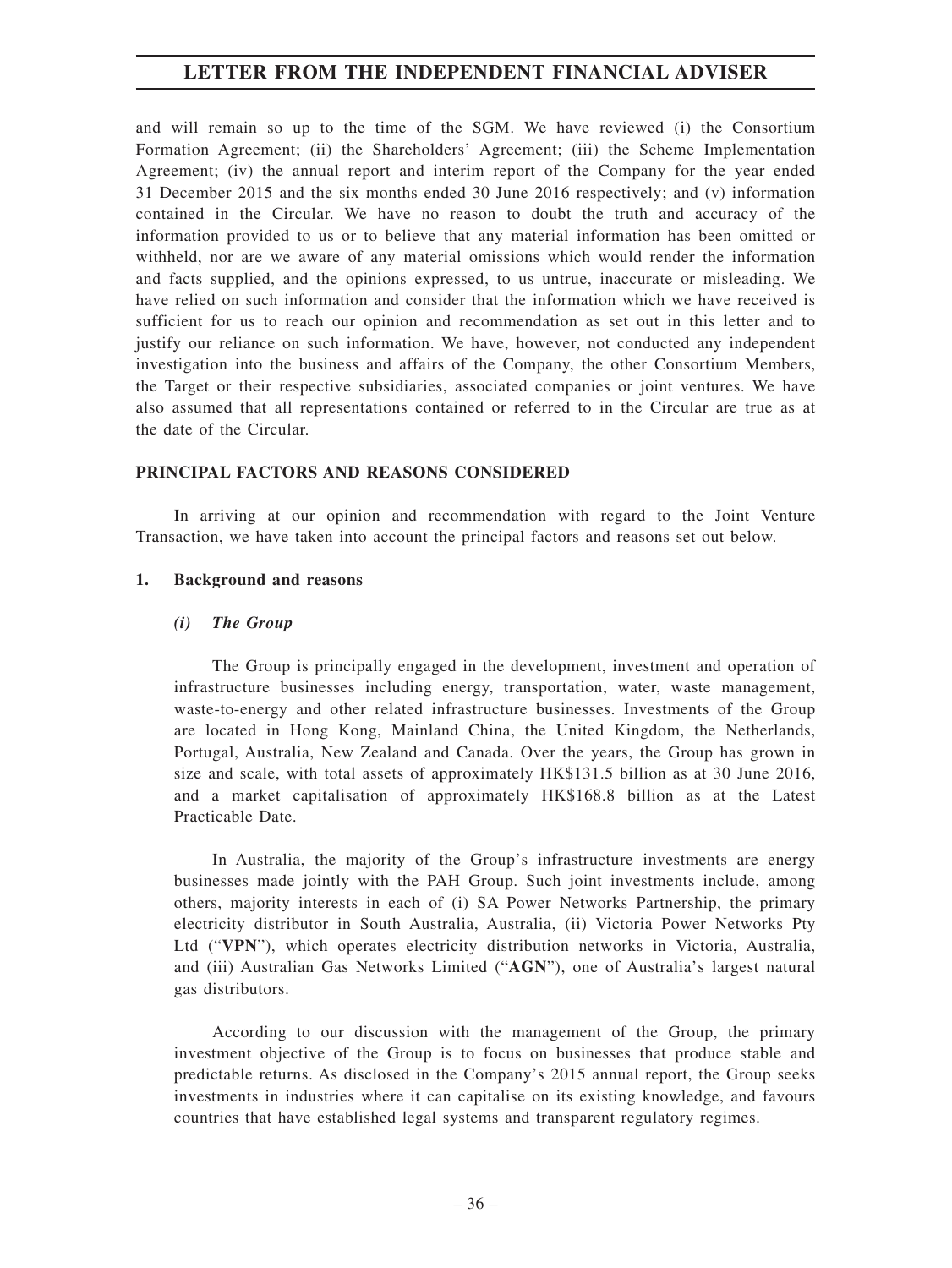### *(ii) CKPH Group and PAH Group*

The CKPH Group has principal activities encompassing property development and investment, hotel and serviced suite operation and property and project management. As at 30 June 2016, the CKPH Group had total assets of approximately HK\$372.4 billion and bank balances and deposits of approximately HK\$50.3 billion. As stated in the Announcement, the CKPH Group is currently highly liquid and in a net cash position. However, in the current cyclical stage of the local property market, high property prices have presented risks rendering it challenging to identify property investments with reasonable returns. The CKPH Group has therefore engaged in active search of and participated in quality global investments, a previous example of which is its investment in aircraft leasing business.

The PAH Group is principally engaged in investment in energy businesses in Hong Kong and overseas. As discussed above, the Group and the PAH Group have previously invested jointly in energy businesses. As at 30 June 2016, the PAH Group had total assets of approximately HK\$131.9 billion, including bank deposits and cash of approximately HK\$65.9 billion.

#### *(iii) The Target Group*

The Target is an owner and operator of energy utility assets in Australia, the United States, the United Kingdom and Europe. It consists of four separate legal entities, being DUECo, DFL, DIHL and DFT. The ordinary shares in each of DUECo, DFL and DIHL, and the ordinary units in DFT, are traded together as stapled securities which are listed on the ASX. Such stapled securities structure is not unusual in Australia. The principal businesses currently owned and operated by the Target are as follows:

- (a) Multinet Gas, a gas distribution business located in Victoria, Australia;
- (b) a majority interest in United Energy, an electricity distribution business in Victoria, Australia;
- (c) Energy Developments, an international provider of clean energy and remote energy solutions; and
- (d) Dampier to Bunbury Pipeline, Western Australia's principal gas transmission pipeline.

The electricity distribution, gas distribution and gas transmission businesses of the Target Group are regulated by the relevant energy regulators in Australia.

According to the latest published annual report of the Target Group for the year ended 30 June 2016, the Target Group recorded revenue of approximately AUD1.6 billion, profit attributable to stapled securityholders of approximately AUD195.8 million, and basic earnings per stapled security of AUD0.0864 for the year ended 30 June 2016.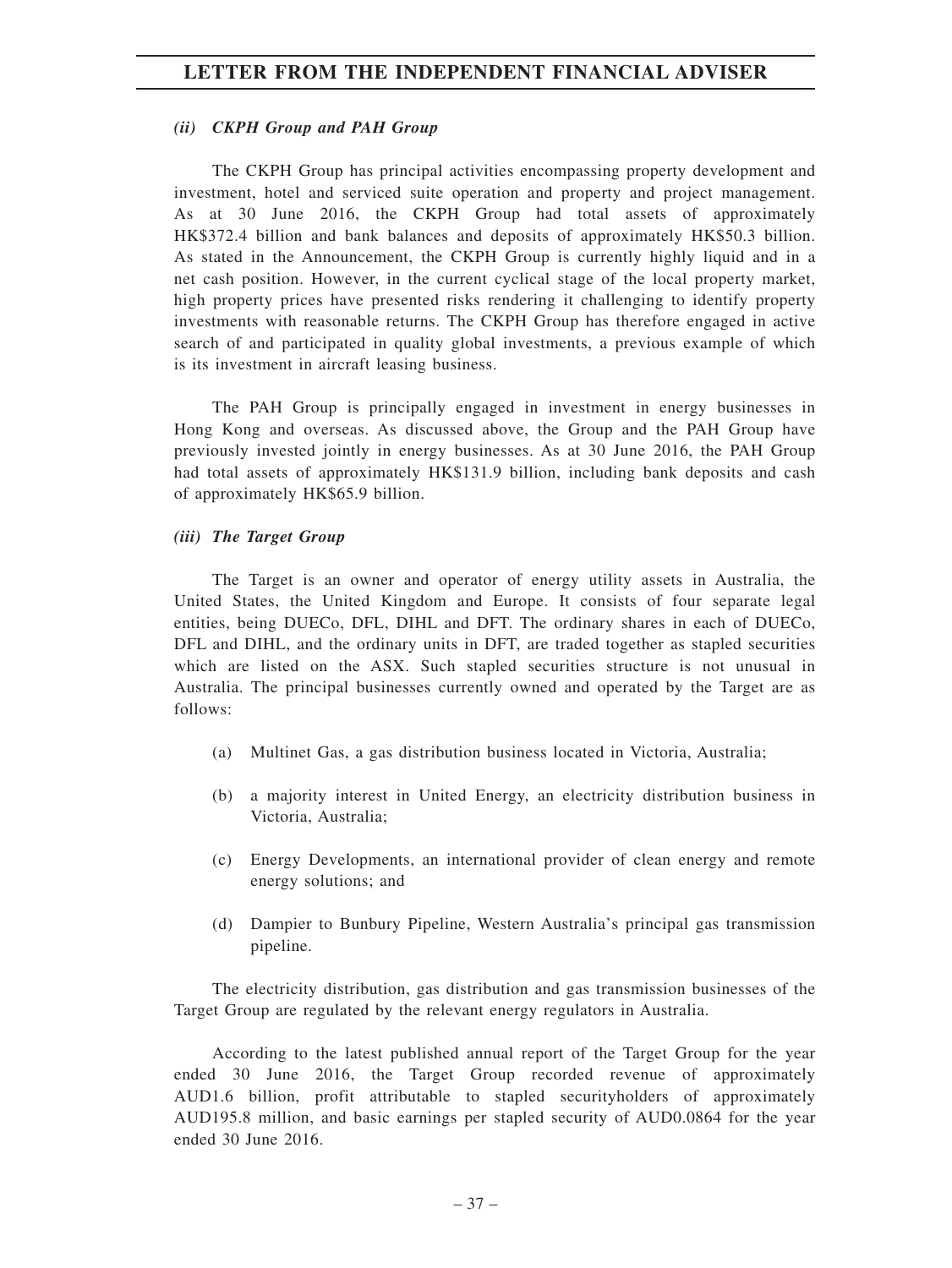#### *(iv) Reasons for and benefits of the Joint Venture Transaction*

The Consortium Members believe that the Target's energy utility assets in Australia, the United States, the United Kingdom and Europe represent an attractive opportunity for investors with the potential for growth opportunities. We consider the Target Group, with a significant part of it being regulated energy businesses generating stable and predictable return, falls squarely within the investment criteria of the Group. As mentioned above, the Group has investments in other electricity and gas distribution businesses in Australia. VPN and AGN, in particular, operate in areas adjacent to that of United Energy and Multinet Gas. Set out below are maps illustrating the service areas of the above entities:



*A map of Victoria, Australia, showing the service areas of each of CitiPower, Powercor (both owned by VPN) and United Energy*

*A map of Victoria, Australia, showing the service areas of each of AGN and Multinet Gas*

The Company has informed us that the Group's Australian management has succeeded in achieving significant operating efficiencies where businesses are located close to each other. Based on the previous experience, we consider it reasonable to believe that the Target Group, VPN and AGN will be able to achieve improvements in areas such as asset optimisation, network improvement and safety performance by way of, for example, sharing of technical know-how and experience among different management at operating level. While a number of the above businesses are held in joint venture with other entities, it is reasonable to assume the joint venture partners would support sensible business improvements. It is not expected that there will be possibility of competition on the distribution business, as the Target Group, VPN and AGN operate in their own respective regions where their own distribution networks are built. There is no overlap in terms of geographical coverage between the Target Group's electricity distribution business with VPN, and similarly between the Target Group's gas distribution business with AGN.

As discussed above, the Group and the PAH Group have in the past made investments jointly in energy infrastructure businesses, including VPN and AGN in Australia. Given the above and the financial capability of the PAH Group, it would be consistent for PAH to be a member of the Consortium.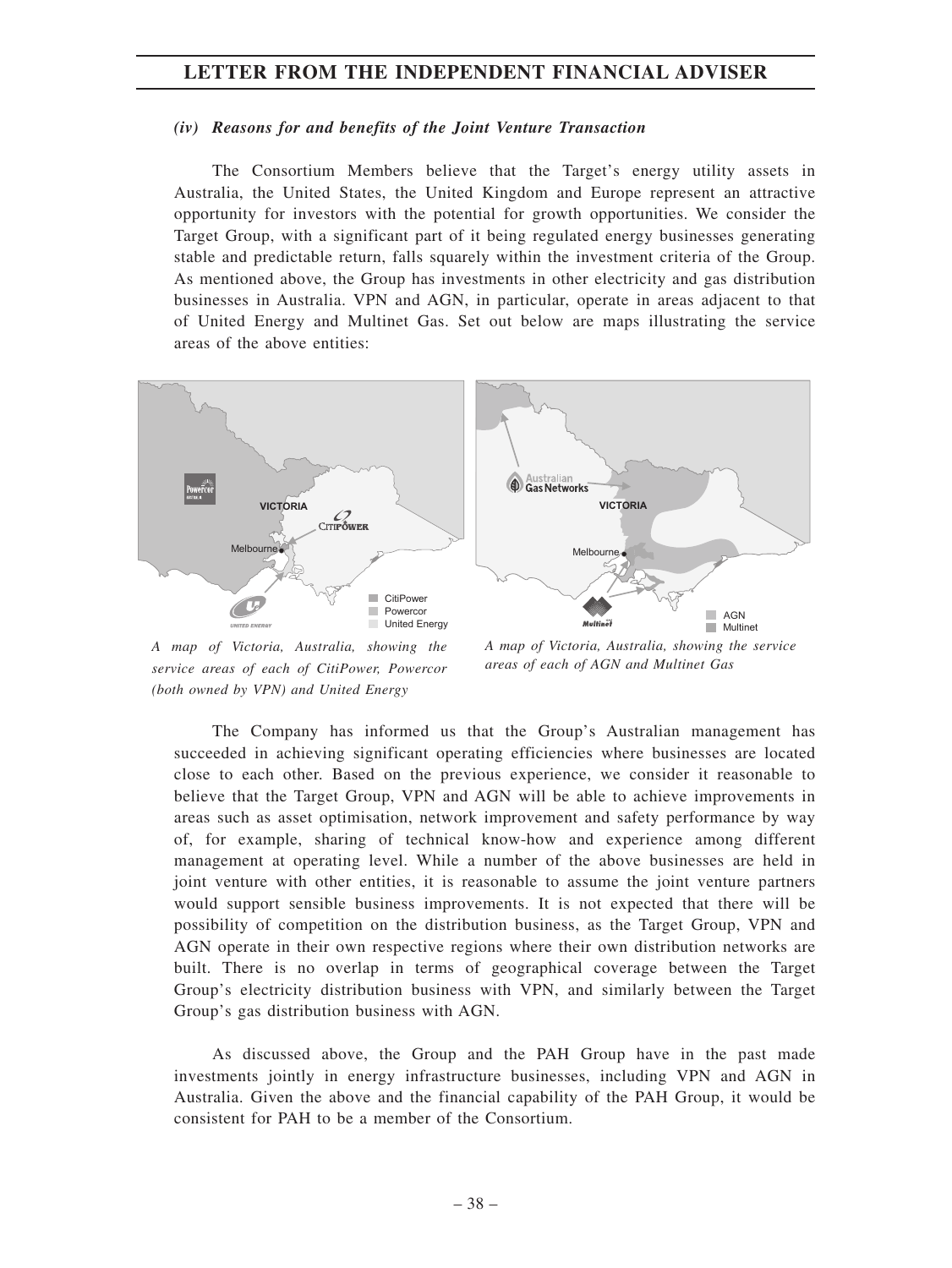It is also important for CKPH to be a Consortium Member because, as stated in the letter from the Board in the Circular, CKPH is the only bidding party among the Consortium Members with the size and immediate resources to make an offer conditional only upon the conditions set out in the section headed "*Scheme Implementation Agreement – Conditions to the Schemes*" in the letter from the Board in the Circular. The Joint Venture Transaction is structured in a way that if the necessary approvals from CKPH, the Company and PAH's respective independent shareholders in respect of their participation in the Joint Venture Transaction cannot be obtained, CKPH will proceed with the Acquisition (through Bidco which will remain as an indirect wholly-owned subsidiary of CKPH). We are of the view that the ability to make an offer with minimum conditions would be an important commercial consideration for a potential target and its shareholders and, all else being equal, an offer not requiring buyer's independent shareholders' approval (which is usually not under the buyer's control) would be more favoured. Notwithstanding the above, we understand from the management of the Group that it is not the desired outcome as contemplated by the Consortium Members, as the Company has devoted much time and resources in leading the negotiation of the Acquisition with the Target.

#### **2. Principal terms of the Joint Venture Transaction**

The Joint Venture Transaction consists of the transactions contemplated under the (i) Consortium Formation Agreement, which governs the funding and operation of JV Co and Bidco, and (ii) the Shareholders' Agreement, where the Consortium Members will agree on certain ongoing rights and obligations governing their relationship as shareholders of JV Co and the management and operation of JV Co and the Target Group upon implementation of the Schemes. The key terms of each of the Consortium Formation Agreement and the Shareholders' Agreement are set out below.

#### *(i) The Consortium Formation Agreement*

On 14 January 2017, the Consortium Members, the Company Holdco, PAH Holdco and the Consortium Midcos entered into the Consortium Formation Agreement with, among others, JV Co and Bidco in order to govern the funding and operation of JV Co and Bidco, subject to the obtaining of the necessary Independent Shareholders' Approvals. As at the Latest Practicable Date, each Consortium Midco is wholly owned by CKPH Holdco. In turn, JV Co is owned by Midco 1 as to 40%, Midco 2 as to 40% and Midco 3 as to 20%, respectively. Subject to Independent Shareholders' Approval of the Company, the Group will participate through a 100% ownership of Midco 2 and so will have a 40% interest in JV Co.

#### *(a) Participation of the Consortium Members*

The SGM for obtaining the necessary Independent Shareholders' Approval of the Company will be held in advance of the Funding Date, which is three business days prior to the implementation date of the Schemes. The Company has been informed that the extraordinary general meeting of CKPH and the general meeting of PAH for the purposes of obtaining their respective necessary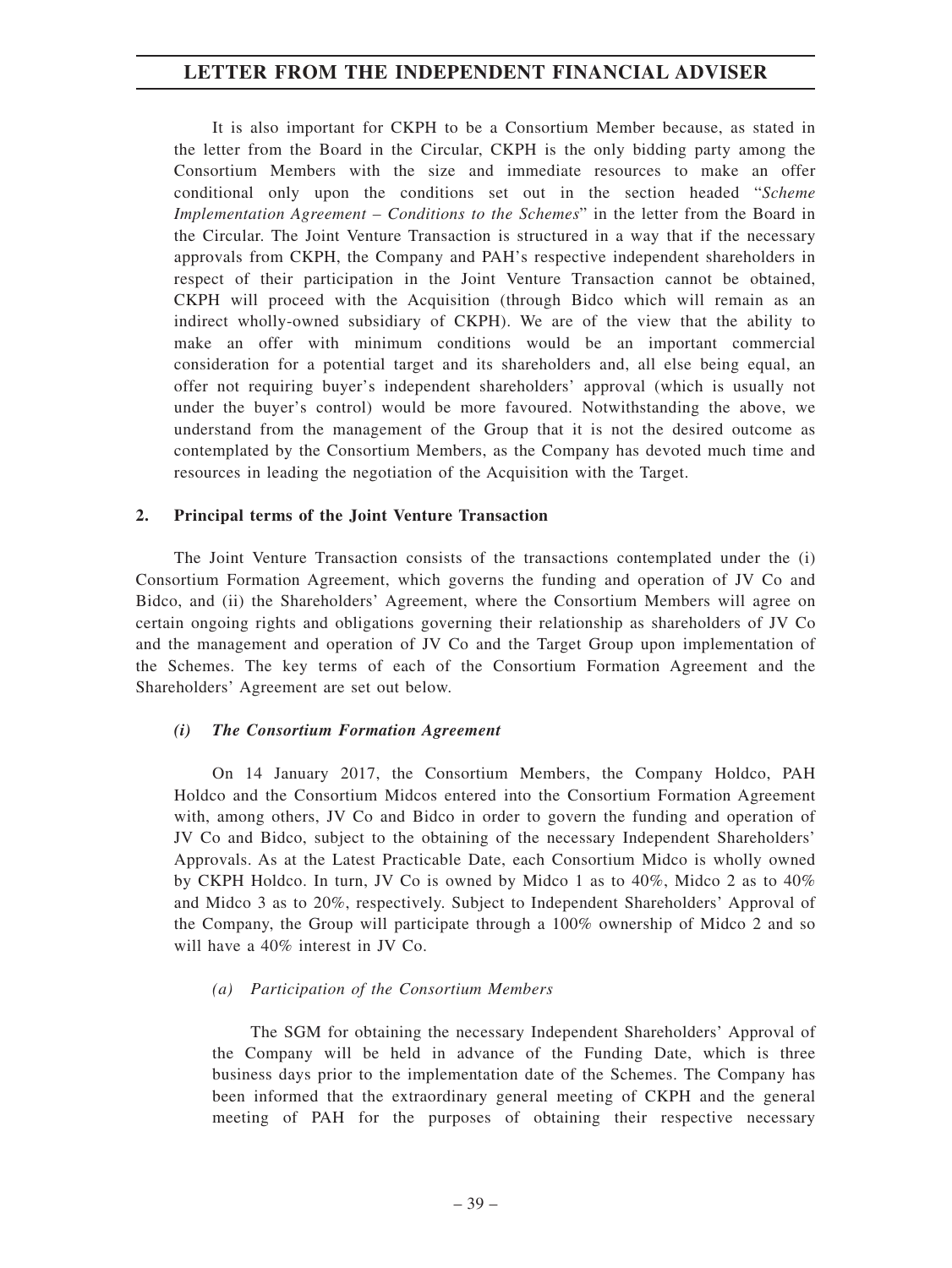Independent Shareholders' Approvals will also be held in advance of the Funding Date. The key terms of the Consortium Formation Agreement are presented below based on the above assumptions.

In the event that, prior to the Funding Date:

- (i) the necessary Independent Shareholders' Approvals of both CKPH and the Company are obtained, the Company, through Company Holdco, will contribute nominal funding to Midco 2, and Midco 2 will utilise such contribution to redeem, cancel or buy-back any existing shares held in it by CKPH Holdco, such that Midco 2 will become a wholly-owned subsidiary of Company Holdco; and/or
- (ii) the Independent Shareholders' Approval of PAH is obtained, irrespective of whether or not the Independent Shareholders' Approval of CKPH and/or the Company in respect of the Company's participation in the Joint Venture Transaction is/are obtained, PAH will take the steps similar to (i) above, such that Midco 3 will become a wholly-owned subsidiary of PAH Holdco.

If the necessary Independent Shareholders' Approvals in respect of both the Company's participation and PAH's participation are not obtained, the Joint Venture Transaction will not proceed, and the Company and PAH will not contribute any funding into Midco 2 and Midco 3 as set out above. However, the Acquisition will still proceed subject to the Schemes becoming effective, with the CKPH Group acquiring 100% of the Target via its ownership of all of the Consortium Midcos.

If the necessary Independent Shareholders' Approvals are obtained in respect of the Company's and/or PAH's participation in the Joint Venture Transaction, each Consortium Midco (which will be wholly owned by the respective Consortium Members) will contribute its Respective Proportion or Revised Respective Proportion (as appropriate) of funding to JV Co and Australia Holdco, which will in turn provide funding to Bidco to satisfy the Scheme Consideration and the transaction costs.

Subject to the relevant Independent Shareholders' Approvals, each Consortium Member agrees to use its best effort to procure that the Schemes are implemented by Bidco in accordance with the Scheme Implementation Agreement.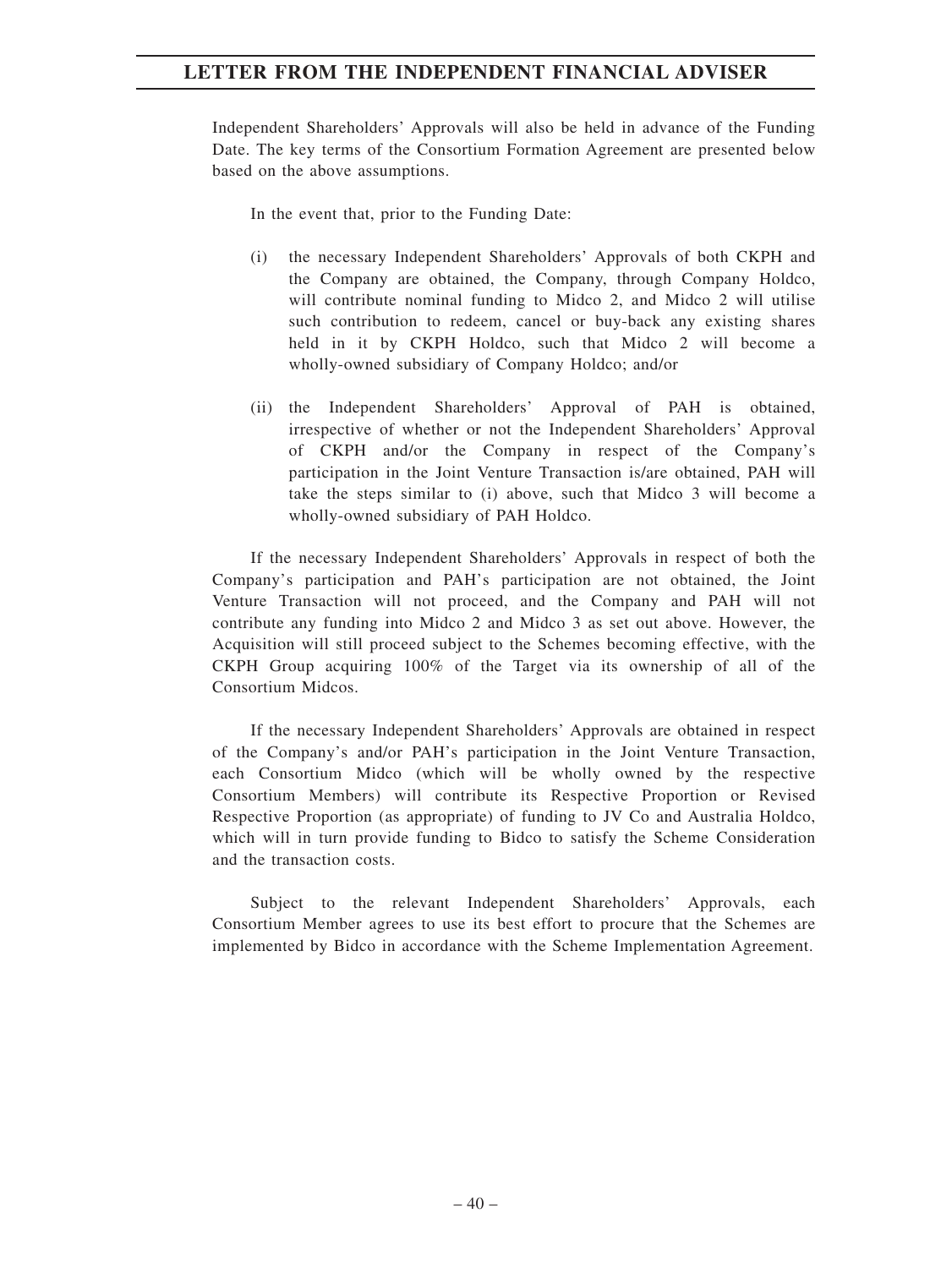For illustrative purposes, set out below is the shareholding structure of JV Co and Bidco (i) as at the Latest Practicable Date, and (ii) upon the Schemes becoming effective, assuming that all the Independent Shareholders' Approvals have been obtained:

#### *As at the Latest Practicable Date:*



*Upon the Schemes becoming effective:*



*Note:* The illustration of shareholding structure upon the Schemes becoming effective as shown above assumes that no Consortium Member becomes a Non-Continuing Member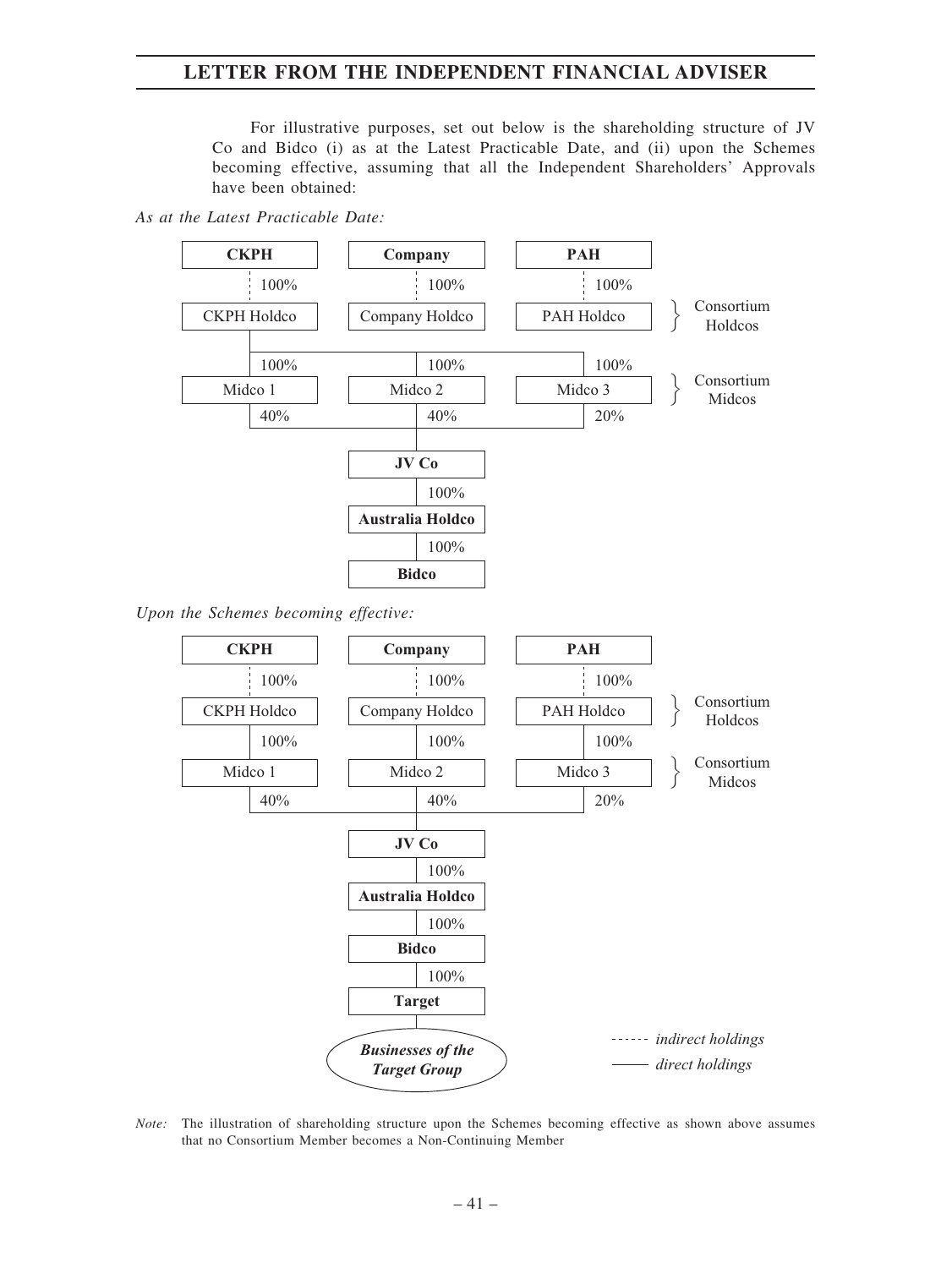If all of the necessary Independent Shareholders' Approvals are obtained, JV Co will be indirectly held by CKPH, the Company and PAH as to 40%, 40% and 20% respectively, as shown above. Where only the necessary Independent Shareholders' Approvals for the Company's participation in the Joint Venture Transaction are obtained, JV Co will be indirectly held by CKPH and the Company as to 60% and 40% respectively. In other words, provided its Independent Shareholders' Approval and that of CKPH are obtained, the Company will have a 40% interest in the Joint Venture Transaction whether or not PAH participates.

#### *(b) Maximum Financial Commitment*

If the necessary Independent Shareholders' Approvals for the Company's participation in the Joint Venture Transaction are obtained, the Maximum Financial Commitment of the Company (through its shareholding in Midco 2) will be equal to 40% of the Scheme Consideration and the transaction costs under the Scheme Implementation Agreement, which will be up to approximately AUD3,012 million (equivalent to approximately HK\$17,259 million).

Upon the contribution of funding to a Consortium Midco by the Company and upon the Schemes becoming effective:

- (i) JV Co will be indirectly held by the relevant Consortium Members through the relevant Consortium Midcos in the Respective Proportions or the Revised Respective Proportions (as applicable);
- (ii) the Consortium Midcos will enter into the Shareholders' Agreement, the principal terms of which are summarised under the section headed "*Joint Venture Transaction – The Shareholders' Agreement*" below; and
- (iii) the Target will be accounted for as a joint venture by the Company in its consolidated financial statements.

Where the Independent Shareholders' Approvals for the Company's participation in the Joint Venture Transaction is/are not obtained, the Company will become a Non-Continuing Member, and will not participate in the Joint Venture Transaction.

#### *(c) Termination*

Among other things, the Consortium Formation Agreement will be automatically terminated:

- (i) on the Longstop Date;
- (ii) if both the Company and PAH do not obtain their necessary Independent Shareholders' Approvals; or
- (iii) if the Scheme Implementation Agreement is terminated in accordance with its terms.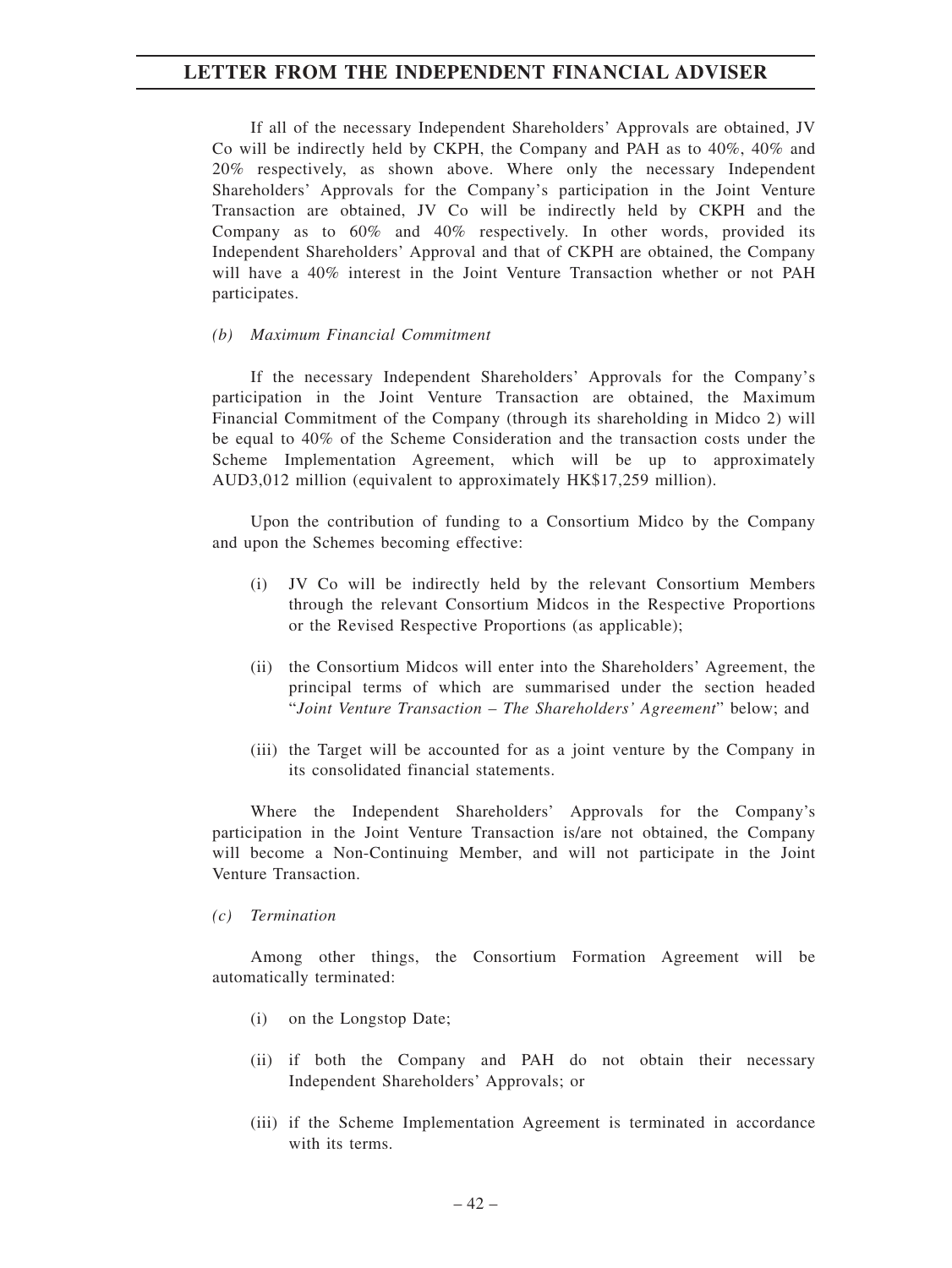In the event that all necessary Independent Shareholders' Approvals are obtained, the Consortium Formation Agreement will also be terminated on the first business day following the indirect contribution of the relevant funding by the Company to Midco 2 and by PAH to Midco 3 respectively.

In the event that either the Company or PAH becomes a Non-Continuing Member, the Consortium Formation Agreement will be terminated on the first business day following the indirect contribution of the relevant funding by the Company or PAH (whichever is not a Non-Continuing Member) to Midco 2 or Midco 3 (as applicable), in accordance with the Consortium Formation Agreement.

#### *(d) UK Gas Executive Committee*

The UK Gas Executive Committee has been formed by the Company and PAH since 2015, to provide a discussion forum for its members comprising companies involved in gas investments in the United Kingdom and Australia. If the Acquisition proceeds, JV Co and the relevant Consortium Holdcos will become participating members of the UK Gas Executive Committee, with a view to benefit from members' considerable expertise in the gas sector. No obligations are imposed on members, and each of the JV Co and the Consortium Holdcos will continue to have full discretion in making independent decisions on its own operations.

Independent Shareholders should make reference to the section headed "*Joint Venture Transaction – The Consortium Formation Agreement*" in the letter from the Board in the Circular as regards further details on the Consortium Formation Agreement.

#### *Our views on the Consortium Formation Agreement*

The Consortium Formation Agreement governs the funding and operation of the JV Co and its wholly-owned subsidiary, Bidco. As at the Latest Practicable Date, the JV Co is wholly owned by CKPH through its indirect interest in all the Consortium Midcos, with nominal funding contributed by CKPH. On the assumption that all the Independent Shareholders' Approvals are obtained, the Company will contribute nominal funding to Midco 2 in order to obtain a 40% indirect interest in the JV Co, alongside CKPH's 40% and PAH's 20% indirect interests. The Consortium Members will then fund the Acquisition if the Schemes become effective.

Depending on the outcomes of the Independent Shareholders' Approvals, the ultimate shareholders of the JV Co will differ. It should be noted that for the Company to participate in the Joint Venture Transaction, Independent Shareholders' Approval from at least each of CKPH and the Company will be required, in which case the Company will obtain a 40% indirect interest in the JV Co, which will, through the Bidco, acquire the Target. Otherwise, the Company will become a Non-Continuing Member and will not participate in the Acquisition. The Consortium Formation Agreement is not a pre-requisite for the Acquisition to complete.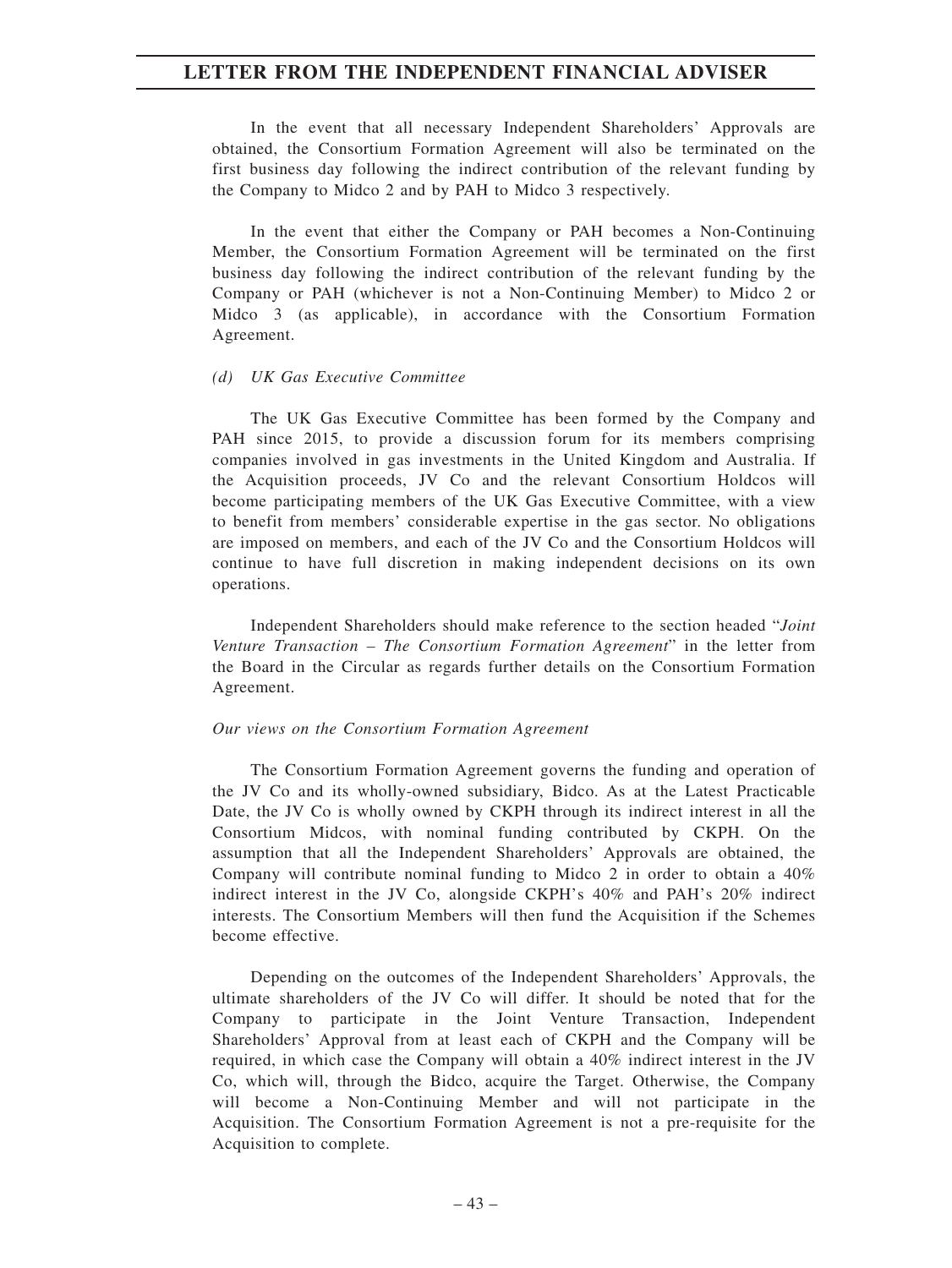The Scheme Consideration and the transaction costs under the Scheme Implementation Agreement in aggregate amount to approximately AUD7,530 million (equivalent to approximately HK\$43,147 million). The Maximum Financial Commitment of the Company of up to approximately AUD3,012 million (equivalent to approximately HK\$17,259 million) is determined on a pro-rata basis based on its respective interest in the JV Co (i.e. 40%), which we consider to be fair.

#### *(ii) The Shareholders' Agreement*

Pursuant to the Consortium Formation Agreement, following the contribution of initial funding to Midco 2 and/or Midco 3 by the Company Holdco and/or PAH Holdco (as applicable) in accordance with the terms and conditions set out therein, the relevant Consortium Members, the relevant Consortium Midcos and JV Co will enter into the Shareholders' Agreement.

Under the terms of the Shareholders' Agreement, the relevant Consortium Members and relevant Consortium Midcos (which will then be wholly owned by the respective Consortium Members) will agree on certain ongoing rights and obligations governing their relationship as direct or indirect shareholders of JV Co and the management and operation of JV Co and the Target Group upon implementation of the Schemes.

#### *(a) Board role and composition*

The business of JV Co shall be managed by its board of directors, who may exercise all the powers of JV Co subject to the terms and provisions of the Shareholders' Agreement, the articles of association or applicable laws. Each Consortium Midco shall have the right to nominate one director for appointment on the board of directors of JV Co in respect of each complete ten per cent  $(10\%)$ of the shares in JV Co it owns (either directly or through its subsidiaries).

#### *(b) Quorum*

The quorum for the transaction of business at any board meeting of JV Co shall be at least one director appointed by each Consortium Midco (unless a Consortium Midco waives the quorum requirement to the extent that it relates to its appointed director(s) or if that Consortium Midco has a conflict of interest), provided that if a quorum is not present (or ceases to be present) at a board meeting, the board meeting shall be adjourned. If a quorum is not present (or ceases to be present) at an adjourned board meeting, as a result of the non-attendance of the director(s) nominated by a Consortium Midco who did not have a director nominated by it in attendance at the prior adjourned board meeting, then the quorum at the adjourned meeting will not require the attendance of any director nominated by that Consortium Midco.

#### *(c) Board voting*

Except for reserved matters, all board resolutions of JV Co are made by a simple majority of directors present and entitled to vote on the resolution.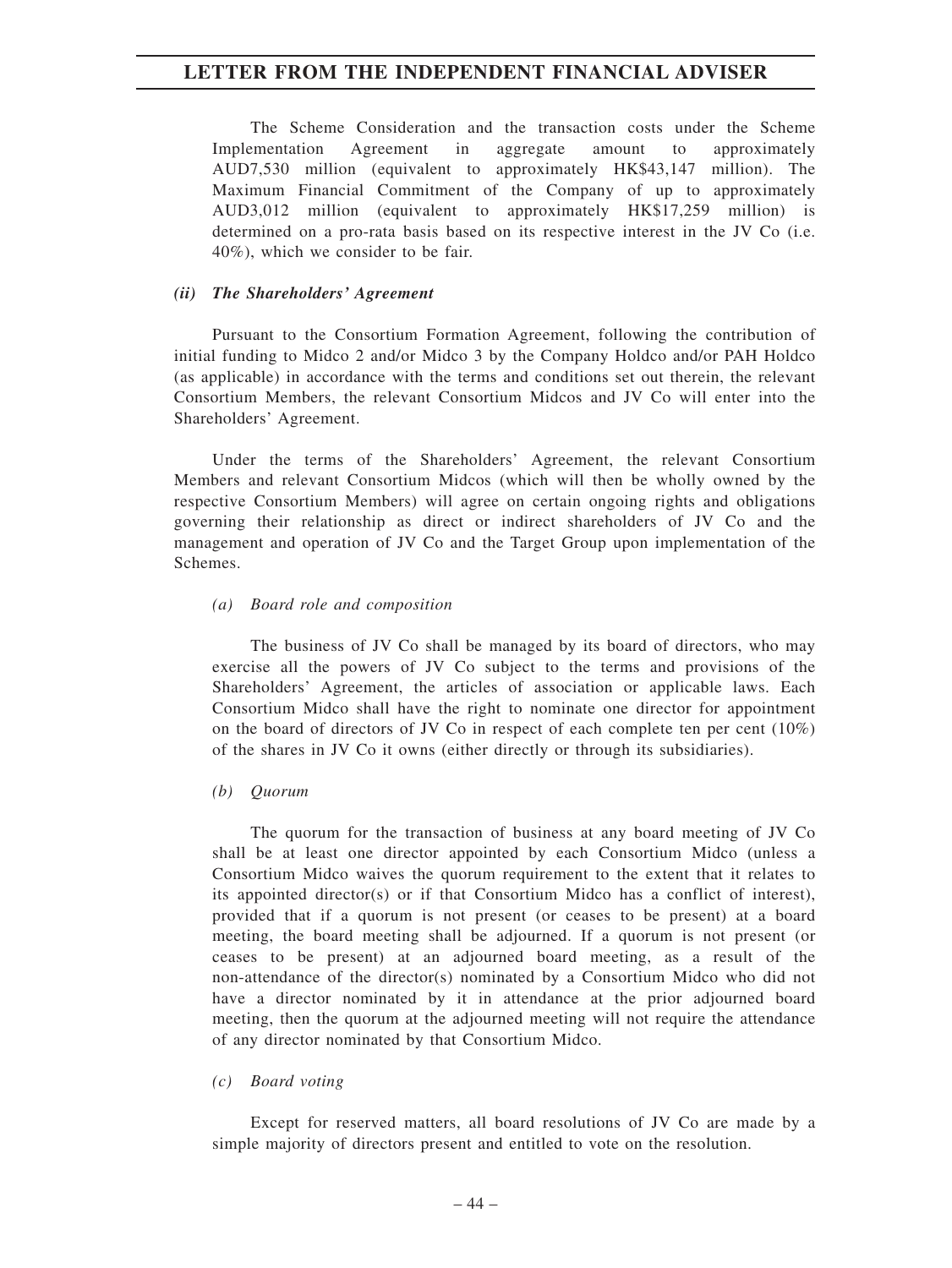A small number of board matters of JV Co require a special majority, being a resolution which is approved by directors who together hold greater than 85% of the total number of votes held by directors present and entitled to vote on the resolution. These include, among other customary reserved matters:

- (i) any change to the dividend and distribution policy (see below);
- (ii) the declaration, determination or payment of any dividend or distribution by JV Co and its subsidiaries other than in accordance with the dividend and distribution policy;
- (iii) the acquisition of any assets or business which are not related to the operation of the business of JV Co and its subsidiaries where the assets or business to be acquired have a value in excess of 2% of the enterprise value;
- (iv) the adoption and/or amendment of an annual business plan;
- (v) the appointment or removal of the chief executive officer or chief financial officer of the Target Group; and
- (vi) JV Co and its wholly-owned subsidiaries borrowing money in excess of 3% of the aggregate enterprise value per annum.

#### *(d) Shareholder Reserved Matters*

In addition, a number of fundamental corporate actions are expressly reserved as shareholder matters. JV Co and any Target Group entity cannot take these steps unless the resolution is approved by shareholders of JV Co who together hold greater than 85% of the total number of votes held by shareholders of JV Co present and entitled to vote on the resolution.

These shareholder reserved matters include, among other things:

- (i) amending the constitution or trust deed (as applicable) of JV Co or any of its wholly-owned subsidiaries;
- (ii) the creation, allotment or issue of any share capital, loan capital, units or other securities or any instrument convertible into or referable to such;
- (iii) any capital reduction, buy-back or scheme of arrangement;
- (iv) any resolution for winding-up or liquidation or the making of an application for an administration order;
- (v) up until the implementation date of the Schemes, the exercise by Bidco or waiver by Bidco or any Consortium Member of any rights under the Scheme Implementation Agreement; and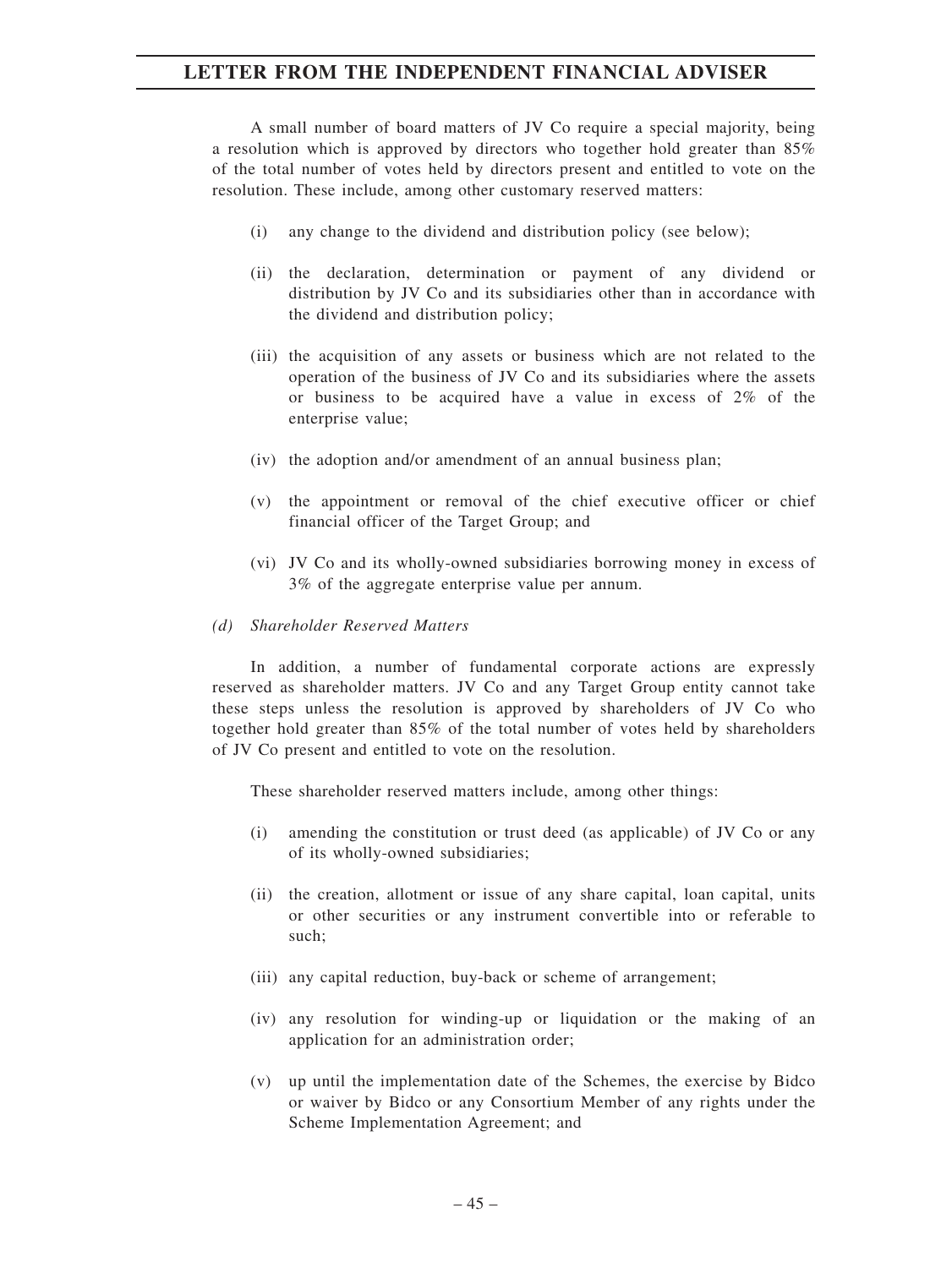- (vi) up until the implementation date of the Schemes, the amendment of any Scheme Document.
- *(e) Dividend and distribution policy*

Unless otherwise agreed by a shareholder special resolution of JV Co, the dividend and distribution policy shall be to maximise distributions subject to normal commercial considerations deemed appropriate by the relevant board of directors, including requirements for capital and operating expenditure, taxation and other liabilities and obligations and future potential acquisitions, and maintenance of the then existing rating of JV Co and its wholly-owned subsidiaries.

### *(f) Pre-emption rights*

Unless a Consortium Member is transferring some or all of its equity interest in JV Co held by it or its direct or indirect subsidiaries to a member of its group as permitted under the Shareholders' Agreement (the "**Sale Shares**"), a Consortium Member must first offer these Sale Shares to the remaining shareholders of JV Co on a pro rata basis. If the Sale Shares are not fully taken up by the aforesaid shareholders of JV Co, the selling Consortium Member will be entitled to sell all of (and not some of) the unsold Sale Shares within three months of completion of the pre-emption process.

Independent Shareholders should make reference to the section headed "*Joint Venture Transaction – The Shareholders' Agreement*" in the letter from the Board in the Circular as regards further details on the Shareholders' Agreement.

#### *Our views on the Shareholders' Agreement*

The Shareholders' Agreement will be entered into following the contribution of initial funding to Midco 2 and/or Midco 3 by Company Holdco and/or PAH Holdco (as applicable) in accordance with the Consortium Formation Agreement. On the assumption that the Company is not a Non-Continuing Member, the Company has effectively the right to appoint 4 directors of JV Co out of 10. Resolutions relating to usual matters will be made by simple majority. Resolutions relating to reserved matters, such as a change in dividend and distribution policy, adoption and/or amendment of an annual business plan or a change in constitutional documents or share capital, require a higher approval threshold of 85% of the total number of votes held by directors or shareholders of JV Co present. This effectively means such important decisions require a unanimous consent of the Consortium Members, including PAH who will hold 20% of JV Co (assuming PAH is not a Non-Continuing Member). We consider such voting arrangements, including the veto power by each of the Consortium Members on important decisions, afford a reasonable minority protection and are usual features seen in joint venture arrangements. We have also reviewed the articles of association of JV Co and consider them standard.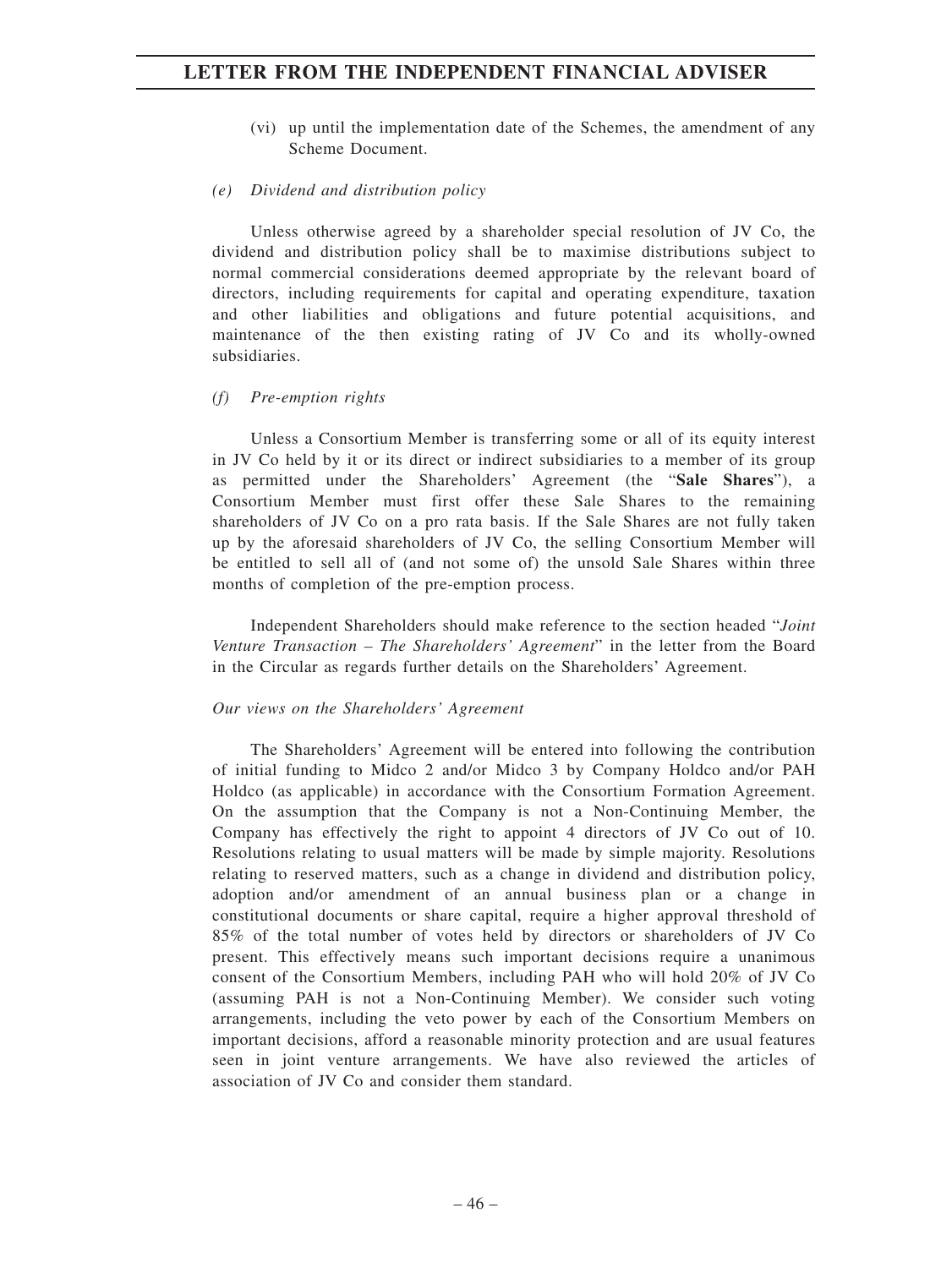In case only the Independent Shareholders' Approvals of CKPH and the Company are obtained, PAH will not participate in the Joint Venture Transaction, and the JV Co will be indirectly owned as to 60% by CKPH and 40% by the Company. Although CKPH does not principally engage in energy infrastructure business, as mentioned above, important decisions require consent from the Company, and we consider arrangements for minority protection are in place for JV Co to ensure the interest of the Company is protected. To support the management of the Target's business, the Consortium can also leverage on the expertise of the Target's existing management and the valuable experience of energy infrastructure investment by the Company, which has accumulated extensive operational expertise since its investment in Australian energy infrastructure in 1999.

#### **3. The Acquisition**

#### *(i) Background to the Schemes*

On 5 December 2016, the Target announced that it had received a conditional proposal from the Company to acquire the Target at AUD3.00 per Target Security. Following a due diligence exercise, on 14 January 2017, the Consortium Members, Bidco and the Target entered into the Scheme Implementation Agreement to acquire all of the Target Securities by way of the Schemes. The Acquisition is not conditional on the completion of the Joint Venture Transaction but is conditional upon the fulfilment of certain conditions as set out below.

#### *(ii) Principal terms of the Scheme Implementation Agreement*

#### *(a) The outline of the Schemes*

Subject to the Schemes becoming effective in accordance with their respective terms, the general effect of the Schemes will be as follows:

- (i) all of the Target Securities will be transferred to Bidco in accordance with the terms of the Schemes; and
- (ii) in consideration for the transfer to Bidco of all of the Target Securities, the Target Securityholders will receive the Scheme Consideration in accordance with the terms of the Schemes.

#### *(b) Implementation of the Schemes*

Target agrees to recommend the Schemes to the Target Securityholders and implement the Schemes, subject to the Schemes being approved by the requisite majorities at the Target Scheme Meetings, and Bidco agrees to assist the Target in the implementation of the Schemes and to pay the Scheme Consideration.

Based on the Scheme Consideration per Target Security of AUD3.00 per Target Security held by a Target Securityholder and the total number of Target Securities in issue as at the Latest Practicable Date, being 2,470,769,861 Target Securities (which includes the new Target Securities that were issued on 16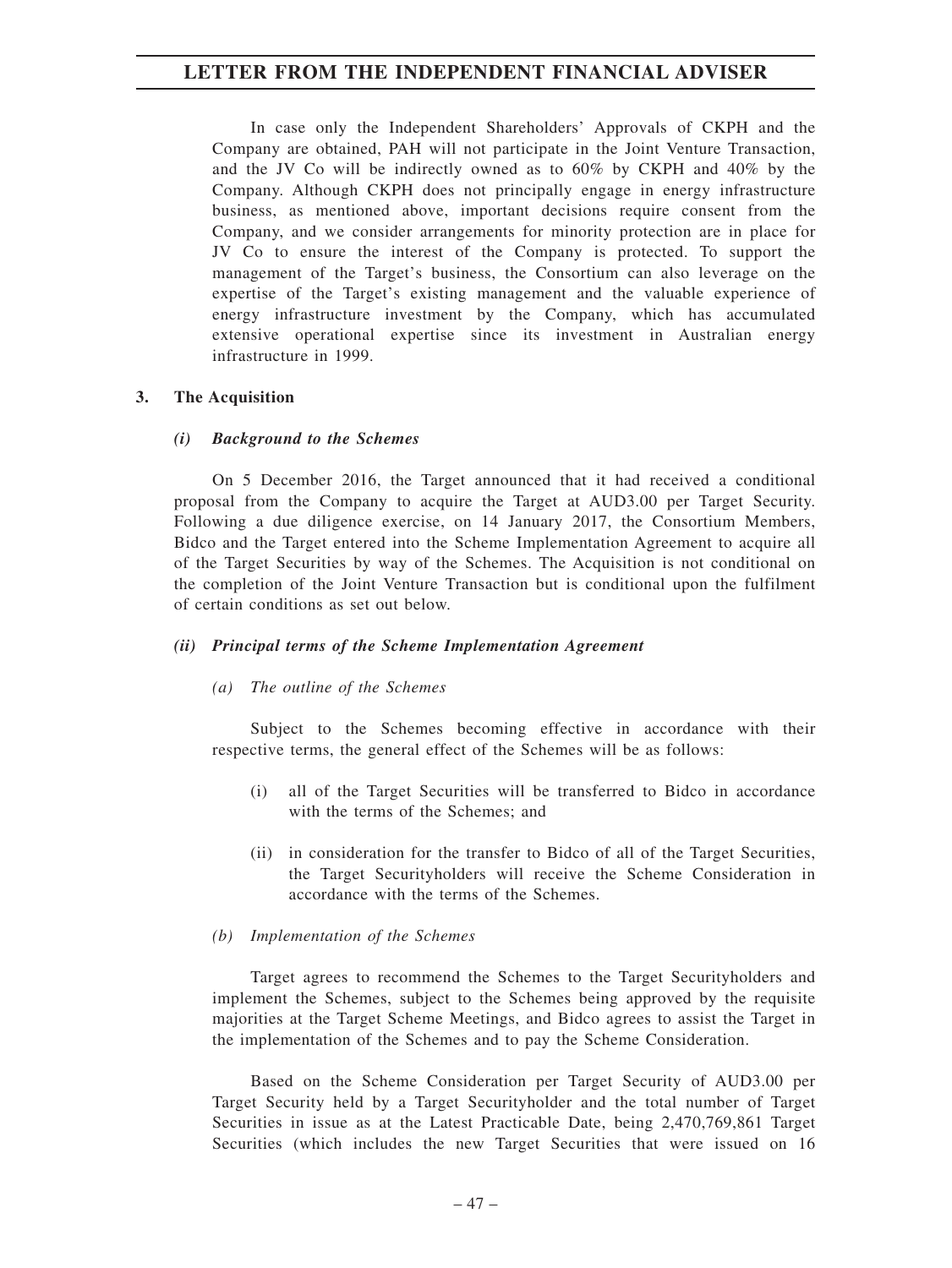February 2017 pursuant to the DRP for the distribution for the financial half year ended 31 December 2016), the Scheme Consideration for all the Target Securities would be approximately AUD7,412 million (equivalent to approximately HK\$42,471 million) (subject to the adjustment set out in sub-paragraph (b)(i) below, as appropriate). The Scheme Consideration was determined based on the Consortium's valuation of the Target's businesses.

The Target is permitted to pay to the Target Securityholders a full distribution of up to AUD0.0925 per Target Security for its financial half year ended 31 December 2016 and no adjustment will be made to the Scheme Consideration payable by Bidco as a result of such distribution.

Adjustments will be made to the total amount of Scheme Consideration payable for all of the Target Securities in the manner as follows:

- (i) Distributions of the Target's income will be made to the Target Securityholders for the period from 1 July 2016 to the date the Schemes are implemented (to the extent that income has not already been distributed for the financial half year ended 31 December 2016 as described above). The Target Distributions may reduce the Scheme Consideration per Target Security payable by Bidco, to the extent and in the amount by which they exceed AUD0.03 per Target Security.
- (ii) Additionally, the Target currently has a distribution reinvestment plan under which Target Securityholders can reinvest any distributions owing to them in new Target Securities (namely, the DRP). The DRP applies to the distribution for the financial half year ended 31 December 2016 but not to any of the distributions of the Target's income to be made in connection with the Schemes.

As at the date of the Scheme Implementation Agreement, the Consortium estimated that the total amount of Scheme Consideration payable for all of the Target Securities would be approximately AUD7,408 million (equivalent to approximately HK\$42,448 million), after taking into account the adjustments set out under sub-paragraphs (b)(i) and (ii) above and subject to unforeseeable market conditions. In mid-February 2017, the Target Group announced that 37,724,330 Target Securities would be allocated under the DRP for the interim distribution in respect of the financial half year ended 31 December 2016 and an interim distribution of AUD0.0925 (equivalent to approximately HK\$0.53) per Target Security for such financial half year was paid on 16 February 2017.

The implementation of the Schemes will be subject to the terms of the Scheme Implementation Agreement and other customary conditions contained therein.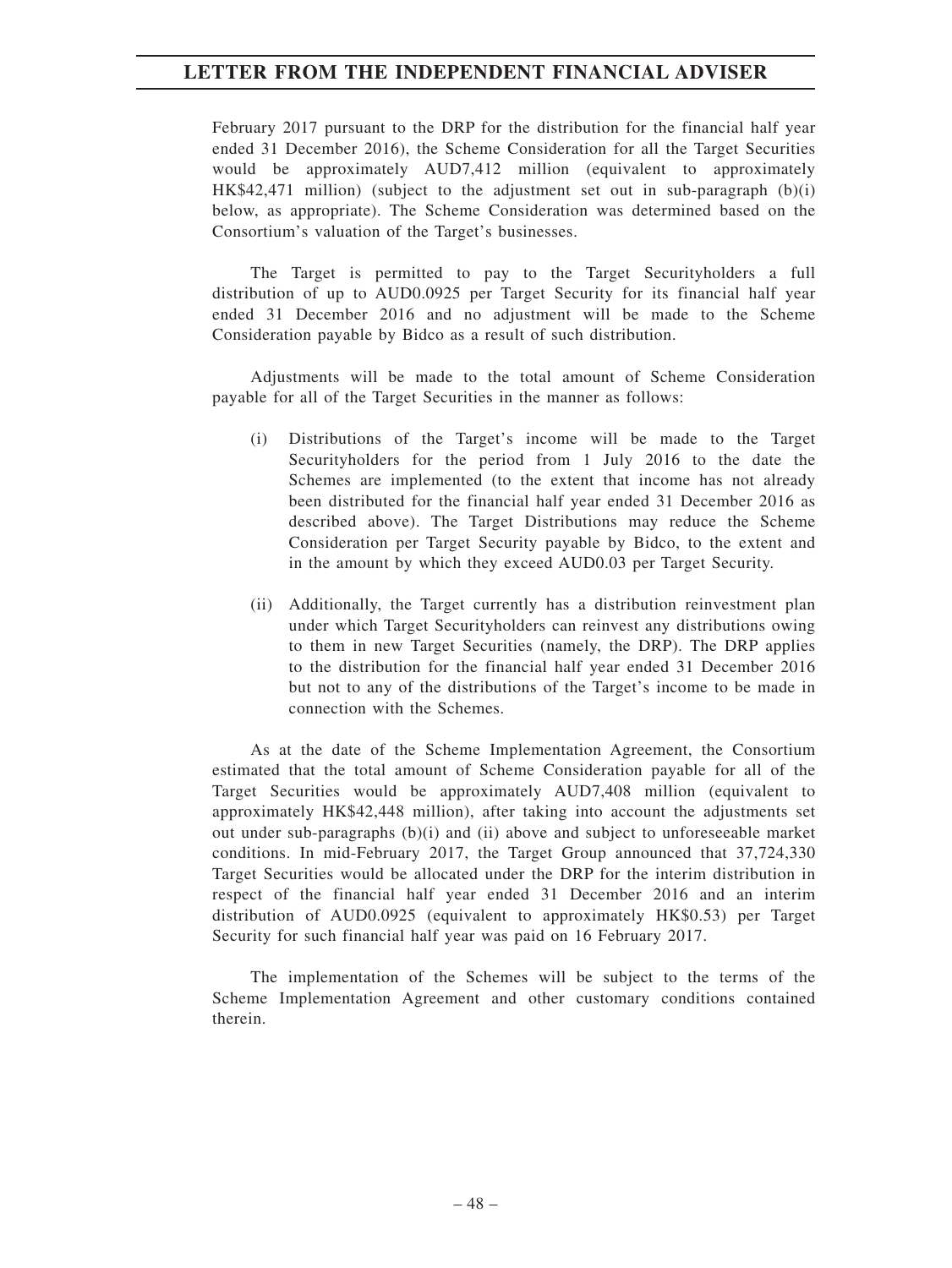## *(c) Conditions to the Schemes*

Each of the Schemes are inter-conditional, and shall be implemented at the same time. Upon the Schemes becoming effective, the Schemes will be binding on all Target Securityholders. In order for the Schemes to become effective, conditions precedent must be satisfied, as set out in the letter from the Board in the Circular. The non-waivable conditions precedent are as follows:

- (i) the Treasurer of the Commonwealth of Australia (or his delegate) either provides written notice to the effect that it does not object to the Acquisition under the Foreign Acquisitions and Takeovers Act 1975 (Cth), or the Treasurer of the Commonwealth of Australia becomes precluded by passage of time from making any order or decision in respect of the Acquisition;
- (ii) each of the Target Company Schemes being approved by the requisite majorities of Target Securityholders (namely, 75% by number of votes and 50% by number of members present and voting) at the relevant Target Scheme Meetings;
- (iii) the Court granting all necessary or customary approvals, orders and judicial advice in relation to the issuance of the Scheme Booklet and the implementation of the Schemes; and
- (iv) the Trust Scheme being approved by way of (i) a member approved amendment to the constitution of DFT by the requisite majority of unitholders set out in the constitution of DFT (namely, 75% by number of votes) and (ii) an approval of the acquisition of the Target Securities of DFT by the requisite majority of unitholders (namely, 50% by number of votes) at the relevant Target Scheme Meeting.

Bidco and the Target are obliged to each use their respective best endeavors to satisfy, or procure the satisfaction of, the conditions precedent to the Schemes (to the extent such party is responsible for such fulfillment) on or before the End Date, being 30 June 2017. As at the Latest Practicable Date, among the non-waivable conditions, none had been satisfied.

#### *(d) Guarantee and impact of the Independent Shareholders' Approvals*

Each of the Consortium Members agree to guarantee, on a several basis and in proportion to its shareholding in JV Co, the performance and observance by Bidco of all of the obligations of Bidco under the Scheme Implementation Agreement. However, the obligations of the Company and PAH to provide the guarantees under the Scheme Implementation Agreement are conditional on the obtaining of their respective necessary Independent Shareholders' Approvals on or before the Approval Determination Date.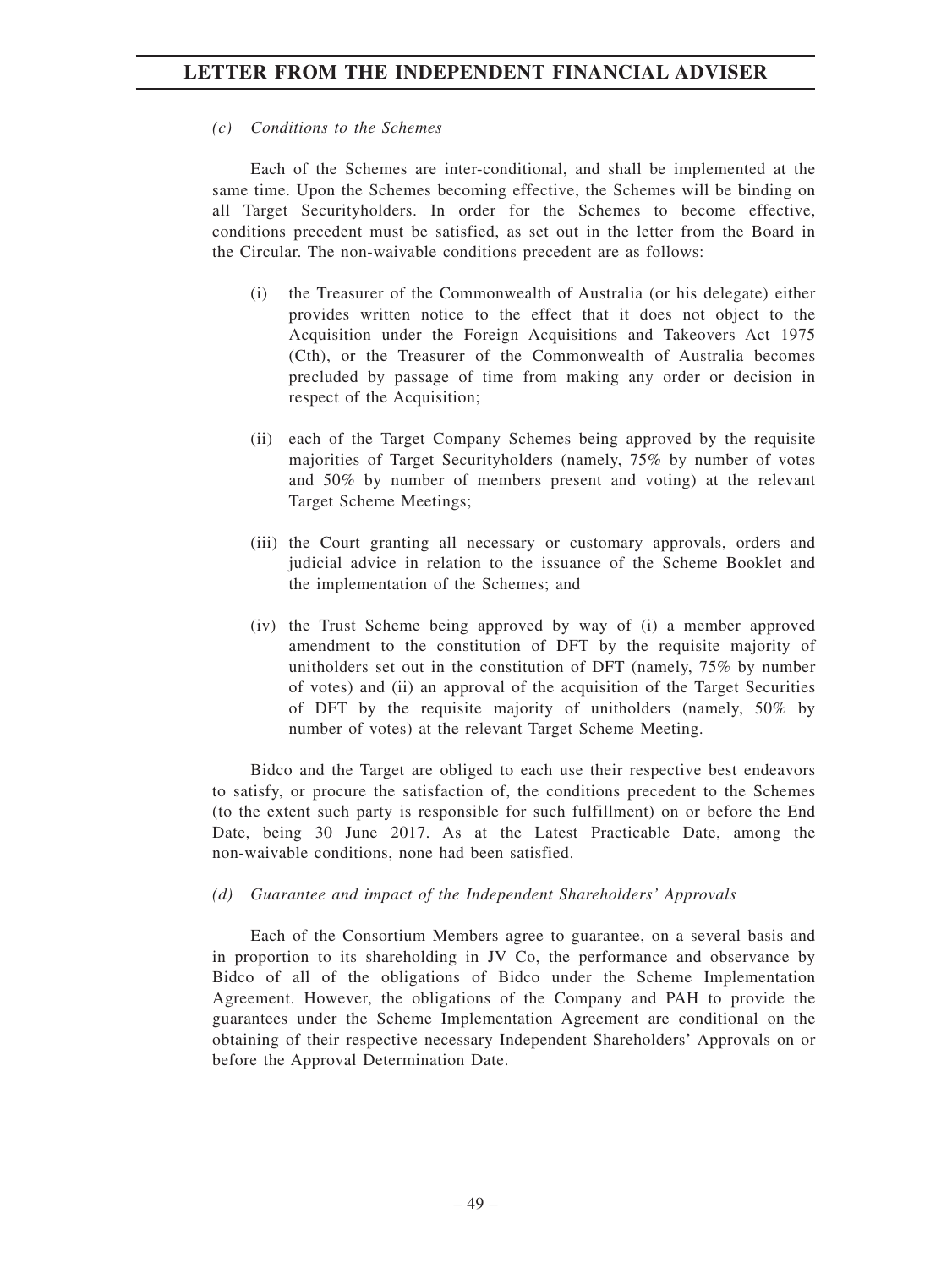## *(e) Break fees*

The Target has agreed to pay to Bidco a break fee of approximately AUD73 million (equivalent to approximately HK\$418 million) if, among others, a director of the Target fails to recommend the Schemes, or if a competing proposal is announced.

## *(f) Costs reimbursement*

Bidco has agreed to pay to the Target a costs reimbursement amount of AUD5 million (equivalent to approximately HK\$29 million), if the Target terminates the Scheme Implementation Agreement due to a material and unremedied breach of the Scheme Implementation Agreement by another party (not being a subsidiary of the Target).

### *(g) Completion*

In consideration of the transfer to Bidco of each Target Security under the Schemes, Bidco agrees to accept such transfer, and will pay to the Target the Scheme Consideration in cash. All of the Target Securities will be transferred to Bidco. In consideration for the transfer to Bidco of all Target Securities held by the Target Securityholders, the Target Securityholders will receive the Scheme Consideration.

If the Schemes do not become effective on or before the End Date and the parties do not agree an extension of the End Date, then either the Target or Bidco has the right to terminate the Scheme Implementation Agreement.

Independent Shareholders should make reference to the section headed "*Scheme Implementation Agreement*" in the letter from the Board in the Circular as regards further details on the Scheme Implementation Agreement.

#### *(iii) Analysis of the Scheme Consideration*

As the Scheme Consideration was determined based on the Consortium's valuation of the Target's business, for the purpose of evaluating whether the Company's contribution of funding under the Joint Venture Transaction is fair and reasonable and in the interest of the Company and the Shareholders as a whole, we have analysed the Scheme Consideration of AUD7,412 million.

## *(a) Precedent transactions*

We have researched publicly disclosed acquisitions of interests in entities and/or assets that are principally engaged or invested in the businesses of transmission and/or distribution of electricity and/or natural gas in Australia (the "**Comparable Transactions**") initially announced in the past five years. We consider the list of Comparable Transactions set out below to be an exhaustive list according to our research based on the above criteria. As the Target Group is principally engaged in energy business with significant infrastructure investments, we consider it most appropriate to have regard to the enterprise value ("**EV**") to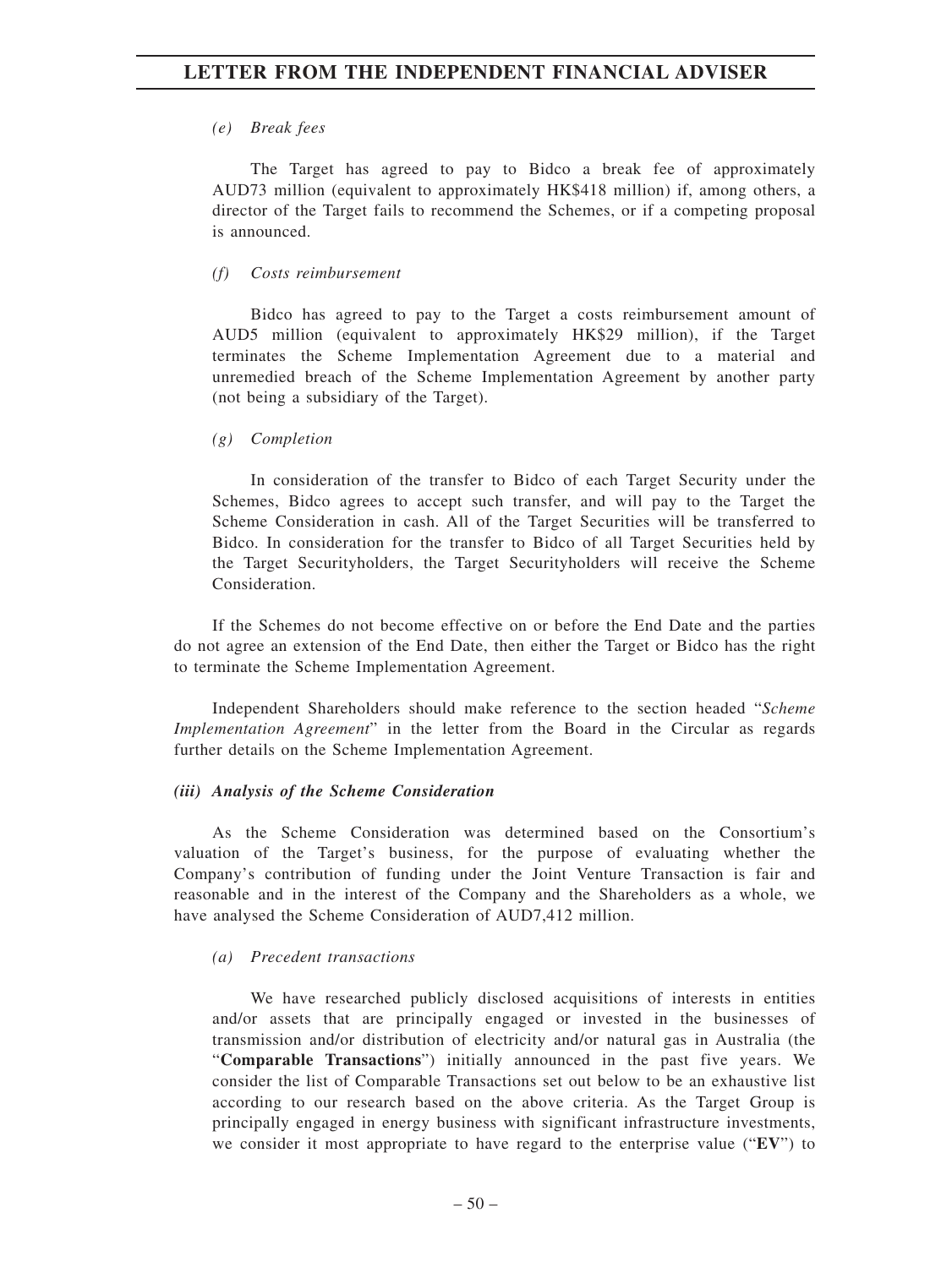earnings, before interest, taxes, depreciation and amortisation ("**EBITDA**") ratio in analysing the Comparable Transactions. The result of our research is as follows:

| Date of<br>announcement | Target entity/asset                                     | Size of<br>consideration                | EV                 | <b>EBITDA</b> | <b>EV/EBITDA</b><br>multiple |
|-------------------------|---------------------------------------------------------|-----------------------------------------|--------------------|---------------|------------------------------|
|                         |                                                         |                                         | (Note 2)           | (Note 3)      |                              |
|                         |                                                         | (AUD million)                           | (AUD million)      | (AUD million) |                              |
|                         |                                                         | (percentage of<br>interest<br>acquired) |                    |               |                              |
| November 2015           | TransGrid                                               | 10,258<br>$(100\%)$                     | 10,258             | 705           | 14.6                         |
| December 2014           | Queensland Curtis LNG<br>Pipeline ("QCLNG<br>Pipeline") | 6,049<br>$(100\%)$                      | 6,049              | 464           | 13.0                         |
| May 2014                | Envestra Limited                                        | 2,372<br>$(100\%)$<br>(Note 4)          | 4,393              | 360           | 12.2                         |
|                         |                                                         |                                         |                    | Mean          | 13.3                         |
|                         |                                                         |                                         |                    | Median        | 13.0                         |
|                         |                                                         |                                         |                    | Minimum       | 12.2                         |
|                         |                                                         |                                         |                    | Maximum       | 14.6                         |
| January 2017            | The Target                                              |                                         | 13,470<br>(Note 5) | 972           | 13.9                         |

#### *Notes:*

- *1. Transaction figures sourced from relevant press releases, public announcements, or regulatory filings, and converted to AUD, as applicable*
- *2. EV for each transaction represents either (a) the sum of the respective (i) market capitalisation as implied by the equity consideration and (ii) non-controlling interests and borrowings, minus cash and bank deposits, as extracted from the respective latest published financial statements, if available, or (b) the EV, or if not available, the total equity value on the basis of the consideration, as disclosed in or implied by relevant public sources, on or before the announcements of the respective transactions*
- *3. EBITDA for each transaction represents either (a) the earnings before net interest expenses, taxes, depreciation and amortisation, as extracted from the respective latest published full year financial statements, if available, or (b) the EBITDA as disclosed in or implied by relevant public sources, on or before the announcements of the respective transactions. For QCLNG Pipeline, the publically disclosed EBITDA is based on 2016 forecasts*
- *4. An acquisition consortium made an offer to acquire all the issued and outstanding shares of Envestra Limited. The Company, being one of the consortium members and indirectly owning approximately 17.46% of Envestra Limited before the relevant announcement, undertook not to accept the offer*
- *5. EV of the Target is calculated based on note 2 above, with the market capitalisation being the Scheme Consideration for all Target Securities on the basis of 2,470,769,861 Target Securities in issue as at the Latest Practicable Date*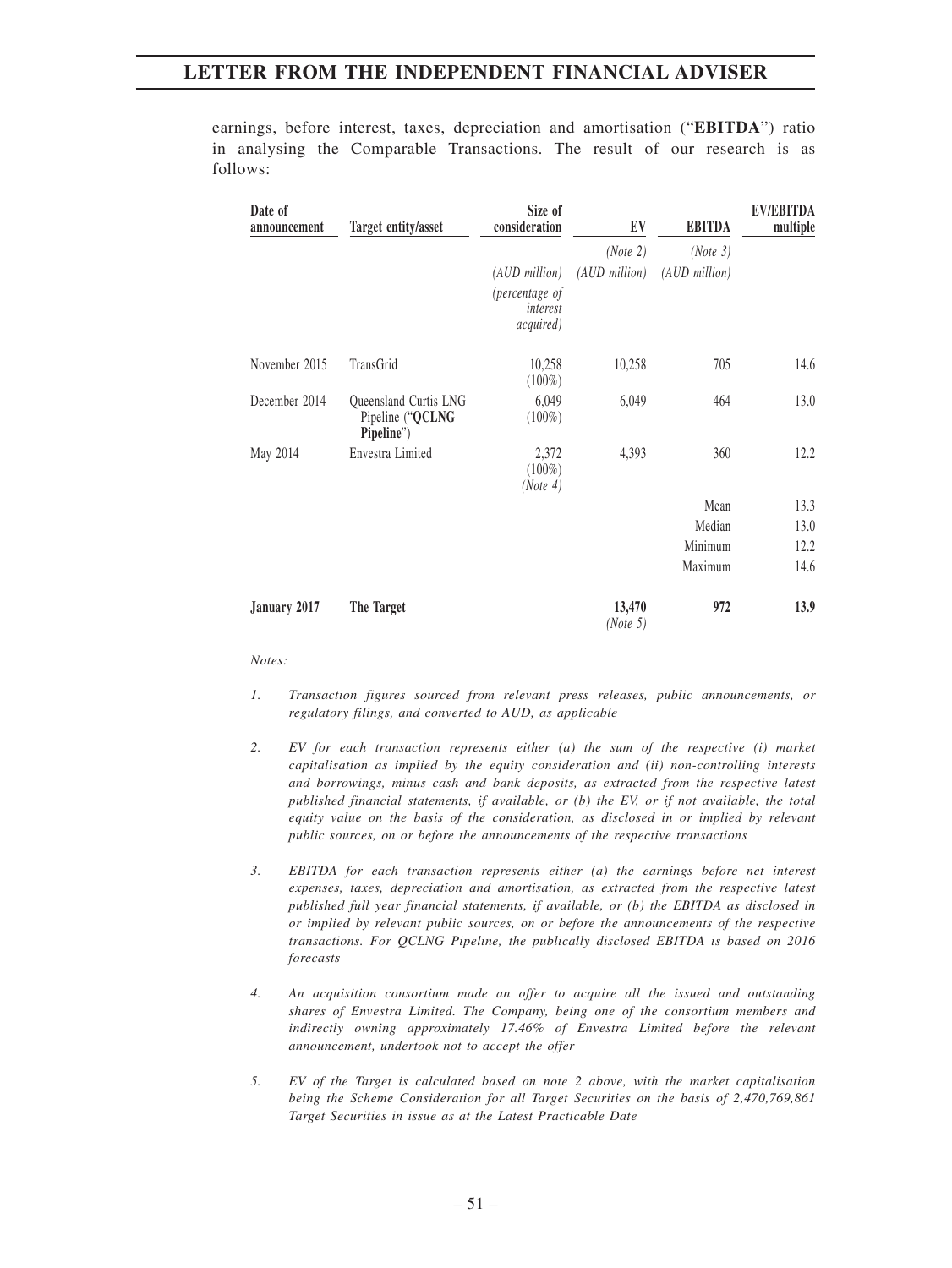As shown above, the EV/EBITDA multiple of the Comparable Transactions ranged from approximately 12.2 times to 14.6 times. The EV/EBITDA multiple of the Target as represented by the Scheme Consideration of approximately 13.9 times is higher than the mean and median of approximately 13.3 times and 13.0 times respectively, but within the range of EV/EVITDA multiples of the Comparable Transactions.

#### *(b) Trading comparables*

We have also carried out a review of Australian listed entities that are principally engaged or invested in the businesses of transmission and/or distribution of electricity and/or natural gas in Australia. We have identified 3 entities (the "**Comparable Entities**") that we consider comparable to the Target's existing business. We consider the list of Comparable Entities set out below to be an exhaustive list according to our research based on the above criteria. Details of our findings are as follows:

| Entity                                                      | Share price as<br>at the Latest<br>Practicable<br>Date | Market<br>capitalisation<br>as at the<br>Latest<br>Practicable<br>Date | EV              | <b>EBITDA</b> | <b>EV/EBITDA</b><br>multiple |
|-------------------------------------------------------------|--------------------------------------------------------|------------------------------------------------------------------------|-----------------|---------------|------------------------------|
|                                                             | (AUD)                                                  | (AUD million)                                                          | $(AUD$ million) | (AUD million) |                              |
|                                                             |                                                        |                                                                        | (Note 1)        | (Note 2)      |                              |
| APA Group (Stock<br>code: APA)                              | 8.69                                                   | 9,683                                                                  | 19,321          | 1,331         | 14.5                         |
| Spark Infrastructure<br>Group (Stock code:<br>SKI) (Note 3) | 2.38                                                   | 4,003                                                                  | 9,830           | 832           | 11.8                         |
| <b>AusNet Services</b><br>Limited (Stock<br>code: AST)      | 1.65                                                   | 5,945                                                                  | 12,726          | 1,143         | 11.1                         |
|                                                             |                                                        |                                                                        |                 | Mean          | 12.5                         |
|                                                             |                                                        |                                                                        |                 | Median        | 11.8                         |
|                                                             |                                                        |                                                                        |                 | Minimum       | 11.1                         |
|                                                             |                                                        |                                                                        |                 | Maximum       | 14.5                         |
| The Target                                                  | 3.00<br>(Note 4)                                       | 7,412<br>(Note 5)                                                      | 13,470          | 972           | 13.9                         |

#### *Notes:*

- *1. EV for each entity represents the sum of the respective (i) market capitalisation as at the Latest Practicable Date and (ii) non-controlling interests and borrowings, minus cash and bank deposits, as extracted from the respective latest published financial statements*
- *2. EBITDA for each entity represents the earnings before net interest expenses, taxes, depreciation and amortisation, as extracted from the respective latest published full year financial statements*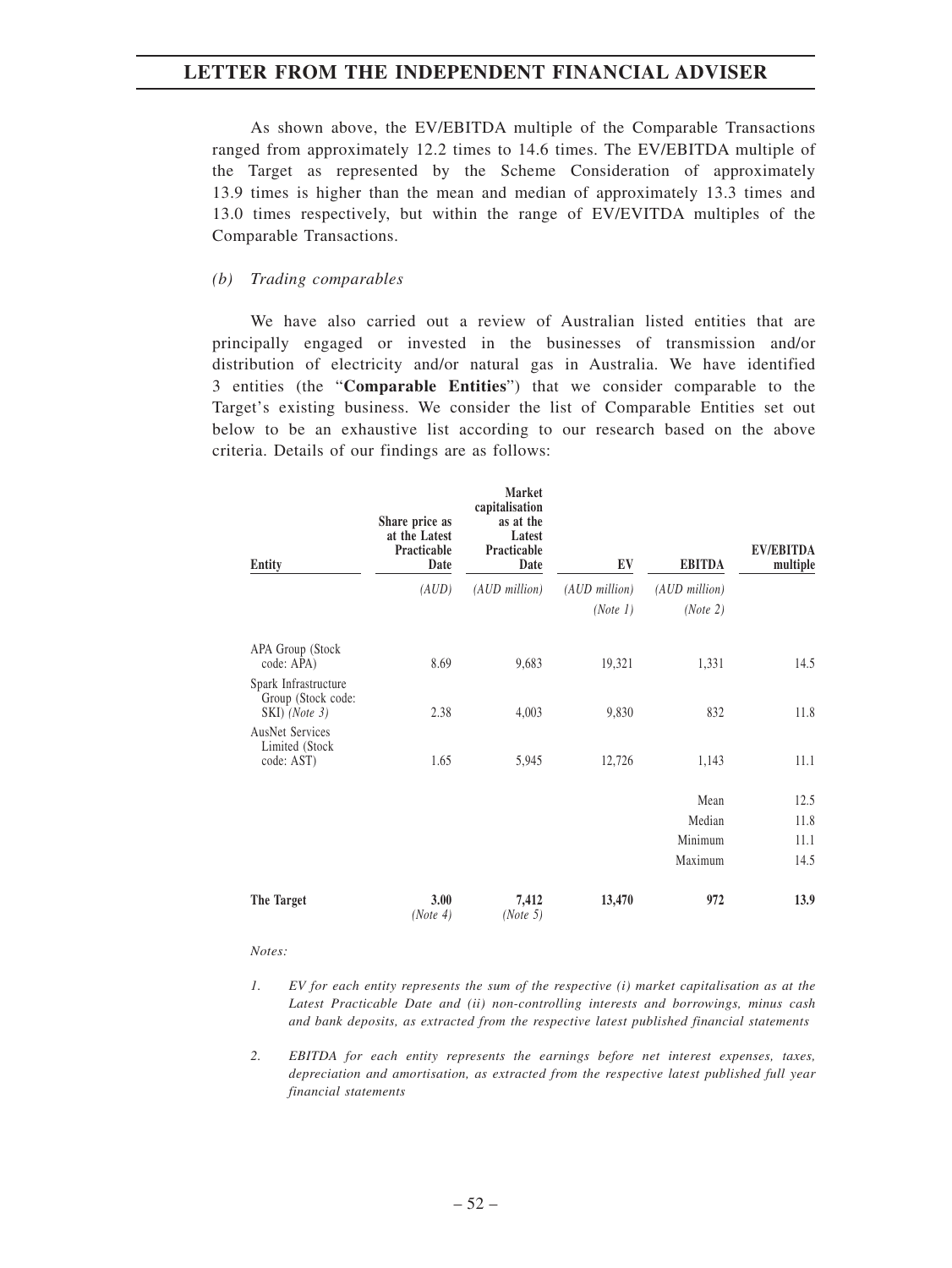- *3. Holds its principal businesses through investments in associates. Accordingly, EV and EBITDA figures have been derived with reference to its underlying businesses, by adjusting the EV and EBITDA figures for the relevant figures as contained in the financial statements of the investments in associates, multiplied by Spark Infrastructure Group's respective percentage interest in each of the investments*
- *4. Being the Scheme Consideration per Target Security*
- *5. Being the Scheme Consideration for all Target Securities on the basis of 2,470,769,861 Target Securities in issue as at the Latest Practicable Date*

The EV/EBITDA multiple of the Target as represented by the Scheme Consideration is approximately 13.9 times. This is in the range of, although higher than both mean and median, of the EV/EBITDA multiples of the Comparable Entities. In addition, we consider that the market capitalisations of the Comparable Entities do not factor in a 'control' premium and represent minority interest valuations with no power or influence over the Comparable Entities, where we consider the Group, with its 40% shareholding and management expertise, will exert considerable control over the Target on completion, including significant representation on the board of JV Co (which will own 100% equity interest in the Target), and active participation in the ongoing management as set out in the section headed "*Principal terms of the Joint Venture Transaction – The Shareholders' Agreement*" above.

Independent Shareholders should note that the Scheme Consideration has been determined based on arm's length negotiations, and that the Target and its ultimate beneficial owners are independent third parties. The Consortium Members further believe that the Target's energy utility assets represent an attractive opportunity with potential for growth in revenue and increase in operating efficiencies. On the basis of above analysis, we are of the view that the valuation of the Target's business, which is the basis for determining the Scheme Consideration, is in a reasonable range.

## **4. Financial effects of the Joint Venture Transaction on the Group**

#### *(i) Net assets and earnings*

Assuming the necessary Independent Shareholders' Approvals of both CKPH and the Company are obtained, the Company will be able to participate in the Joint Venture Transaction and, subject to the Schemes becoming effective, own a 40% interest in the Target. It is expected that the Target will be accounted for as a joint venture of the Company. Accordingly, the results and assets and liabilities of the Target will be incorporated in the Company's consolidated financial statements using the equity method of accounting.

Based on the audited consolidated statements of comprehensive income of the Target Group, the profit attributable to the Target Securityholders for the financial years ended 30 June 2014, 2015 and 2016 were approximately AUD190 million (equivalent to approximately HK\$1,089 million), AUD48 million (equivalent to approximately HK\$275 million) and AUD196 million (equivalent to approximately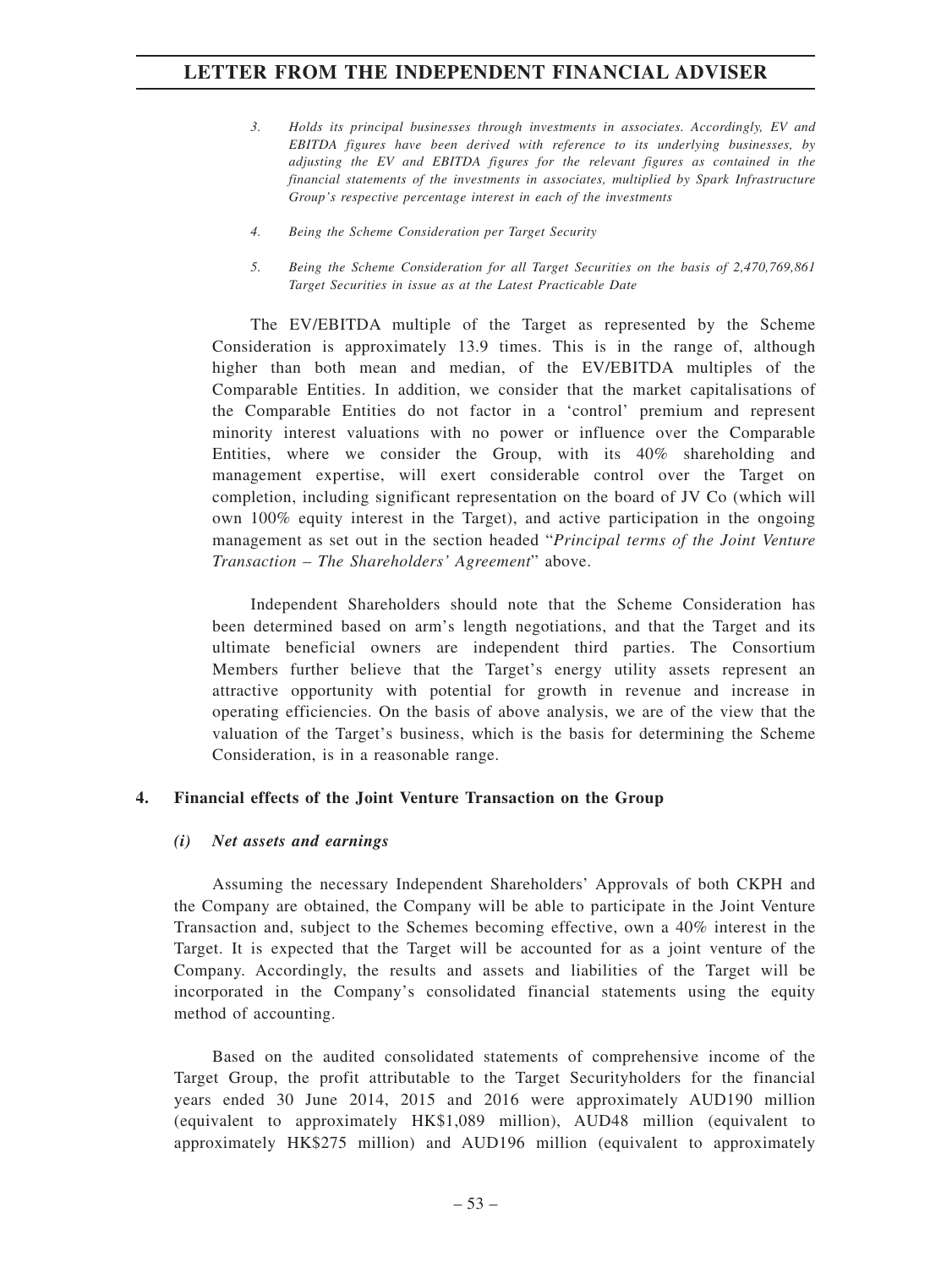HK\$1,123 million) respectively. As the Target Group has been profitable in recent years, the Group's acquisition of a 40% interest in the Target is expected to contribute an immediate profit to the Group.

#### *(ii) Financing of the Maximum Financial Commitment and gearing*

Pursuant to the Consortium Formation Agreement, assuming the necessary Independent Shareholders' Approvals of both CKPH and the Company are obtained, the Maximum Financial Commitment to be contributed by the Group will be up to approximately AUD3,012 million (equivalent to approximately HK\$17,259 million). Except for the above, we understand from the management of the Group that there is no immediate plan or requirement for any further capital contribution by the Consortium Members to the Target Group or in relation to the Joint Venture Transaction. The Company intends to finance the Maximum Financial Commitment and the relevant transaction costs from its internal resources and/or external borrowings.

As at 30 June 2016, the Group's bank balances and deposits amounted to approximately HK\$11,258 million, and bank and other loans (current and non-current) amounted to approximately HK\$17,605 million, equivalent to a net debt position of approximately HK\$6,347 million. The net debt to net total capital ratio (being net debt divided by the sum of net debt and total equity) was approximately 5% as at 30 June 2016, a gearing we consider to be prudent particularly for an infrastructure group. PAH has, on 26 January 2017, declared a one-off special interim dividend of HK\$5 per share of PAH in cash, payable on 28 February 2017, before the expected Funding Date (currently expected to be in May 2017). Based on the Group's interest in PAH of approximately 38.87%, the Group is expected to receive cash of approximately HK\$4,148 million from PAH. The Group is also considering obtaining external borrowings suitable for this project. If an appropriate level of borrowing in AUD is obtained, it would not only help finance the Maximum Financial Commitment, but also reduce the currency risk exposure of the Group's investment in the Target Group, which has a significant portion of its businesses located in Australia. With the Company's healthy "A-" credit rating from Standard & Poor's, a track record of strong net cash inflow from operating activities and a relatively light gearing, we do not foresee material difficulties for the Group to draw down or obtain borrowings which, coupled with its cash on hand and the dividend to be received from PAH, will meet the Maximum Financial Commitment when it falls due.

#### **DISCUSSION OF PRINCIPAL FACTORS AND REASONS**

In our view, the Target is a suitable acquisition for the Company and is consistent with its investment policy, as the Target holds contracted energy infrastructure projects the majority of which involve a regulated asset base. The Company has taken the lead in the analysis of the Target and negotiation of the Acquisition. The Target has four major lines of business, two of which, Multinet Gas and United Energy, are directly adjacent to the Group's VPN and AGN operations. We consider that the Company is thoroughly familiar with the operating and regulatory environment in Australia. The Acquisition is subject to approval from the Treasurer of the Commonwealth of Australia.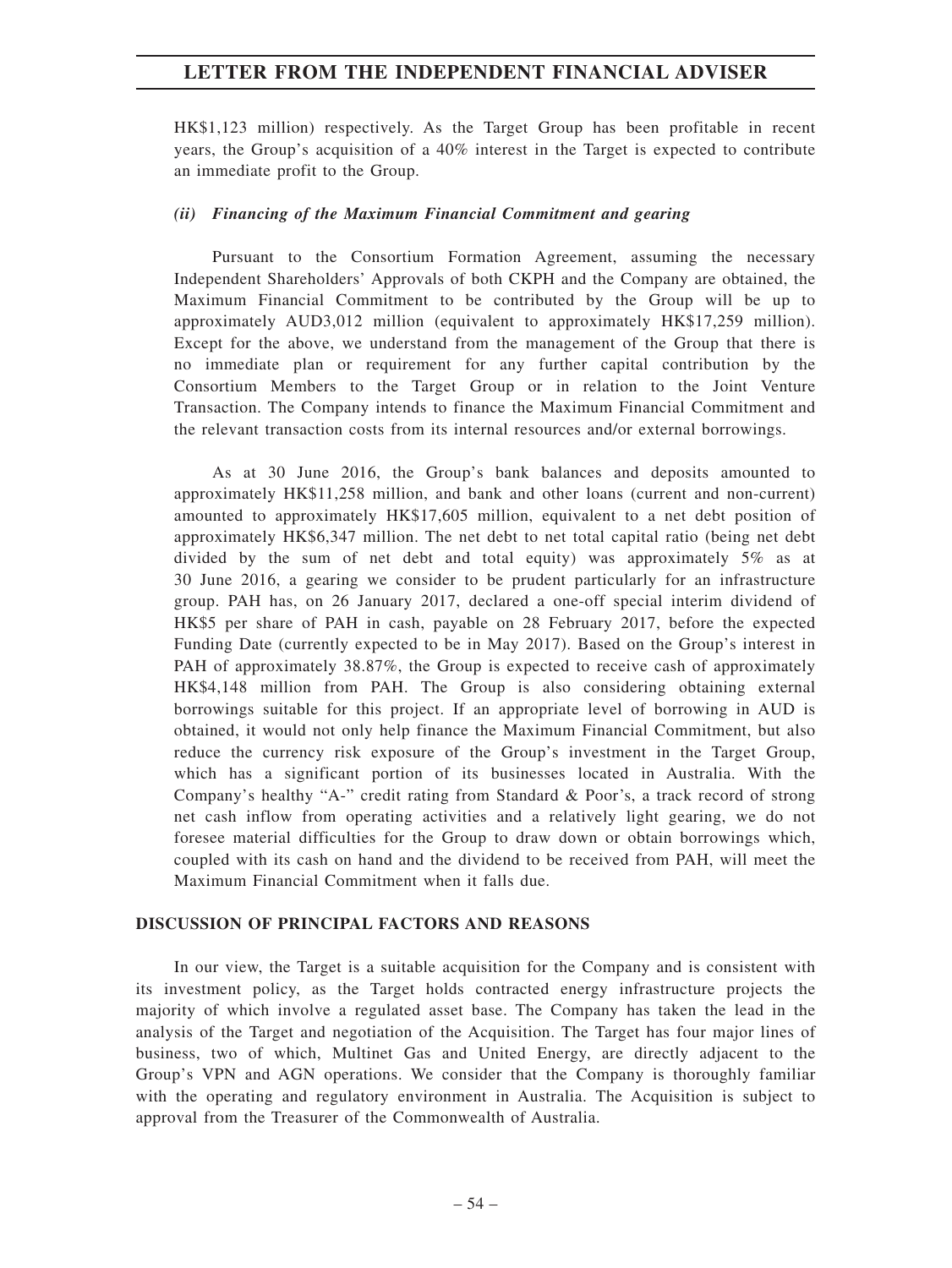The Company has experience in investing in consortia and participating actively in their management. This is particularly so as regards investments with PAH, with which it has invested in a number of Australian energy projects in the past. The role of CKPH is also important in this case. Without CKPH's involvement, it would not have been possible to make a proposal to the Target which was not conditional on shareholders' consent. A proposal subject to such a condition is unusual in Australia and we consider it would have been unattractive to the boards of the Target.

A chart showing the shareholding structure of JV Co and Bidco is set out in the section headed "*Principal terms of the Joint Venture Transaction*" above. The main joint venture documents are the Consortium Formation Agreement and the Shareholders Agreement. The main terms of the Consortium Formation Agreement are discussed above and chiefly regulate the way the Consortium Members will participate in the project, the Independent Shareholders' Approvals which are required and the amount of funding to be provided by each Consortium Member. Funding obligations (including transaction costs) are in the same proportion as shareholdings.

The Shareholders' Agreement governs membership of the board of directors of JV Co and general procedures. On the assumption that the Company is not a Non-Continuing Member, the Company has effectively the right to appoint 4 board members out of 10, based on its 40% indirect interest in JV Co. A number of corporate actions are "reserved", i.e. requiring approvals of directors and/or shareholders holding more than 85% of JV Co. This means that PAH, holding 20% of JV Co, can block certain actions, even if CKPH and the Company support them. We consider on balance that this is a reasonable minority protection given PAH's lesser shareholding in JV Co. It also protects the Group with its 40% shareholding.

Overall, we consider the terms of the Joint Venture Transaction provide rights and obligations which are consistent with the shareholdings in JV Co and are of a standard type for this kind of consortium investment.

The Scheme Consideration payable for the Target has been negotiated at arm's length with independent third parties. The Scheme Consideration is, in our view, in line with the ratings of comparable listed entities in Australia and also in line with comparable transactions in Australia which we have been able to identify. The Company believes that economies of scale and operating efficiencies will be possible in the future owing to the similarity and proximity of the Group's existing investments in Australia, and we consider such benefits should be achievable. The boards of the Target have recommended the transaction to the Target Securityholders and have agreed a 1% break fee of AUD73 million (equivalent to approximately HK\$418 million) if, inter alia, a competing proposal is completed within 12 months.

The Company's commitment under the Scheme Implementation Agreement is approximately AUD3,012 million (equivalent to approximately HK\$17,259 million). The Group has a strong credit profile and is geared as to approximately 5% as at 30 June 2016, which we consider light for an infrastructure company. The Group has significant cash of approximately HK\$11,258 million as at 30 June 2016, before receipt of the Company's share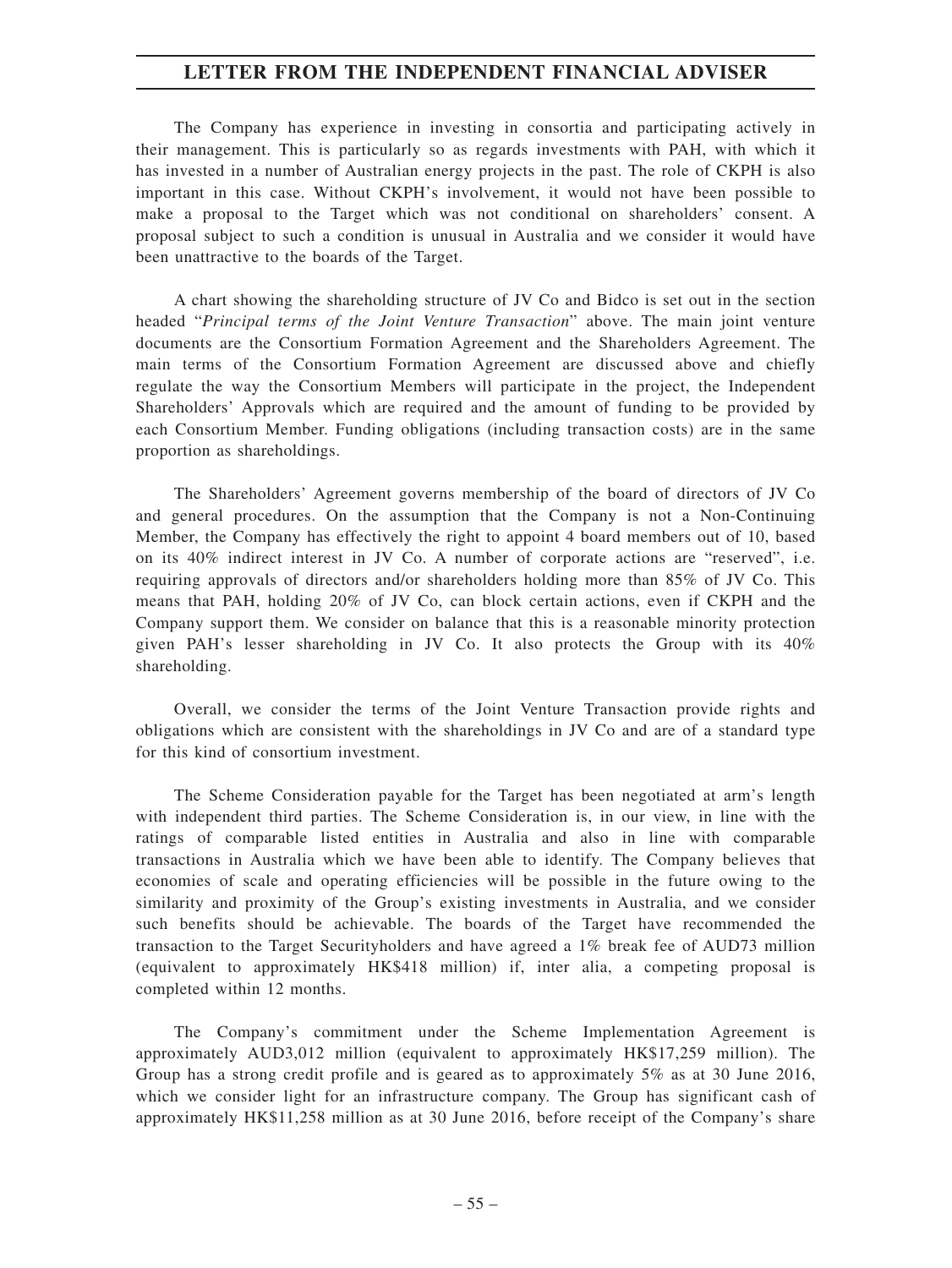of the PAH special interim dividend amounting to approximately HK\$4,148 million. Consequently, we consider completion of the Joint Venture Transaction will not place any significant financial strain on the Group's balance sheet or financial resources.

#### **OPINION AND RECOMMENDATION**

Having taken into account the above principal factors and reasons, we consider that the terms of the Joint Venture Transaction are fair and reasonable so far as the Independent Shareholders are concerned. In addition, we consider that the Joint Venture Transaction is on normal commercial terms and in the ordinary and usual course of business of the Group, and in the interests of the Company and the Shareholders as a whole.

Accordingly, we advise the Independent Board Committee to recommend, and we ourselves recommend, the Independent Shareholders to vote in favour of the ordinary resolution to be proposed at the SGM to approve the Joint Venture Transaction.

> Yours faithfully, for and on behalf of **SOMERLEY CAPITAL LIMITED M. N. Sabine John Wong** *Chairman Director*

*Mr. M. N. Sabine is a licensed person registered with the SFC and a responsible officer of Somerley Capital Limited, which is licensed under the SFO to carry out Type 1 (dealing in securities) and Type 6 (advising on corporate finance) regulated activities. He has over thirty years of experience in the corporate finance industry.*

*Mr. John Wong is a licensed person registered with the SFC and a responsible officer of Somerley Capital Limited. He has over nine years of experience in the corporate finance industry.*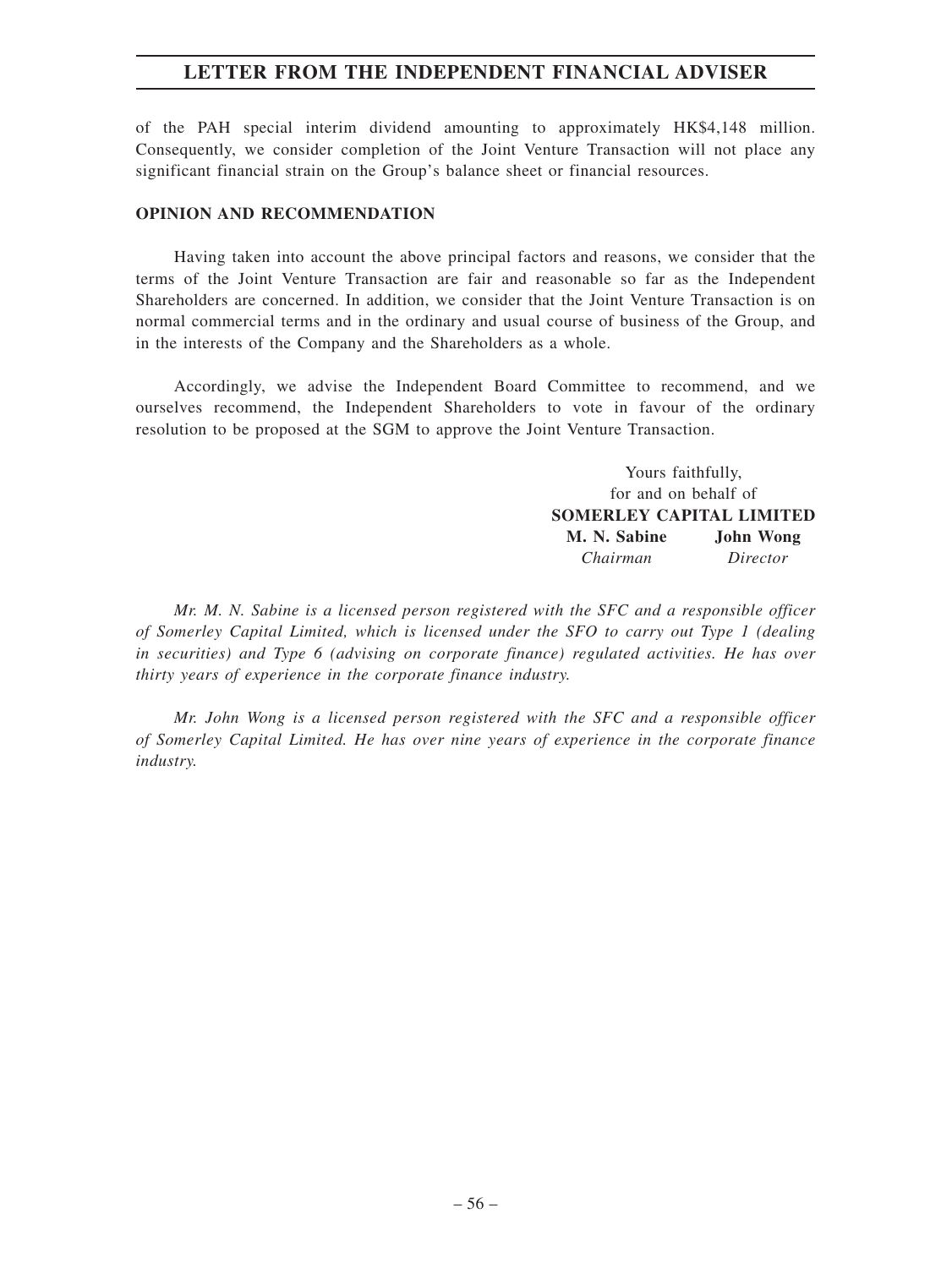#### **1. RESPONSIBILITY STATEMENT**

This circular, for which the Directors collectively and individually accept full responsibility, includes particulars given in compliance with the Listing Rules for the purpose of giving information with regard to the Company. The Directors, having made all reasonable enquiries, confirm that to the best of their knowledge and belief the information contained in this circular is accurate and complete in all material respects and not misleading or deceptive, and there are no other matters the omission of which would make any statement herein or this circular misleading.

#### **2. INTERESTS OF DIRECTORS**

## **(a) Interests in shares, underlying shares and debentures of the Company and its associated corporations**

As at the Latest Practicable Date, the interests and short positions of the Directors and chief executives of the Company in the shares or underlying shares or debentures of the Company or any of its associated corporation(s) (within the meaning of Part XV of the SFO) which were required (a) to be notified to the Company and the Stock Exchange pursuant to Divisions 7 and 8 of Part XV of the SFO (including interests and short positions, if any, which they were taken or deemed to have under such provisions of the SFO); or (b) to be entered in the register kept by the Company under Section 352 of the SFO; or (c) to be notified to the Company and the Stock Exchange pursuant to the Model Code for Securities Transactions by Directors of Listed Issuers (the "**Model Code**") of the Listing Rules were as follows:

|                                           |                            |                                                                                                                        | Number of Ordinary Shares / Share Stapled Units |                     |                        |                           |               |                                       |
|-------------------------------------------|----------------------------|------------------------------------------------------------------------------------------------------------------------|-------------------------------------------------|---------------------|------------------------|---------------------------|---------------|---------------------------------------|
| Name of Company                           | Name of<br><b>Director</b> | Capacity                                                                                                               | Personal<br>interests                           | Family<br>interests | Corporate<br>interests | Other<br>interests        | <b>Total</b>  | Approximate<br>$%$ of<br>Shareholding |
| The Company                               | Li Tzar Kuoi,<br>Victor    | Interest of child or<br>spouse & beneficiary<br>of trusts                                                              |                                                 | 227,000             |                        | 5,428,000<br>(Note 1)     | 5,655,000     | 0.21%                                 |
|                                           | Kam Hing Lam               | Beneficial owner                                                                                                       | 100,000                                         |                     |                        |                           | 100,000       | 0.003%                                |
| CK Hutchison Holdings<br>Limited ("CKHH") | Li Tzar Kuoi,<br>Victor    | Beneficial owner,<br>interest of child or<br>spouse, interest of<br>controlled corporations<br>& beneficiary of trusts | 220,000                                         | 405,200             | 2,572,350<br>(Note 3)  | 1,094,244,254<br>(Note 2) | 1,097,441,804 | 28.44%                                |
|                                           | Kam Hing Lam               | Beneficial owner &<br>interest of child or<br>spouse                                                                   | 51,040                                          | 57,360              |                        |                           | 108,400       | 0.002%                                |
|                                           | Fok Kin Ning,<br>Canning   | Interest of controlled<br>corporation                                                                                  |                                                 |                     | 5,111,438<br>(Note 7)  | $\overline{\phantom{0}}$  | 5,111,438     | 0.13%                                 |
|                                           | Frank John Sixt            | Beneficial owner                                                                                                       | 136,800                                         |                     |                        | $\overline{\phantom{0}}$  | 136,800       | 0.003%                                |
|                                           | Lan Hong<br>Tsung, David   | Beneficial owner                                                                                                       | 13,680                                          |                     |                        | $\overline{\phantom{0}}$  | 13,680        | 0.0003%                               |
|                                           | Lee Pui Ling,<br>Angelina  | Beneficial owner                                                                                                       | 111,334                                         |                     |                        | $\overline{\phantom{0}}$  | 111,334       | 0.002%                                |

#### **(1) Long Positions in Shares**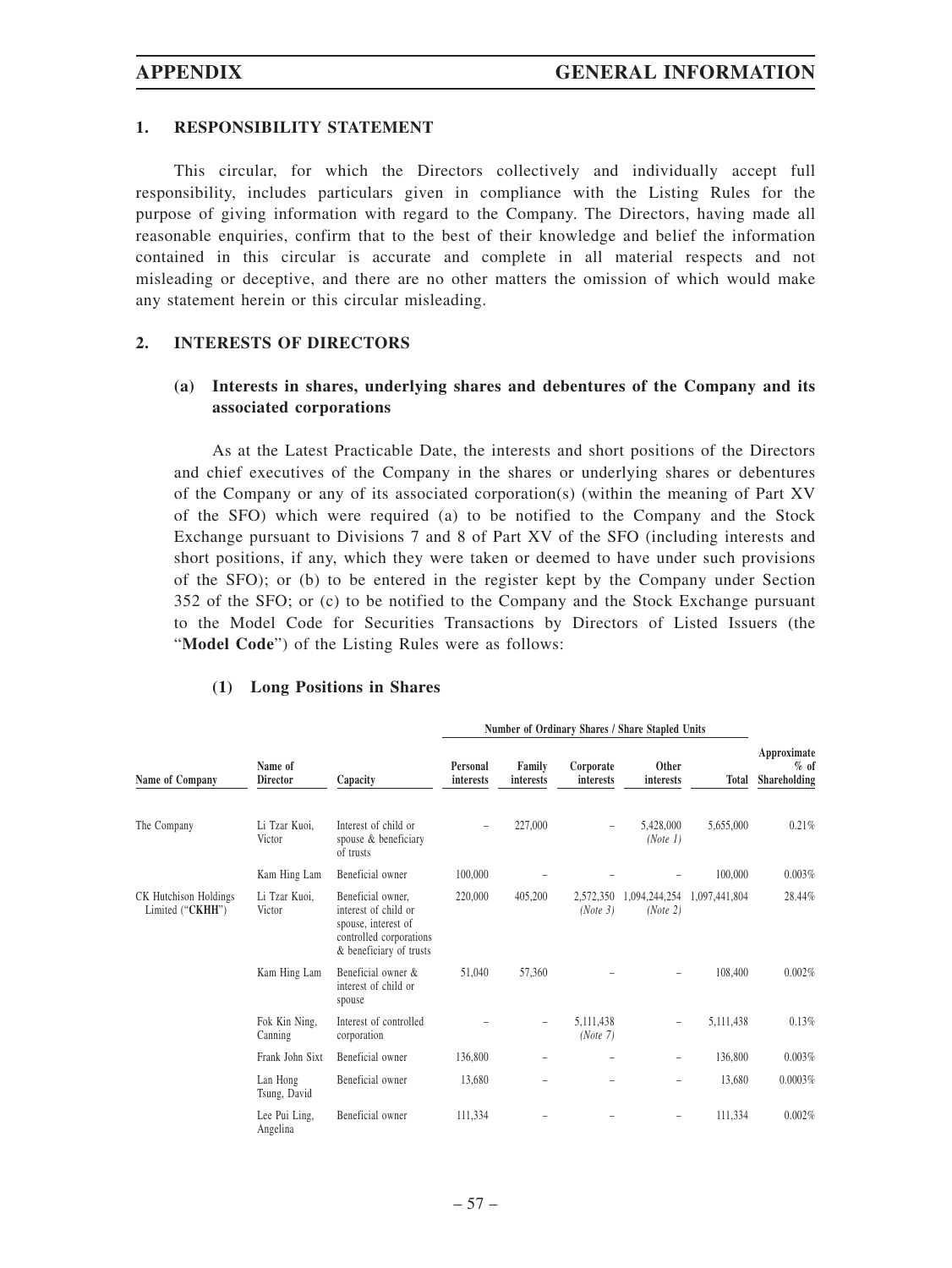Limited

# **APPENDIX GENERAL INFORMATION**

| Name of Company                                                  | Name of<br><b>Director</b> | Capacity                                                                                                   | Personal<br>interests    | Family<br>interests | Corporate<br>interests | Other<br>interests  | Total     | Approximate<br>$%$ of<br>Shareholding |
|------------------------------------------------------------------|----------------------------|------------------------------------------------------------------------------------------------------------|--------------------------|---------------------|------------------------|---------------------|-----------|---------------------------------------|
|                                                                  | George Colin<br>Magnus     | Beneficial owner,<br>interest of child or<br>spouse & founder &<br>beneficiary of a<br>discretionary trust | 85,361                   | 16,771              |                        | 833,868<br>(Note 8) | 936,000   | 0.02%                                 |
|                                                                  | Chow Woo Mo<br>Fong, Susan | Beneficial owner                                                                                           | 129,960                  |                     |                        |                     | 129,960   | 0.003%                                |
|                                                                  | Man Ka Keung,<br>Simon     | Beneficial owner &<br>interest of child or<br>spouse                                                       | 9,895<br>(Note 9)        | 11,895<br>(Note 9)  |                        | $\overline{a}$      | 11,895    | 0.0003%                               |
| Power Assets Holdings<br>Limited ("PAH")                         | Kam Hing Lam               | Interest of child or<br>spouse                                                                             | $\overline{a}$           | 100,000             |                        | $\overline{a}$      | 100,000   | 0.004%                                |
|                                                                  | Lee Pui Ling,<br>Angelina  | Beneficial owner                                                                                           | 8,800                    |                     |                        |                     | 8,800     | 0.0004%                               |
| HK Electric Investments<br>and HK Electric                       | Li Tzar Kuoi,<br>Victor    | Interest of controlled<br>corporation                                                                      |                          |                     | 7.870.000<br>(Note 5)  | $\overline{a}$      | 7,870,000 | 0.08%                                 |
| Investments Limited                                              | Kam Hing Lam               | Interest of child or<br>spouse                                                                             | ÷                        | 1,025,000           |                        | $\overline{a}$      | 1,025,000 | 0.01%                                 |
|                                                                  | Fok Kin Ning,<br>Canning   | Interest of controlled<br>corporation                                                                      |                          |                     | 2.000.000<br>(Note 7)  |                     | 2,000,000 | 0.02%                                 |
|                                                                  | Lee Pui Ling,<br>Angelina  | Beneficial owner                                                                                           | 2,000                    |                     |                        |                     | 2,000     | 0.00002%                              |
| Hutchison<br>Telecommunications<br>(Australia) Limited           | Fok Kin Ning,<br>Canning   | Beneficial owner &<br>interest of controlled<br>corporation                                                | 4,100,000                |                     | 1,000,000<br>(Note 7)  | $\overline{a}$      | 5,100,000 | 0.037%                                |
|                                                                  | Frank John Sixt            | Beneficial owner                                                                                           | 1,000,000                |                     |                        |                     | 1,000,000 | 0.007%                                |
| Hutchison<br>Telecommunications<br>Hong Kong Holdings<br>Limited | Li Tzar Kuoi,<br>Victor    | Interest of child or<br>spouse, interest of<br>controlled corporations<br>& beneficiary of trusts          | $\overline{\phantom{a}}$ | 192,000             | 2,519,250<br>(Note 4)  | 153,280<br>(Note 6) | 2,864,530 | 0.05%                                 |
|                                                                  | Fok Kin Ning,<br>Canning   | Interest of controlled<br>corporation                                                                      |                          |                     | 1,202,380<br>(Note 7)  |                     | 1,202,380 | 0.025%                                |
|                                                                  | George Colin<br>Magnus     | Beneficial owner &<br>interest of child or<br>spouse                                                       | 13,201                   | 132                 |                        | $\overline{a}$      | 13,333    | 0.0003%                               |
|                                                                  | Chow Woo Mo<br>Fong, Susan | Beneficial owner                                                                                           | 250,000                  |                     |                        |                     | 250,000   | 0.005%                                |

#### **Number of Ordinary Shares / Share Stapled Units**

# **(2) Long Positions in Underlying Shares**

| Name of Company                                       |                  |                  | <b>Number of Underlying Shares</b> |                          |                        |                 |         |
|-------------------------------------------------------|------------------|------------------|------------------------------------|--------------------------|------------------------|-----------------|---------|
|                                                       | Name of Director | Capacity         | Personal<br>interests              | Family<br>interests      | Corporate<br>interests | Other interests | Total   |
| Hutchison<br>Telecommunications<br>Hong Kong Holdings | Frank John Sixt  | Beneficial owner | 255,000<br>(Note 11)               | $\overline{\phantom{a}}$ |                        |                 | 255,000 |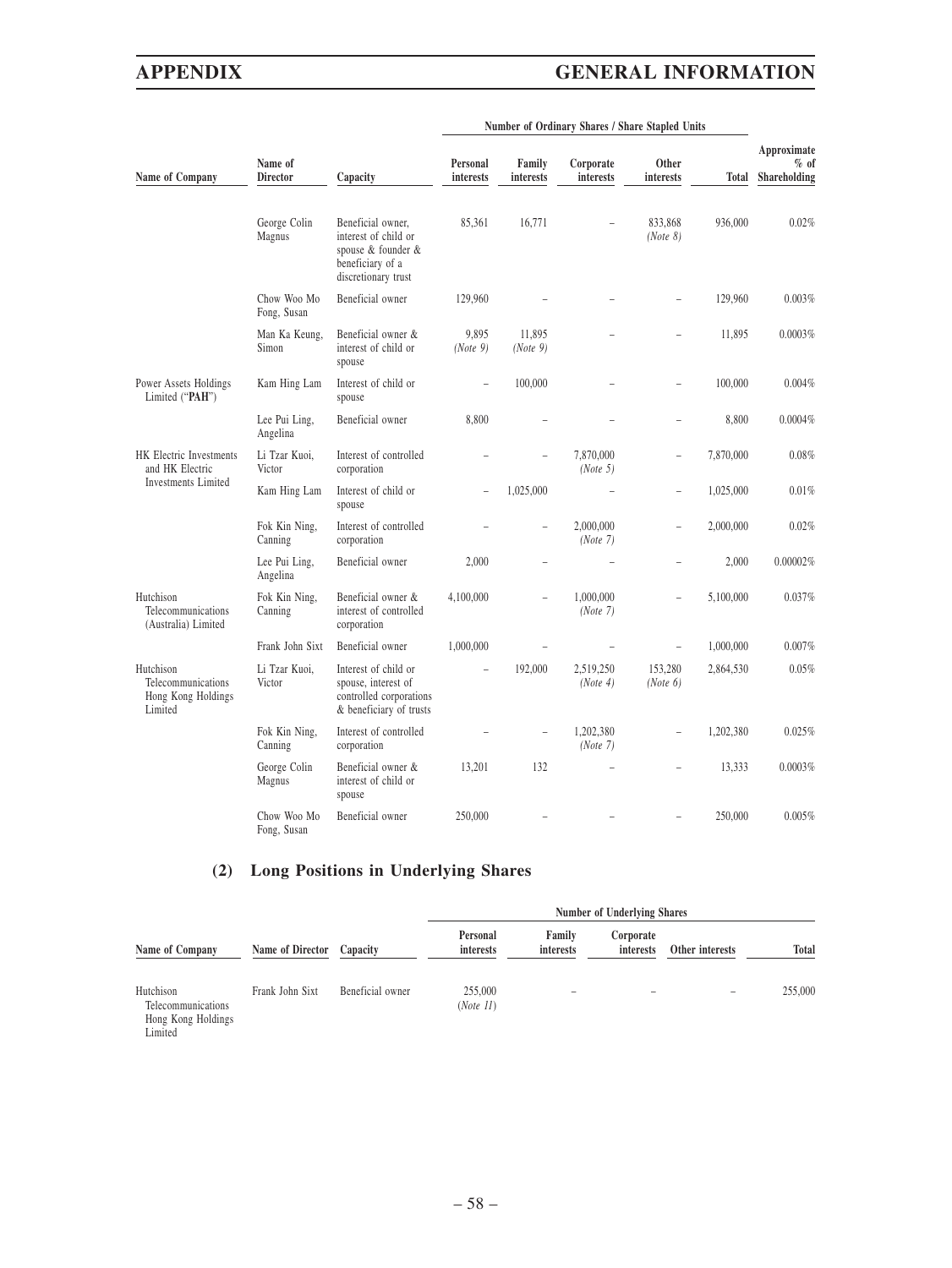# **(3) Long Positions in Debentures**

|                                                    |                         |                                                      | <b>Amount of Debentures</b>                         |                                                     |                                                                                                |                          |                                                                                    |  |
|----------------------------------------------------|-------------------------|------------------------------------------------------|-----------------------------------------------------|-----------------------------------------------------|------------------------------------------------------------------------------------------------|--------------------------|------------------------------------------------------------------------------------|--|
| Name of Company                                    | Name of Director        | Capacity                                             | Personal<br>interests                               | Family<br><i>interests</i>                          | Corporate<br><i>interests</i>                                                                  | Other interests          | Total                                                                              |  |
| Hutchison Whampoa<br>Finance (CI) Limited          | Man Ka Keung,<br>Simon  | Beneficial owner<br>& interest of<br>child or spouse | US\$100,000<br>7.45% Notes<br>due 2017<br>(Note 10) | US\$100,000<br>7.45% Notes<br>due 2017<br>(Note 10) |                                                                                                | $\overline{\phantom{a}}$ | US\$100,000<br>7.45% Notes<br>due 2017                                             |  |
| Hutchison Whampoa<br>International (09)<br>Limited | Li Tzar Kuoi,<br>Victor | Interest of<br>controlled<br>corporation             |                                                     |                                                     | US\$45,792,000<br>7.625% Notes<br>due 2019<br>(Note 4)                                         |                          | US\$45,792,000<br>7.625% Notes<br>due 2019                                         |  |
| Hutchison Whampoa<br>International (12)<br>Limited | Li Tzar Kuoi,<br>Victor | Interest of<br>controlled<br>corporation             |                                                     |                                                     | US\$16,800,000<br>Subordinated<br>Guaranteed<br>Perpetual<br>Capital<br>Securities<br>(Note 4) | $\overline{\phantom{0}}$ | US\$16,800,000<br>Subordinated<br>Guaranteed<br>Perpetual<br>Capital<br>Securities |  |

#### *Notes:*

(1) The discretionary beneficiaries of each of DT1 and DT2 are, inter alia, Mr. Li Tzar Kuoi, Victor, his wife and children and Mr. Li Tzar Kai, Richard. Each of the trustees of DT1 and DT2 holds units in UT1 but is not entitled to any interest or share in any particular property comprising the trust assets of the said unit trust. Li Ka-Shing Unity Trustee Company Limited ("**TUT1**") as trustee of UT1 holds a total of 5,428,000 shares of the Company.

The entire issued share capital of TUT1 and of the trustees of DT1 and DT2 are owned by Li Ka-Shing Unity Holdings Limited ("**Unity Holdco**"). Mr. Li Ka-shing and Mr. Li Tzar Kuoi, Victor are respectively interested in one-third and two-thirds of the entire issued share capital of Unity Holdco. TUT1 is interested in the shares of the Company by reason only of its obligation and power to hold interests in those shares in its ordinary course of business as trustee and, when performing its functions as trustee, exercises its power to hold interests in the shares of the Company independently without any reference to Unity Holdco or any of Mr. Li Ka-shing and Mr. Li Tzar Kuoi, Victor as a holder of the shares of Unity Holdco as aforesaid.

By virtue of the above and as a director of the Company and a discretionary beneficiary of each of DT1 and DT2, Mr. Li Tzar Kuoi, Victor is taken to have a duty of disclosure in relation to the shares of the Company held by TUT1 as trustee of UT1 under the SFO.

- (2) The 1,094,244,254 shares in CKHH comprise:
	- (a) 1,001,953,744 shares held by TUT1 as trustee of UT1 together with certain companies which TUT1 as trustee of UT1 is entitled to exercise or control the exercise of one-third or more of the voting power at their general meetings ("**TUT1 related companies**"). By virtue of being a Director and a discretionary beneficiary of each of DT1 and DT2 as described in Note (1) above, Mr. Li Tzar Kuoi, Victor is taken to have a duty of disclosure in relation to the said shares of CKHH held by TUT1 as trustee of UT1 and TUT1 related companies under the SFO.
	- (b) 7,863,264 shares held by Li Ka-Shing Castle Trustee Company Limited ("**TUT3**") as trustee of UT3. The discretionary beneficiaries of each of DT3 and DT4 are, inter alia, Mr. Li Tzar Kuoi, Victor, his wife and children and Mr. Li Tzar Kai, Richard. Each of the trustees of DT3 and DT4 hold units in UT3 but is not entitled to any interest or share in any particular property comprising the trust assets of the said unit trust.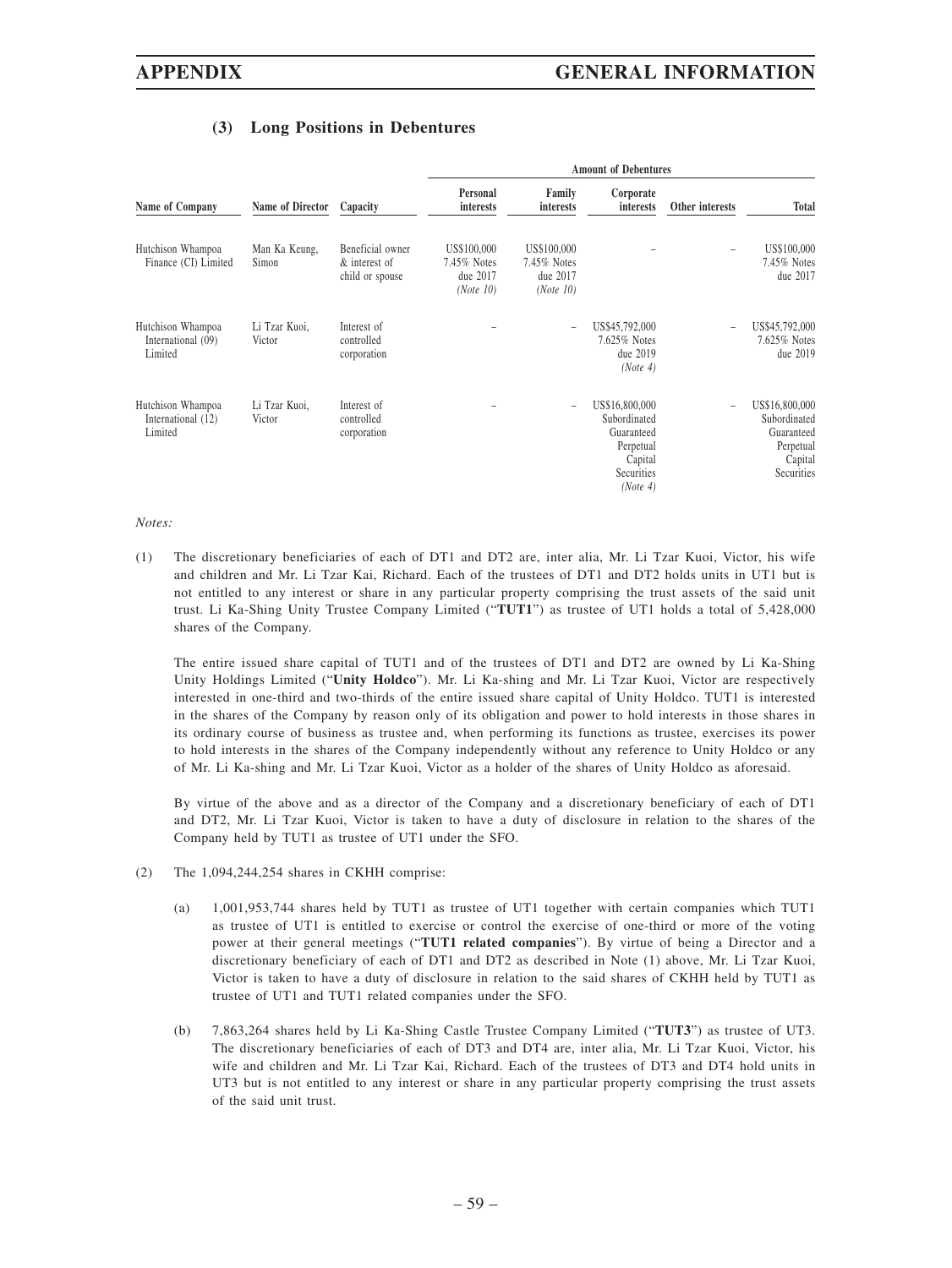The entire issued share capital of TUT3 and of the trustees of DT3 and DT4 are owned by Li Ka-Shing Castle Holdings Limited ("**Castle Holdco**"). Mr. Li Ka-shing and Mr. Li Tzar Kuoi, Victor are respectively interested in one-third and two-thirds of the entire issued share capital of Castle Holdco. TUT3 is only interested in the shares of CKHH by reason only of its obligation and power to hold interests in those shares in its ordinary course of business as trustee and, when performing its functions as trustee, exercises its power to hold interests in the shares of CKHH independently without any reference to Castle Holdco or any of Mr. Li Ka-shing and Mr. Li Tzar Kuoi, Victor as a holder of the shares of Castle Holdco as aforesaid.

By virtue of the above and as a Director and a discretionary beneficiary of each of DT3 and DT4, Mr. Li Tzar Kuoi, Victor is also taken to have a duty of disclosure in relation to the said 7,863,264 shares of CKHH held by TUT3 as trustee of UT3 under the SFO.

- (c) 84,427,246 shares held by a company controlled by Li Ka-Shing Castle Trustee Corporation Limited as trustee of DT3.
- (3) The 2,572,350 shares in CKHH comprise:
	- (a) 2,272,350 shares held by certain companies in which Mr. Li Tzar Kuoi, Victor is entitled to exercise or control the exercise of one-third or more of the voting power at their general meetings.
	- (b) 300,000 shares held by Li Ka Shing Foundation Limited ("**LKSF**"). By virtue of the terms of the constituent documents of LKSF, Mr. Li Tzar Kuoi, Victor may be regarded as having the ability to exercise or control the exercise of one-third or more of the voting power at general meetings of LKSF.
- (4) Such interests are held by certain companies of which Mr. Li Tzar Kuoi, Victor is entitled to exercise or control the exercise of one-third or more of the voting power at their general meetings.
- (5) The 7,870,000 share stapled units in HK Electric Investments and HK Electric Investments Limited comprise:
	- (a) 2,700,000 share stapled units held by a wholly-owned subsidiary of Li Ka Shing (Overseas) Foundation ("**LKSOF**"). By virtue of the terms of the constituent documents of LKSOF, Mr. Li Tzar Kuoi, Victor may be regarded as having the ability to exercise or control the exercise of one-third or more of the voting power at general meetings of LKSOF.
	- (b) 5,170,000 share stapled units held by LKSF. By virtue of the terms of the constituent documents of LKSF, Mr. Li Tzar Kuoi, Victor may be regarded as having the ability to exercise or control the exercise of one-third or more of the voting power at general meetings of LKSF.
- (6) 153,280 shares in Hutchison Telecommunications Hong Kong Holdings Limited ("**HTHK**") are held by TUT3 as trustee of UT3. By virtue of being a Director and discretionary beneficiary of each of DT3 and DT4 as described in Note (2)(b) above, Mr. Li Tzar Kuoi, Victor is taken to have a duty of disclosure in relation to the said 153,280 shares of HTHK held by TUT3 as trustee of UT3 under the SFO.
- (7) Such interests are held by a company which is equally owned by Mr. Fok Kin Ning, Canning and his wife.
- (8) Such interests comprise 184,000 shares held by a company controlled by a trust under which Mr. George Colin Magnus is a discretionary beneficiary and 649,868 shares indirectly held by a trust of which Mr. George Colin Magnus is the settlor and a discretionary beneficiary.
- (9) Such 9,895 shares are jointly held by Mr. Man Ka Keung, Simon and his wife, the remaining 2,000 shares are held by his wife.
- (10) Such interests are jointly held by Mr. Man Ka Keung, Simon and his wife.
- (11) Such underlying shares are derived from the 17,000 American Depositary Shares (each representing 15 ordinary shares) in HTHK beneficially owned by Mr. Frank John Sixt.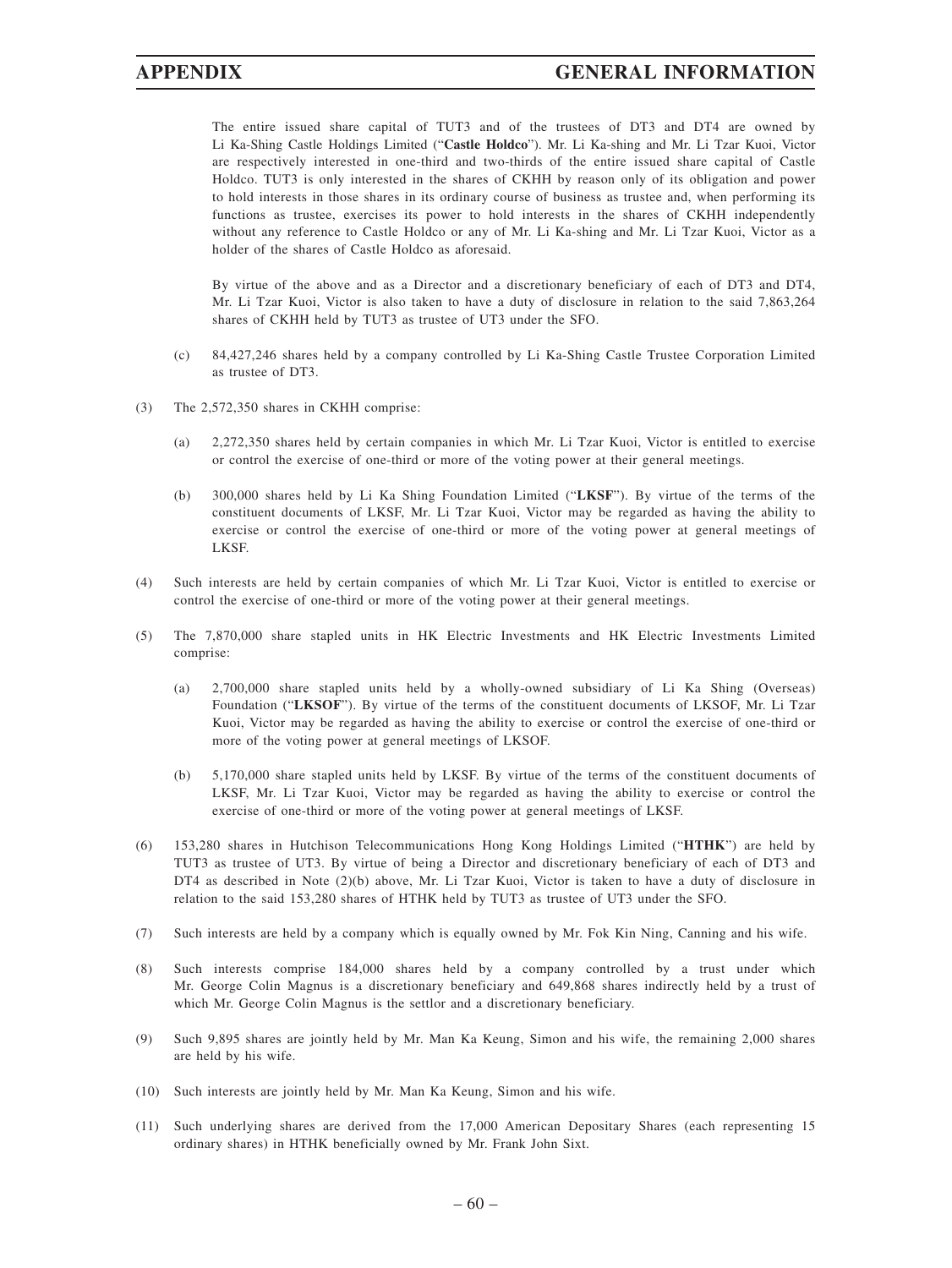Save as disclosed in this circular, as at the Latest Practicable Date, none of the Directors or chief executives of the Company had or deemed to have any interests or short positions in the shares, underlying shares and debentures of the Company or any of its associated corporations (within the meaning of Part XV of the SFO) which would have to be notified to the Company and the Stock Exchange pursuant to Divisions 7 and 8 of Part XV of the SFO (including interests or short positions which they were taken or deemed to have under such provisions of the SFO), or which are required, pursuant to Section 352 of the SFO, to be entered in the register maintained by the Company referred to therein, or which were required, pursuant to the Model Code, to be notified to the Company and the Stock Exchange.

#### **(b) Interests in assets, contracts or arrangements of the Group**

As at the Latest Practicable Date, none of the Directors had any direct or indirect interests in any assets which had been acquired or disposed of by, or leased to, or which were proposed to be acquired or disposed of by, or leased to, any member of the Group since 31 December 2015, being the date to which the latest published audited accounts of the Group were made up.

As at the Latest Practicable Date, none of the Directors was materially interested in any contract or arrangement entered into by any member of the Group subsisting at the date of this circular and which is significant in relation to the business of the Group taken as a whole.

#### **(c) Competing Businesses**

#### **(1) Core Business Activities of the Group**

The core business activities of the Group comprise the following:

- (1) development, investment and operation of energy infrastructure;
- (2) development, investment and operation of transportation infrastructure;
- (3) development, investment and operation of water infrastructure;
- (4) development, investment and operation of waste management and waste-to-energy businesses;
- (5) development, investment and operation and commercialisation of infrastructure related business;
- (6) investment holding and project management; and
- (7) securities investment.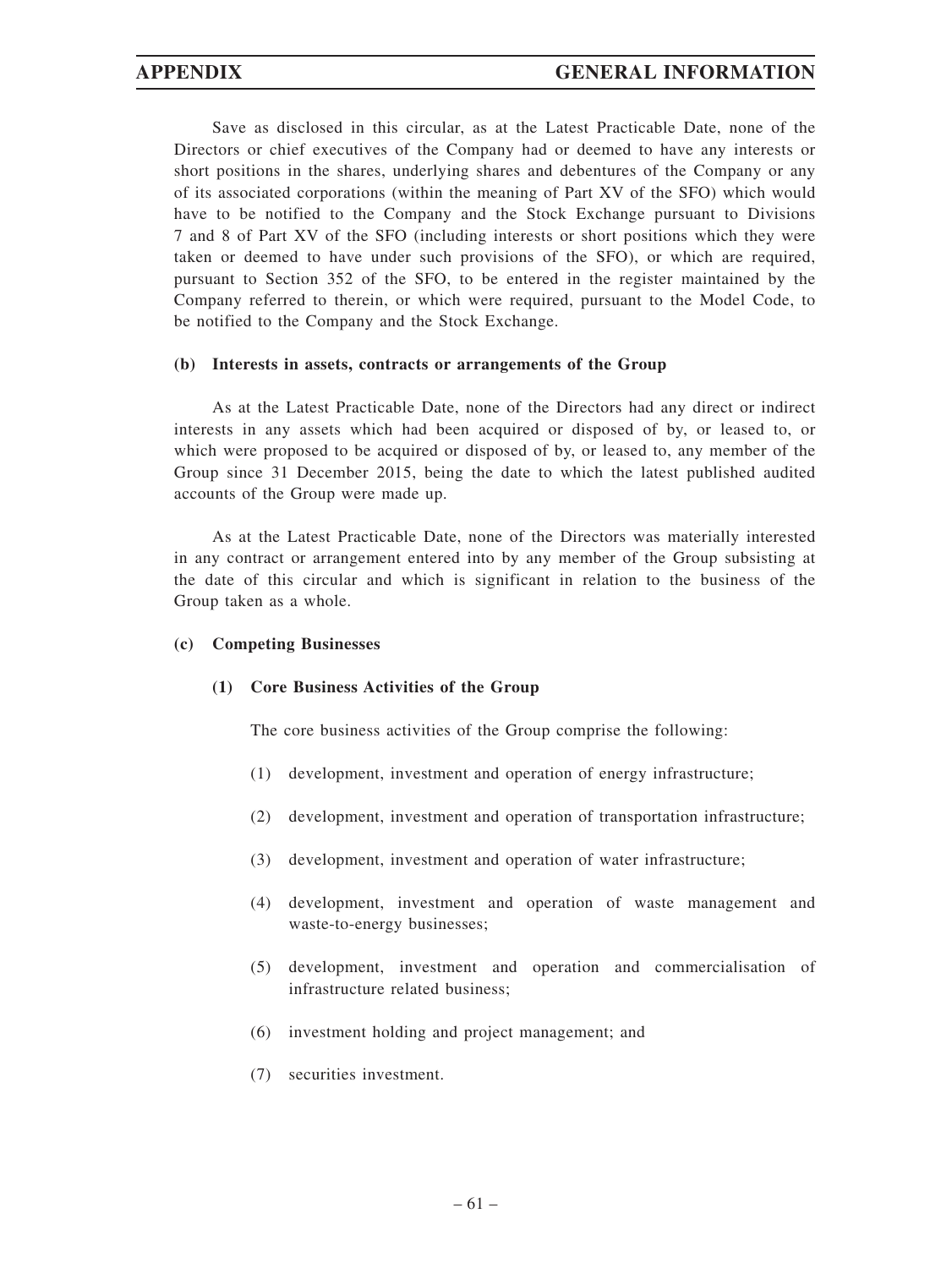# **(2) Interests in Competing Businesses**

As at the Latest Practicable Date, the interests of Directors in the businesses which compete or are likely to compete, either directly or indirectly, with the businesses of the Group (the "**Competing Businesses**"), as required to be disclosed pursuant to the Listing Rules, were as follows:

| Name of Director      | Name of Company                                                          | <b>Nature of Interest</b>                             | Competing<br><b>Business</b><br>(Note) |
|-----------------------|--------------------------------------------------------------------------|-------------------------------------------------------|----------------------------------------|
|                       |                                                                          |                                                       |                                        |
| Li Tzar Kuoi, Victor  | Cheung Kong Property<br>Holdings Limited                                 | Managing Director and<br>Deputy Chairman              | (2)                                    |
|                       | CK Hutchison Holdings<br>Limited                                         | Group Co-Managing Director<br>and Deputy Chairman     | (1), (2), (3), (4)<br>and $(6)$        |
|                       | Power Assets Holdings<br>Limited                                         | Non-executive Director                                | $(1), (4), (6)$ and<br>(7)             |
|                       | HK Electric Investments and<br><b>HK</b> Electric Investments<br>Limited | Non-executive Director and<br>Deputy Chairman         | $(1)$ and $(6)$                        |
|                       | CK Life Sciences Int'l.,<br>(Holdings) Inc.                              | Chairman                                              | (7)                                    |
|                       | Husky Energy Inc.                                                        | Co-Chairman                                           | (1)                                    |
| Kam Hing Lam          | Cheung Kong Property<br>Holdings Limited                                 | Deputy Managing Director                              | (2)                                    |
|                       | CK Hutchison Holdings<br>Limited                                         | Deputy Managing Director                              | (1), (2), (3), (4)<br>and $(6)$        |
|                       | CK Life Sciences Int'l.,<br>(Holdings) Inc.                              | President and<br>Chief Executive Officer              | (7)                                    |
| Ip Tak Chuen, Edmond  | Cheung Kong Property<br>Holdings Limited                                 | Deputy Managing Director                              | (2)                                    |
|                       | CK Hutchison Holdings<br>Limited                                         | Deputy Managing Director                              | (1), (2), (3), (4)<br>and $(6)$        |
|                       | CK Life Sciences Int'l.,<br>(Holdings) Inc.                              | Senior Vice President and<br>Chief Investment Officer | (7)                                    |
|                       | <b>ARA Asset Management</b><br>Limited                                   | Non-executive Director                                | $(6)$ and $(7)$                        |
| Fok Kin Ning, Canning | CK Hutchison Holdings<br>Limited                                         | Group Co-Managing Director                            | (1), (2), (3), (4)<br>and $(6)$        |
|                       | Power Assets Holdings<br>Limited                                         | Chairman                                              | $(1), (4), (6)$ and<br>(7)             |
|                       | HK Electric Investments and<br><b>HK</b> Electric Investments<br>Limited | Chairman                                              | $(1)$ and $(6)$                        |
|                       | Hutchison<br>Telecommunications Hong<br>Kong Holdings Limited            | Chairman                                              | (6)                                    |
|                       | Husky Energy Inc.                                                        | Co-Chairman                                           | (1)                                    |
| Andrew John Hunter    | Power Assets Holdings<br>Limited                                         | <b>Executive Director</b>                             | $(1), (4), (6)$ and<br>(7)             |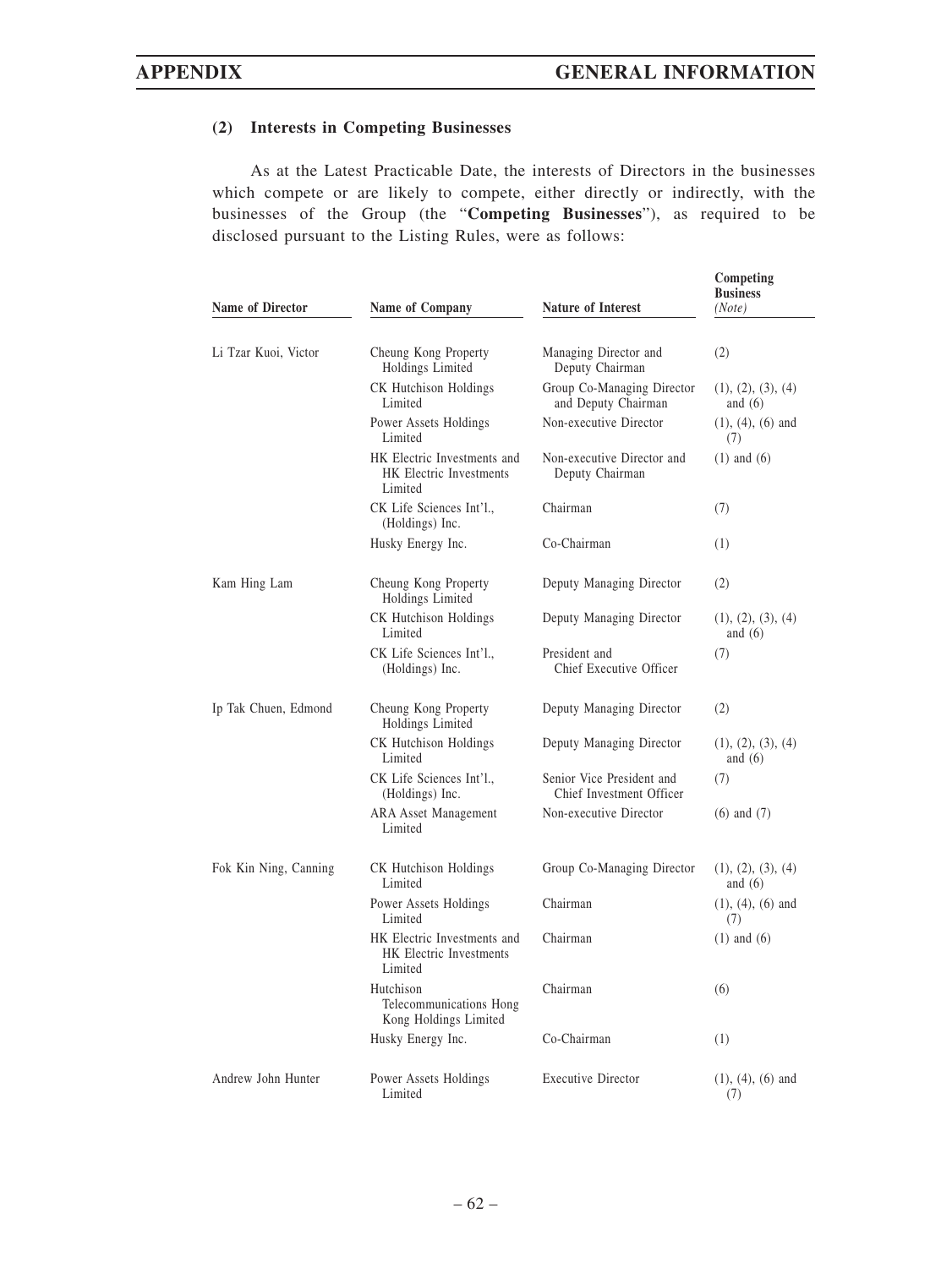# **APPENDIX GENERAL INFORMATION**

| <b>Name of Director</b>    | Name of Company                                                          | <b>Nature of Interest</b>                              | Competing<br><b>Business</b><br>(Note) |
|----------------------------|--------------------------------------------------------------------------|--------------------------------------------------------|----------------------------------------|
| Chan Loi Shun              | Power Assets Holdings<br>Limited                                         | <b>Executive Director</b>                              | $(1), (4), (6)$ and<br>(7)             |
|                            | HK Electric Investments and<br><b>HK</b> Electric Investments<br>Limited | <b>Executive Director</b>                              | $(1)$ and $(6)$                        |
| Frank John Sixt            | CK Hutchison Holdings<br>Limited                                         | Group Finance Director and<br>Deputy Managing Director | (1), (2), (3), (4)<br>and $(6)$        |
|                            | HK Electric Investments and<br><b>HK Electric Investments</b><br>Limited | Alternate Director                                     | $(1)$ and $(6)$                        |
|                            | TOM Group Limited                                                        | Non-executive Chairman                                 | $(6)$ and $(7)$                        |
|                            | Husky Energy Inc.                                                        | Director                                               | (1)                                    |
| Lee Pui Ling, Angelina     | TOM Group Limited                                                        | Non-executive Director                                 | $(6)$ and $(7)$                        |
|                            | Henderson Land<br>Development Company<br>Limited                         | Non-executive Director                                 | $(1)$ , $(2)$ and $(6)$                |
| George Colin Magnus        | CK Hutchison Holdings<br>Limited                                         | Non-executive Director                                 | (1), (2), (3), (4)<br>and $(6)$        |
|                            | Husky Energy Inc.                                                        | Director                                               | (1)                                    |
| Chow Woo Mo Fong,<br>Susan | CK Hutchison Holdings<br>Limited                                         | Non-executive Director                                 | (1), (2), (3), (4)<br>and $(6)$        |
|                            | HK Electric Investments and<br><b>HK</b> Electric Investments<br>Limited | Alternate Director                                     | $(1)$ and $(6)$                        |

*Note: Such businesses may be conducted through subsidiaries, associated companies or by way of other forms of investments. Please refer to "(1) Core Business Activities of the Group" above for the types of the Competing Businesses.*

As at the Latest Practicable Date, save as disclosed above, none of the Directors, proposed Directors or their respective close associates (as if each of them was treated as a controlling shareholder under Rule 8.10 of the Listing Rules) had any interest in a business which competes or is likely to compete, either directly or indirectly, with the businesses of the Group.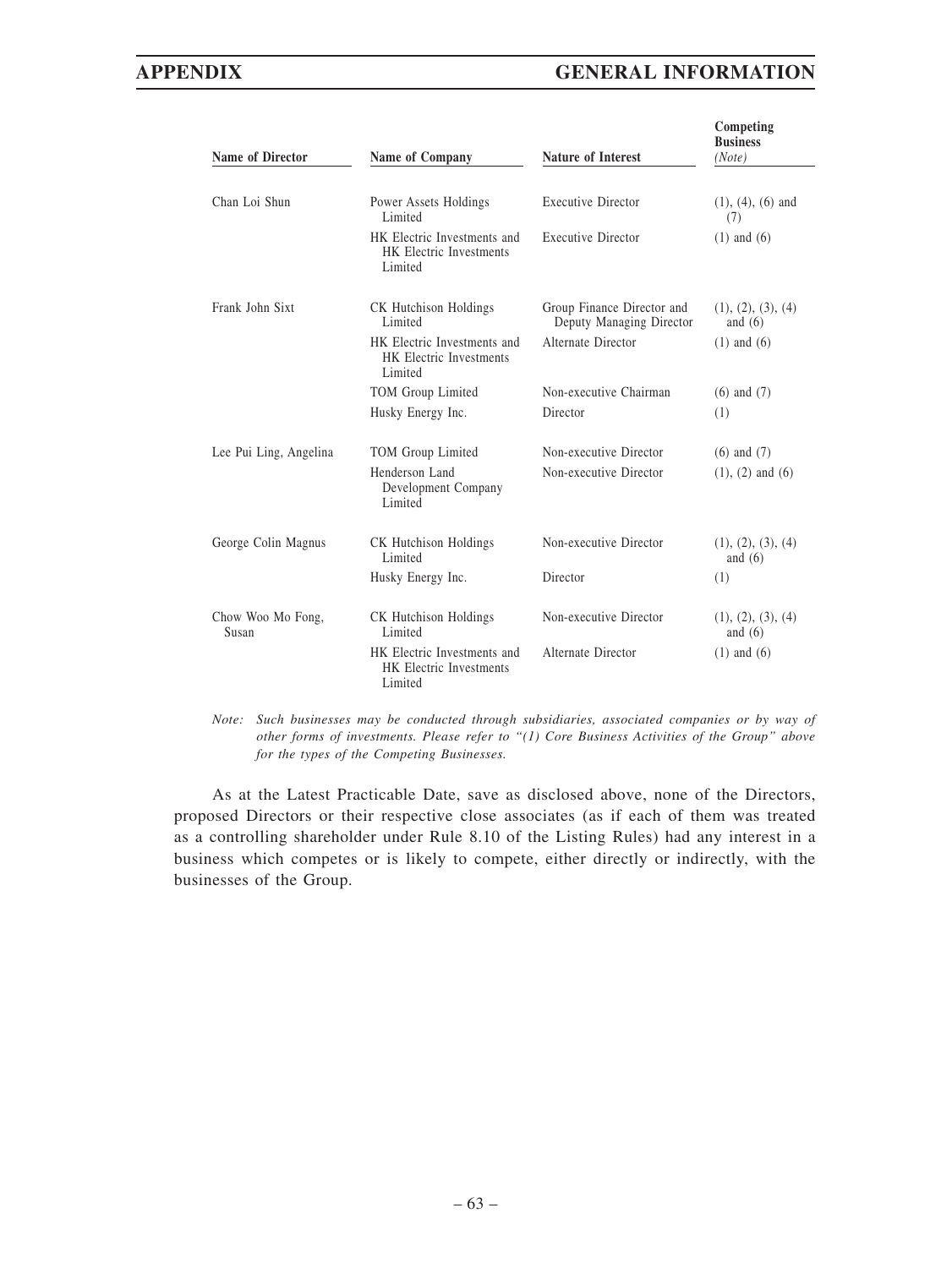### **(d) Common directors**

As at the Latest Practicable Date, the following Directors are also directors of certain companies which have interests or short positions in the Shares or underlying shares of the Company which would fall to be disclosed to the Company under the provisions of Divisions 2 and 3 of Part XV of the SFO (the "**Relevant Companies**"):

| <b>Name of Director</b> | Relevant Companies in which the Director is<br>also a director                                                                                                                                        |
|-------------------------|-------------------------------------------------------------------------------------------------------------------------------------------------------------------------------------------------------|
| Li Tzar Kuoi, Victor    | Hutchison International Limited<br>Hutchison Whampoa Limited<br>Cheung Kong (Holdings) Limited<br>CK Hutchison Global Investments Limited<br><b>CKHH</b>                                              |
| Kam Hing Lam            | Hutchison International Limited<br>Hutchison Whampoa Limited<br>Cheung Kong (Holdings) Limited<br>CK Hutchison Global Investments Limited<br><b>CKHH</b>                                              |
| Ip Tak Chuen, Edmond    | Cheung Kong (Holdings) Limited<br>CK Hutchison Global Investments Limited<br><b>CKHH</b>                                                                                                              |
| Fok Kin Ning, Canning   | Hutchison International Limited<br>Hutchison Whampoa Limited<br>Cheung Kong (Holdings) Limited<br>CK Hutchison Global Investments Limited<br><b>CKHH</b>                                              |
| Frank John Sixt         | Hutchison Infrastructure Holdings Limited<br>Hutchison International Limited<br>Hutchison Whampoa Limited<br>Cheung Kong (Holdings) Limited<br>CK Hutchison Global Investments Limited<br><b>CKHH</b> |
| George Colin Magnus     | <b>CKHH</b>                                                                                                                                                                                           |
| Chow Woo Mo Fong, Susan | <b>CKHH</b>                                                                                                                                                                                           |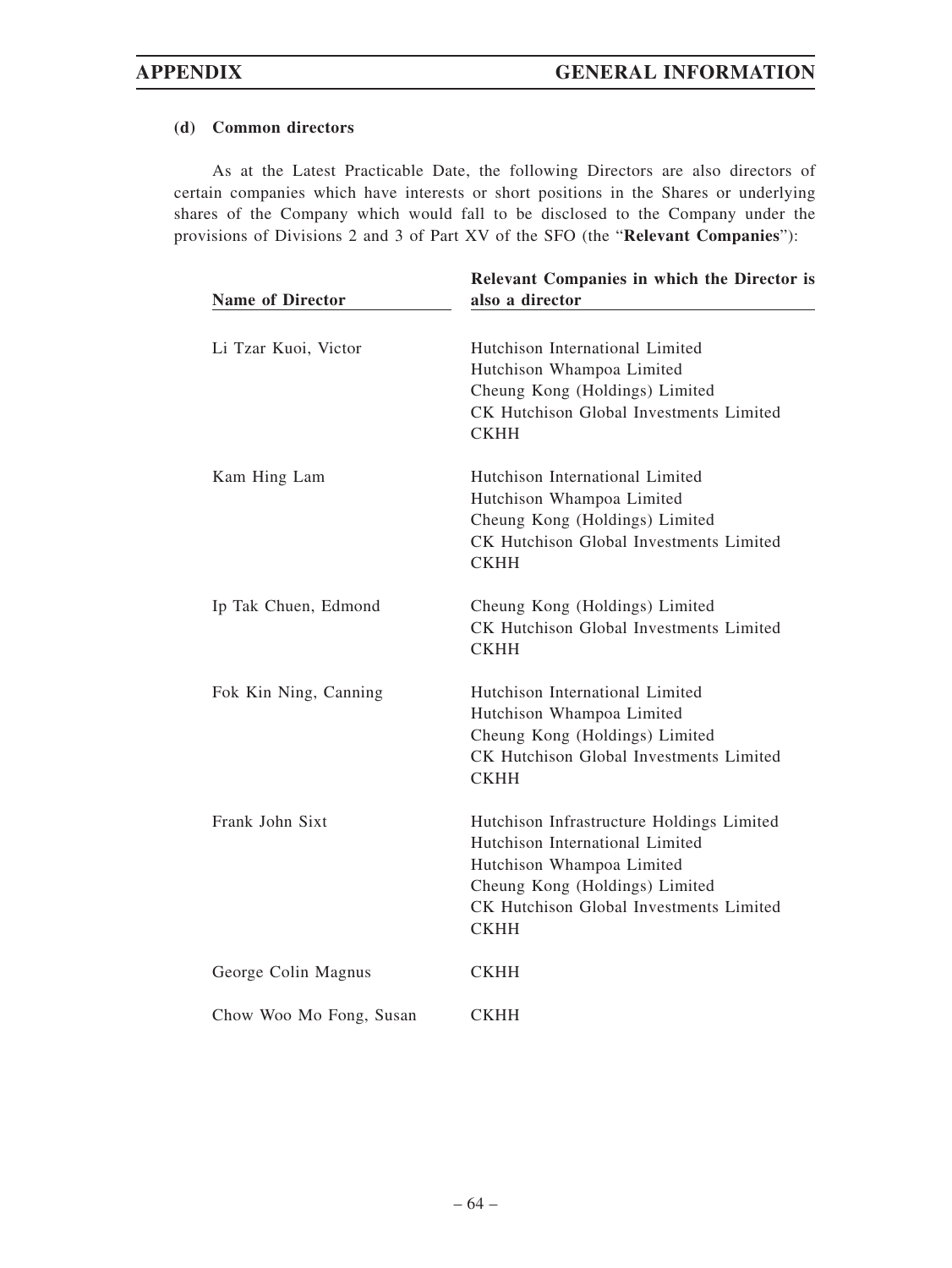### **3. DIRECTORS' SERVICE CONTRACTS**

As at the Latest Practicable Date, none of the Directors had any existing or proposed service contracts with any member of the Group (excluding contracts expiring or determinable by the relevant member of the Group within one year without payment of compensation (other than statutory compensation)).

#### **4. EXPERT**

#### **(a) Qualification of expert**

The following is the name and qualification of the expert who has given advice which are contained in this circular:

| <b>Name</b>              | Qualification                               |
|--------------------------|---------------------------------------------|
| Somerley Capital Limited | a corporation licensed under the SFO to     |
|                          | carry on type 1 (dealing in securities) and |
|                          | type 6 (advising on corporate finance)      |
|                          | regulated activities under the SFO          |

#### **(b) Interests of expert**

As at the Latest Practicable Date, Somerley Capital Limited was not interested in any securities of any member of the Group or any right (whether legally enforceable or not) to subscribe for or to nominate persons to subscribe for any securities in any member of the Group, and Somerley Capital Limited did not have any direct or indirect interest in any assets which had been, since 31 December 2015 (being the date to which the latest published audited consolidated financial statements of the Group were made up), acquired or disposed of by, or leased to, or were proposed to be acquired or disposed of by, or leased to, any member of the Group.

#### **5. CONSENT**

Somerley Capital Limited has given and has not withdrawn its written consent to the issue of this circular with the inclusion of its letter and/or references to its name in the form and context in which they respectively appear in this circular.

#### **6. MATERIAL ADVERSE CHANGES**

The Group is a diversified infrastructure investment company with businesses in Hong Kong, Mainland China, the United Kingdom, the Netherlands, Portugal, Australia, New Zealand and Canada, and is exposed to potential currency fluctuations in these countries and places in which the Group operates. The results of the Group are recorded in Hong Kong dollars but its various subsidiaries, associates and joint ventures may receive revenue and incur expenses in other currencies. Any currency fluctuations on translation of the accounts of these subsidiaries, associates and joint ventures and also on the repatriation of earnings, equity investments and loans may therefore impact on the Group's financial position or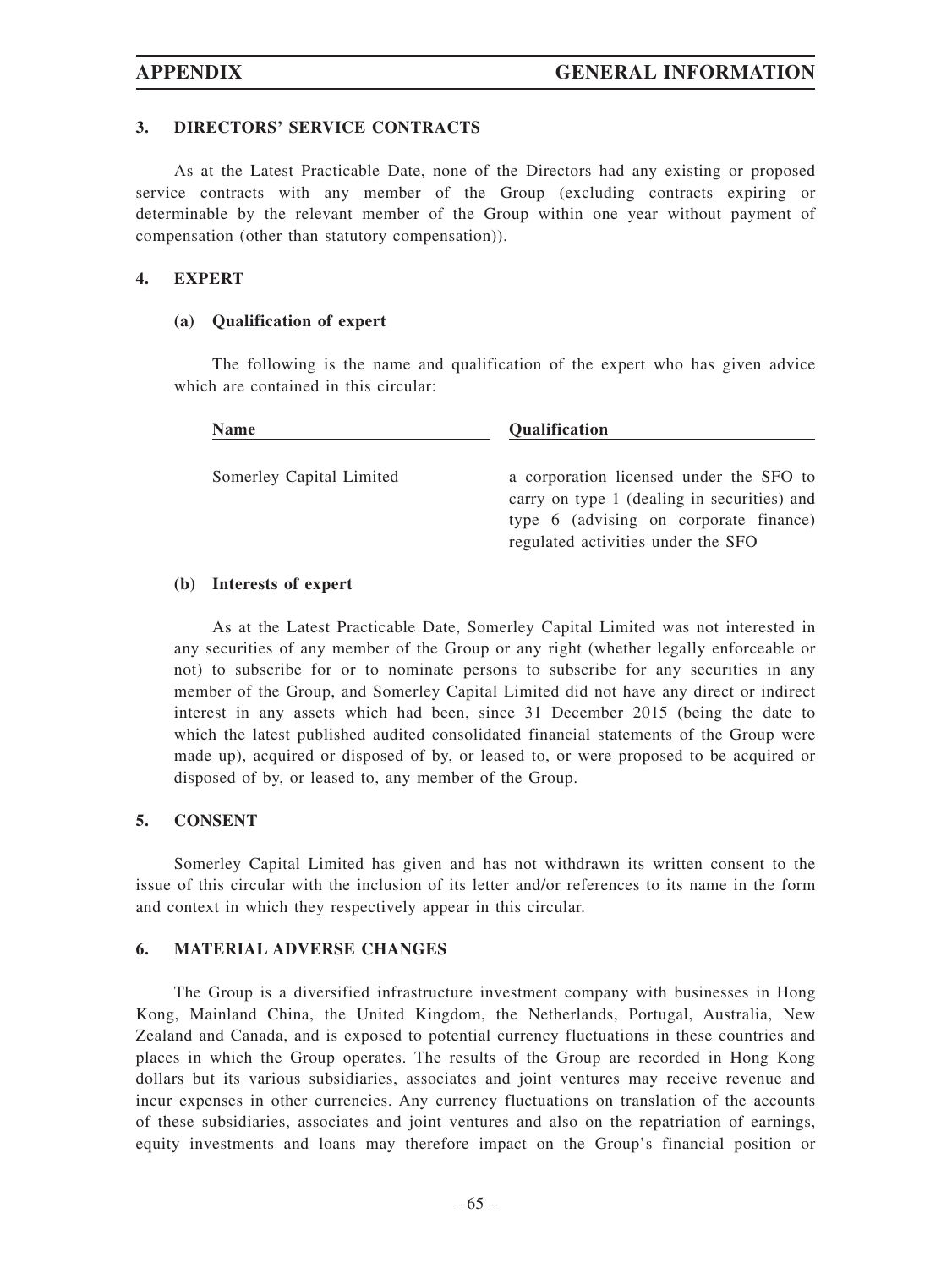potential income, asset value and liabilities. To minimise currency risk exposure in respect of its investments in other countries, the Group generally hedges those investments with (i) currency swaps and (ii) appropriate level of borrowings denominated in the local currencies. The Group has not entered into any speculative derivative transaction.

The fluctuations in currencies and in particular, the devaluation of the pound sterling arising from the United Kingdom referendum vote to leave the European Union impact on all businesses in the market that have exposure in the United Kingdom and/or to pound sterling. While the Company is not immune from such impact, there is no material change beyond market expectation.

After taking into account the above, the Directors confirm that there have been no material adverse changes in the financial or trading position of the Group since 31 December 2015, the date to which the latest published audited consolidated financial statements of the Group were made up, up to and including the Latest Practicable Date.

#### **7. DOCUMENTS AVAILABLE FOR INSPECTION**

Copies of the following documents will be available for inspection at the office of Messrs. Woo Kwan Lee & Lo at 26th Floor, Jardine House, 1 Connaught Place, Central, Hong Kong on any weekday, except Saturdays, Sundays and public holidays, during the period of 14 days from the date of this circular:

- (a) the letter from the Independent Board Committee to the Independent Shareholders, the text of which is set out in "*Letter from the Independent Board Committee*" in this circular;
- (b) the letter from the Independent Financial Adviser, the text of which is set out in "*Letter from the Independent Financial Adviser*" in this circular;
- (c) the Consortium Formation Agreement;
- (d) the Scheme Implementation Agreement;
- (e) the written consent referred to in "*Consent*" above; and
- (f) this circular.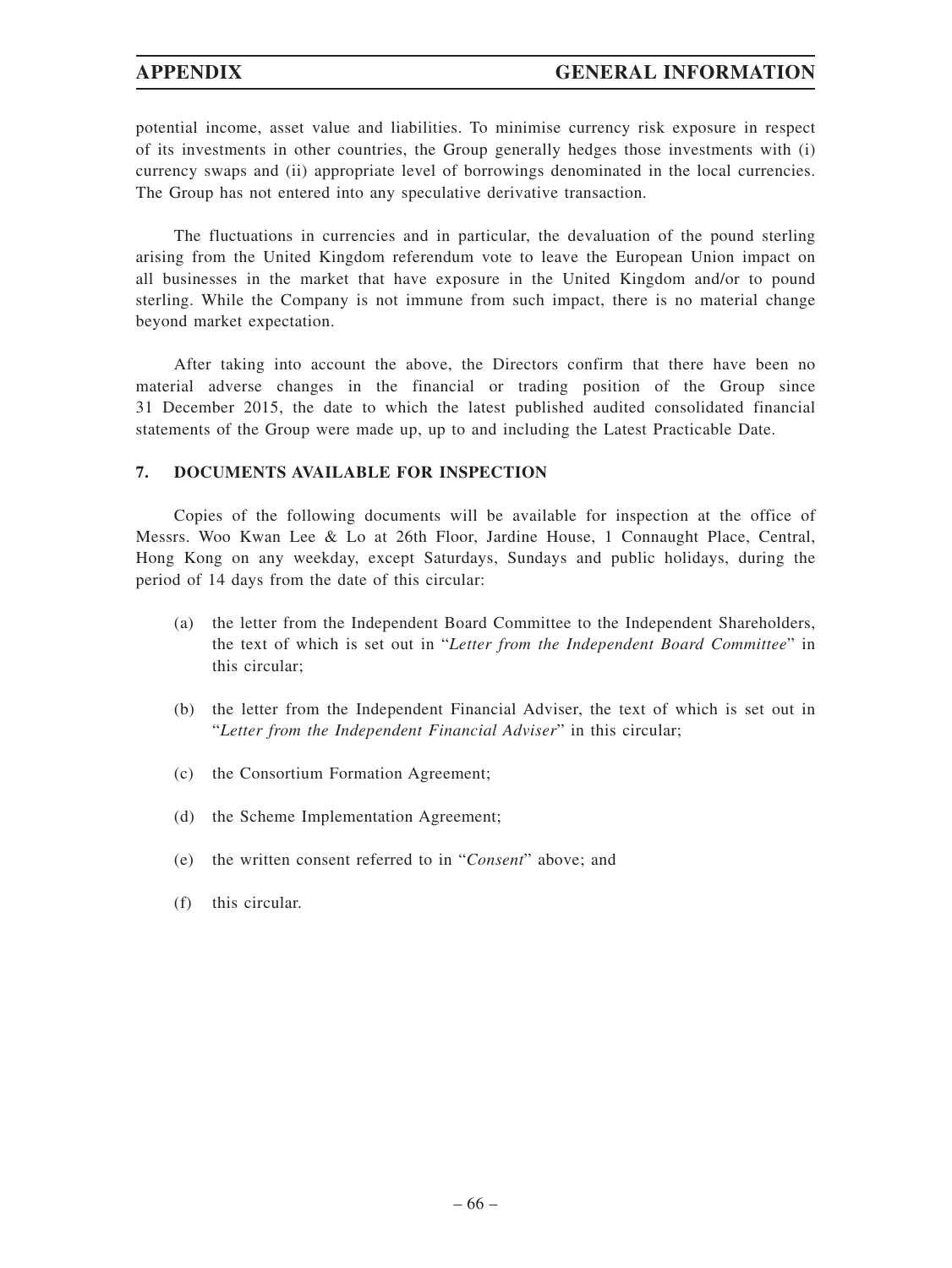# **Cheung Kong Infrastructure Holdings Limited** 長江基建集團有限公司

*(Incorporated in Bermuda with limited liability)* **(Stock Code: 1038)**

**NOTICE IS HEREBY GIVEN** that a special general meeting of Cheung Kong Infrastructure Holdings Limited (the "**Company**") will be held at the Grand Ballroom, 1st Floor, Harbour Grand Kowloon, 20 Tak Fung Street, Hung Hom, Kowloon, Hong Kong on **Tuesday**, **14 March 2017** at 12:00 noon (or in the event that a tropical cyclone warning signal no. 8 or above is hoisted or a black rainstorm warning signal is in force in Hong Kong at 9:00 a.m. on that day, at the same time and place on Wednesday, 15 March 2017) for the purposes of considering and, if thought fit, passing with or without amendment the following resolution, as an ordinary resolution of the Company:

#### **ORDINARY RESOLUTION**

### **"THAT**:

- (a) the connected transaction that is contemplated between Cheung Kong Property Holdings Limited and the Company pursuant to, or in connection with, the Consortium Formation Agreement (as defined and described in the circular of the Company dated 22 February 2017 (the "**Circular**")) (a copy of the Circular marked "**A**" together with a copy of the Consortium Formation Agreement marked "**B**" have been tabled before the meeting and initialled by the Chairman of the Meeting for the purpose of identification), including, but not limited to, the formation of a consortium between Cheung Kong Property Holdings Limited, the Company and (if applicable) Power Assets Holdings Limited in relation to the Joint Venture Transaction (as defined in the Circular), be and is hereby approved; and
- (b) the directors of the Company, acting collectively and individually, be and are hereby authorised to take all such steps, do all such acts and things and to sign, execute, seal (where required) and deliver all such documents which he/she may in his/her absolute discretion, consider necessary, appropriate, desirable or expedient in connection with or to implement or give effect to the Consortium Formation Agreement and all of the transactions contemplated thereunder."

By Order of the Board

**Eirene YEUNG** *Company Secretary*

Hong Kong, 22 February 2017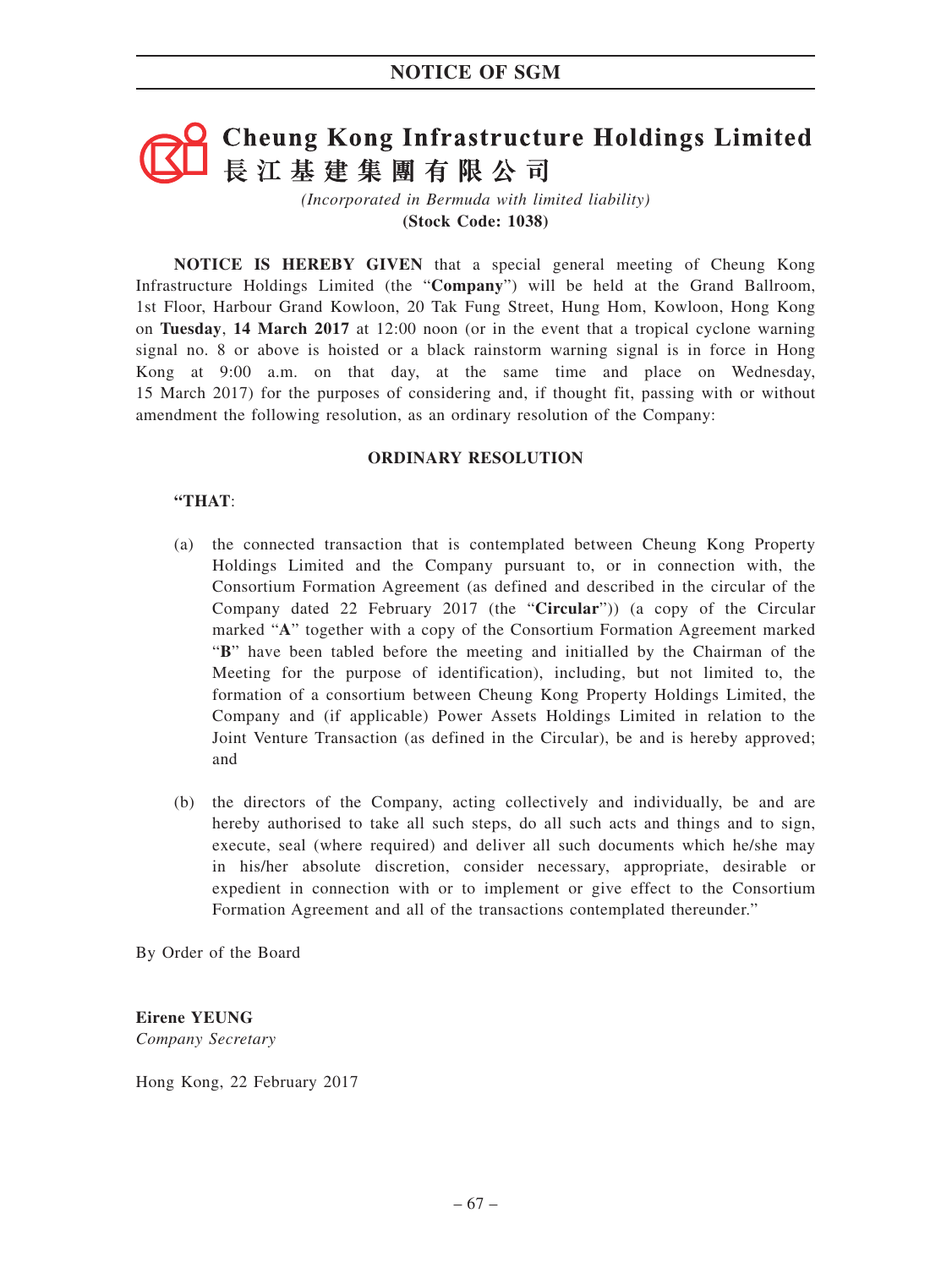# **NOTICE OF SGM**

*Notes:*

- 1. Unless otherwise defined in this notice or the context requires otherwise, terms defined in the Circular shall have the same meanings when used in this notice.
- 2. At the SGM, the Chairman of the Meeting will put the above resolution to be voted by way of a poll under the Company's Bye-law 66.
- 3. Any member entitled to attend and vote at the SGM is entitled to appoint a proxy to attend and vote in his/her stead. Any such member who is a holder of two or more Shares may appoint more than one proxy to attend and vote in his/her stead. A proxy need not be a member of the Company.
- 4. To be valid, the proxy form together with any power of attorney or other authority (if any) under which it is signed or a notarially certified copy of such power or authority must be deposited at the Company's principal place of business at 12th Floor, Cheung Kong Center, 2 Queen's Road Central, Hong Kong as soon as practicable and in any event not less than 48 hours before the time appointed for holding the SGM or any adjournment thereof (as the case may be).
- 5. Completion and return of the proxy form will not preclude a member from attending and voting in person at the SGM or any adjournment thereof (as the case may be) should the member so desire and in such event, the proxy form shall be deemed to be revoked.
- 6. For the purpose of determining the entitlement to attend and vote at the SGM, the register of members of the Company will be closed from Friday, 10 March 2017 to Tuesday, 14 March 2017 (or Wednesday, 15 March 2017 in the event that the SGM is to be held on Wednesday, 15 March 2017 because of a tropical cyclone warning signal no. 8 or above is hoisted or a black rainstorm warning signal is in force in Hong Kong (as detailed below)) (both days inclusive), during which period no transfer of Shares will be effected. In order to be entitled to attend and vote at the SGM, all share certificates with completed transfer forms, either overleaf or separately, must be lodged with the Company's branch share registrar, Computershare Hong Kong Investor Services Limited, at Rooms 1712-1716, 17th Floor, Hopewell Centre, 183 Queen's Road East, Hong Kong, not later than 4:30 p.m. on Thursday, 9 March 2017.
- 7. The SGM will be held on Tuesday, 14 March 2017 as scheduled regardless of whether or not a tropical cyclone warning signal no. 3 or below is hoisted, or an amber or red rainstorm warning signal is in force in Hong Kong at any time on that day.

However, if a tropical cyclone warning signal no. 8 or above is hoisted or a black rainstorm warning signal is in force in Hong Kong at 9:00 a.m. on Tuesday, 14 March 2017, the SGM will not be held on that day but will automatically be postponed and, by virtue of this notice, be held at the same time and place on Wednesday, 15 March 2017 instead.

Shareholders who have any queries concerning these arrangements, please call the Company at +852 2128 8888 during business hours from 9:00 a.m. to 5:00 p.m. on Mondays to Fridays, excluding public holidays.

Members of the Company should make their own decision as to whether they would attend the SGM under bad weather conditions at their own risk having regard to their own situation and if they should choose to do so, they are advised to exercise care and caution.

- 8. In the case of joint holders of a Share, any one of such joint holders may vote at the meeting, either in person or by proxy, in respect of such Share as if he/she/it was solely entitled thereto. If more than one of such joint holders are present at the meeting, the vote of the senior who tenders a vote, whether in person or by proxy, shall be accepted to the exclusion of the votes of the other joint holders. For this purpose, seniority shall be determined by the order in which the names stand in the register of members of the Company in respect of the joint holding.
- 9. The translation into Chinese language of this notice is for reference only. In case of any inconsistency, the English version shall prevail.